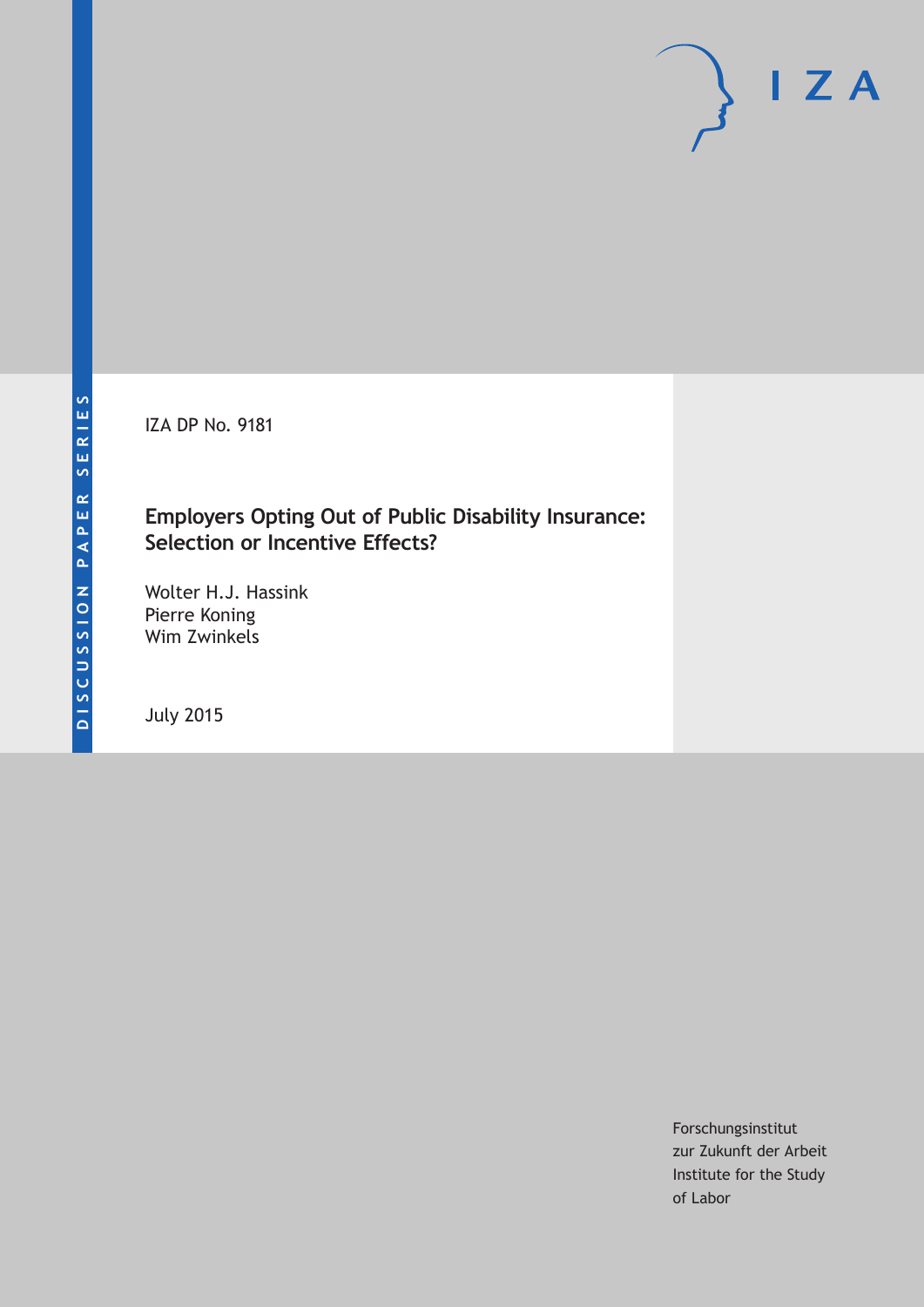# **Employers Opting Out of Public Disability Insurance: Selection or Incentive Effects?**

# **Wolter H.J. Hassink**

*Utrecht University and IZA*

# **Pierre Koning**

*VU University Amsterdam, Tinbergen Institute and IZA*

## **Wim Zwinkels**

*Epsilon Research*

## Discussion Paper No. 9181 July 2015

IZA

P.O. Box 7240 53072 Bonn Germany

Phone: +49-228-3894-0 Fax: +49-228-3894-180 E-mail: iza@iza.org

Any opinions expressed here are those of the author(s) and not those of IZA. Research published in this series may include views on policy, but the institute itself takes no institutional policy positions. The IZA research network is committed to the IZA Guiding Principles of Research Integrity.

The Institute for the Study of Labor (IZA) in Bonn is a local and virtual international research center and a place of communication between science, politics and business. IZA is an independent nonprofit organization supported by Deutsche Post Foundation. The center is associated with the University of Bonn and offers a stimulating research environment through its international network, workshops and conferences, data service, project support, research visits and doctoral program. IZA engages in (i) original and internationally competitive research in all fields of labor economics, (ii) development of policy concepts, and (iii) dissemination of research results and concepts to the interested public.

<span id="page-1-0"></span>IZA Discussion Papers often represent preliminary work and are circulated to encourage discussion. Citation of such a paper should account for its provisional character. A revised version may be available directly from the author.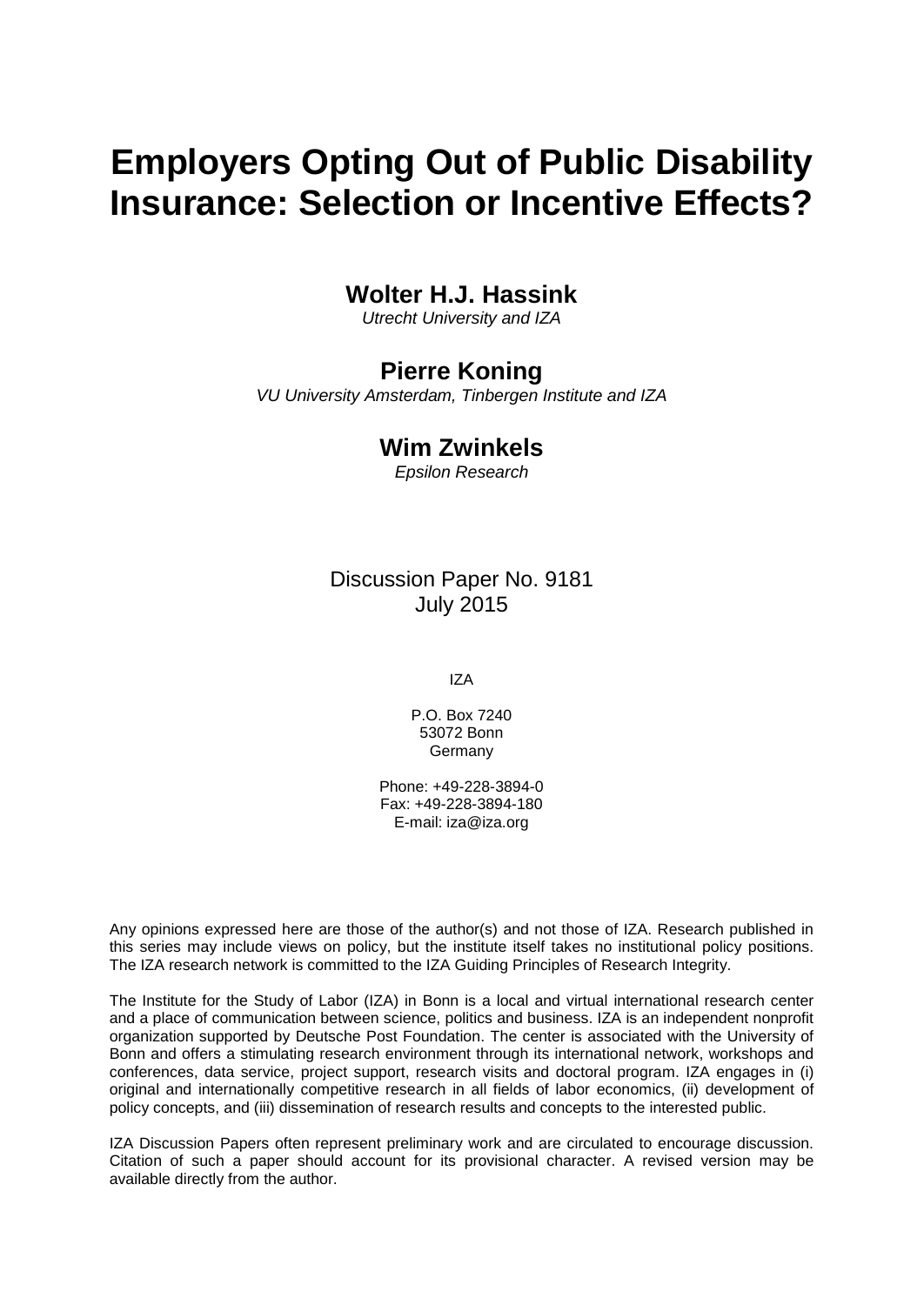IZA Discussion Paper No. 9181 July 2015

# **ABSTRACT**

# **Employers Opting Out of Public Disability Insurance: Selection or Incentive Effects?[\\*](#page-1-0)**

This paper analyzes selection and incentive effects of opting out from public to private insurance on employer Disability Insurance (DI) inflow rates. We use administrative information on DI benefit costs and opting-out decisions of a balanced panel of about 140,000 employers that are observed between 2007 and 2011. We argue that the opting-out decision of employers was driven by current DI enrolment and anticipation effects that resulted from short-term expectations on DI costs. In particular, employers opted out when this was most rewarding for them in reducing DI premium rates. When controlling for these effects, our main finding is that there are no incentive effects due to opting out. Thus, publicly and privately insured employers show similar DI inflow rates.

JEL Classification: C23, I13

Keywords: public versus private insurance, disability insurance, opting out, longitudinal analyses

Corresponding author:

Pierre Koning VU University Amsterdam Department of Economics, 7A-27 De Boelelaan 1105 1081 HV Amsterdam The Netherlands E-mail: [p.w.c.koning@vu.nl](mailto:p.w.c.koning@vu.nl)

\* Workshop participants at the Danish National Centre of Social Research in Copenhagen (4 November 2014), the meeting of the Centre for Research in Active Labour Market Policy Effects in Borkop (17-19 December 2014), OECD (12 March 2015), and the CPB Netherlands Bureau of Economic Policy Analysis (21 May 2015) are gratefully acknowledged for comments to the paper. In addition, we thank UWV for providing us access to the data.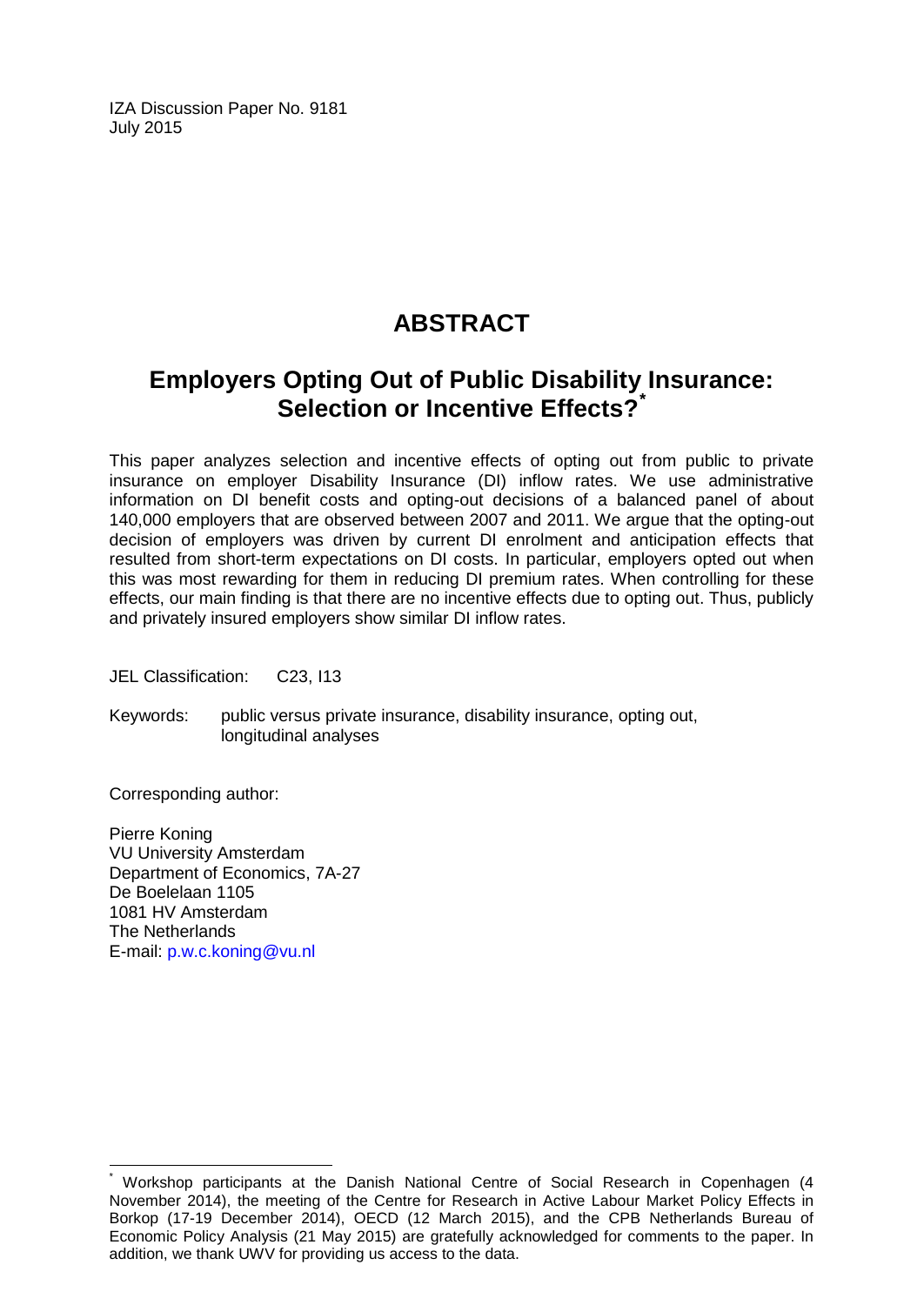#### **1. INTRODUCTION**

At present, many countries are facing a rise in the rate of public Disability Insurance (DI) enrolment (Autor and Duggan, 2006; Burkhauser et al., 2014). As a result, the call for privatization of DI schemes – with stronger employer incentives to reduce DI enrolment  $-$  has become louder in recent years (OECD, 2010).<sup>1</sup> For the strongest form of experience rating with the largest incentives, firms would be 'perfectly experience rated'. In other words, it would effectively lead to a privatized system of DI, in which individual firms fully bear the cost of the disability enrolment of their workers.<sup>[2](#page-3-0)</sup>

The implementation of employer incentives by means of a privatized system of DI poses the challenge of providing a continued insurance coverage of individual workers – thus avoiding classic adverse selection problems that are common in private social insurance (Cohen and Spiegelman, 2010). As an alternative, one may therefore consider the use of a mixed insurance system that combines the public and private provision of DI. In such a setting, employers can opt out from public DI and they have an insurance contract with a private provider of DI instead. Opting out thus implies the partial privatization of DI, while ensuring insurance coverage for all workers.

<span id="page-3-1"></span>Unfortunately, knowledge of the functioning of mixed systems of DI is limited. For Workers' Compensation (WC), Texas is the only state in the US where a substantial

 $1$  The use of experience rating is most well known for the systems of Workers' Compensation in the US and Canada. To our knowledge, in Europe DI experience rating is used only in DI schemes in the Netherlands and Finland (Koning, 2009; Kyyrä and Tuomala, 2013).

<span id="page-3-0"></span><sup>&</sup>lt;sup>2</sup> It has been argued that such a system of self-insurance can be inferred from experience rating effects with employers bearing all DI benefits costs. For instance, Seabury et al. (2012) use self-insurance as a proxy for experience rating.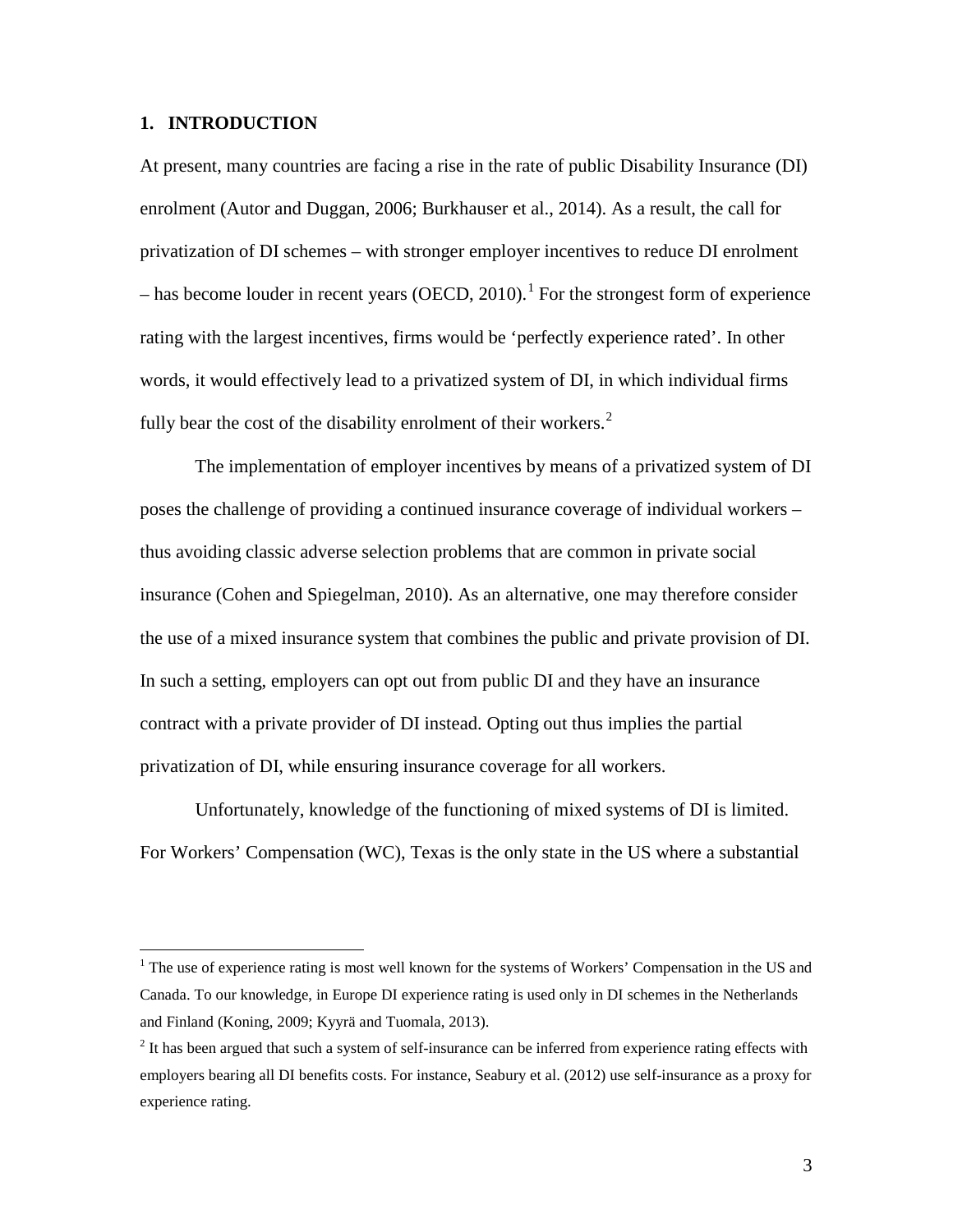fraction of employers is both self-insured and registered as a 'non-subscriber'.<sup>[3](#page-3-1)</sup> Empirical analyses of this system have examined the motives for self-insurance and the incentives non-subscribers have in underreporting injury rates – see Morantz (2010) and Butler (1996), respectively.<sup>[4](#page-4-0)</sup> In Europe, the Netherlands has been the first (and so far only) country that provides employers the opportunity to opt out from the public DI system to one of various private insurers. Thus, opting out implies a switch from public insurance – which is pay-as-you-go funded – to a private insurer – which is capital funded. Importantly, it means that employers must warrant the continued payment of the DI costs of current disabled employees after they have switched from public to private DI. With various private providers of DI, there may be competition on the insurance premium, the insurance coverage, and on the provision of reintegration activities to prevent inflow and effectuate the outflow of disability.

The major question that we will investigate in this paper is whether the mixed system of a private and public DI in the Netherlands leads to the classic mechanisms of sorting and incentives that are common in insurance markets.<sup>[5](#page-4-1)</sup> If so, one would expect firms with a limited use of public DI to switch to private insurers where they can have a lower insurance premium. In the Netherlands, this way of selection may have occurred if

 $3 \text{ In } 2010$ , about 30% of the employers in Texas was self insured (New Street Group, 2012).

<span id="page-4-0"></span><sup>&</sup>lt;sup>4</sup> Morantz (2010) surveys 54 large employers that opted out in the state of Texas. She argues that the vast majority of them (98%) judged the switch as a success that lead to substantial cost savings. Butler (1996) finds that differences in reported lost work days of subscribers and non-subscribers are due to moral hazard in reporting: conditional on sector fatality rates, non-subscribers reported slightly higher injury rates, shorter lost work day durations, and fewer sprains and strains than was done by subscribers.

<span id="page-4-1"></span><sup>&</sup>lt;sup>5</sup> See Cohen and Spiegelman (2010) and Dionne et al. (2012) for recent surveys of adverse selection and incentive effects in insurances. With most of this literature focusing on automobile insurance, life insurance, and health insurance, we claim that our analysis is the first to study selection in the context of disability insurance.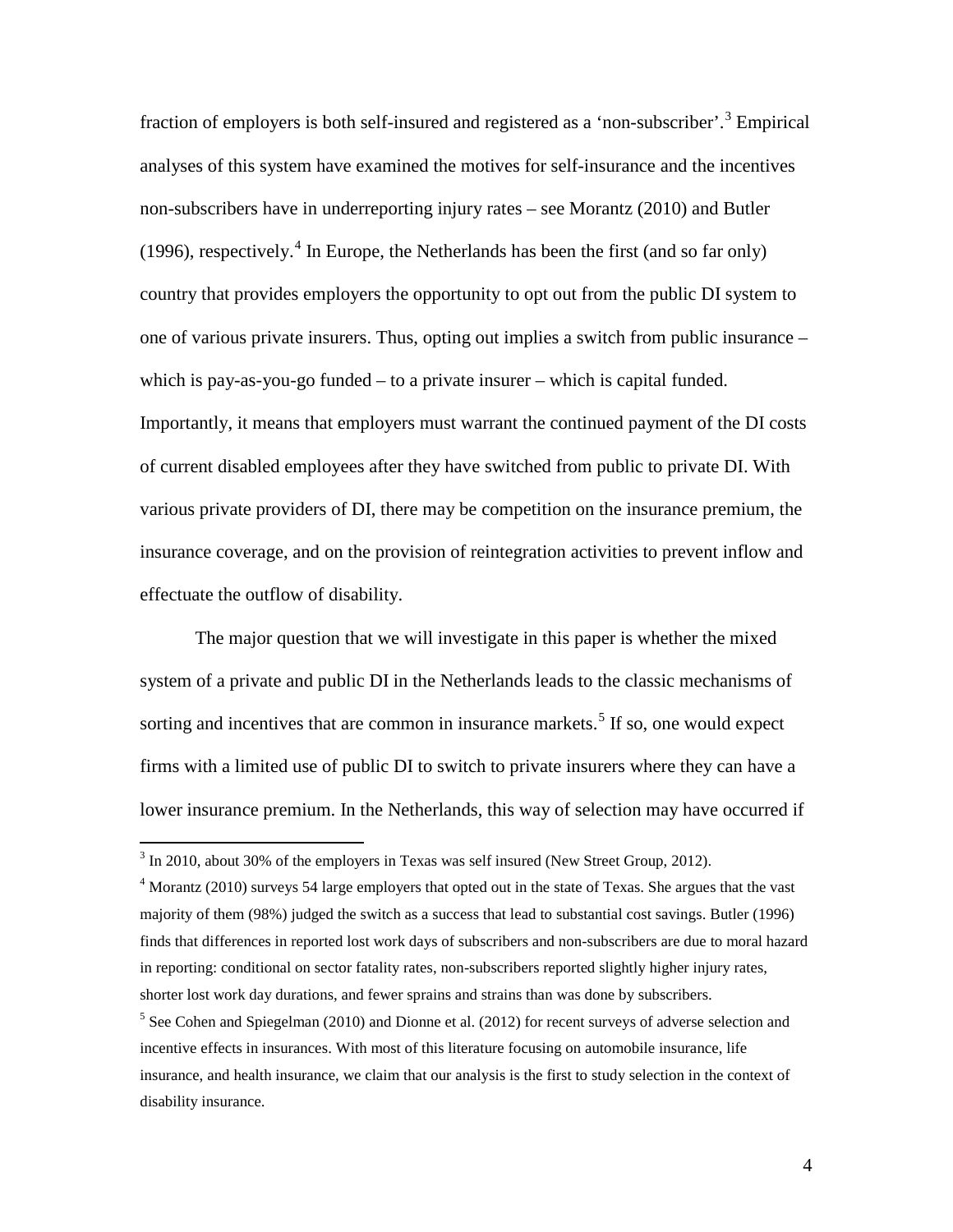firms and private insurers anticipated future DI claims. Furthermore, incentive effects may occur if private insurers – which have a stronger interest in claims reduction than the public insurer – increased their preventative and reintegration activities.

We use administrative annual firm-level data for the Netherlands from 2007 to 2011. In this period, the share of employers with private disability insurance increased from 30% to 37% − with almost all switches taking place from public insurance to private insurance (and not the reverse). Our empirical analysis specifically considers the use of DI (the rate of DI inflow) of individual firms. In particular, we examine the patterns of the DI inflow for employers that opted out from public to private DI, so as to provide empirical evidence on the *relative effectiveness* of public insurance versus private insurance.

Importantly, the premiums in the public system of DI are experience rated (thus already providing employers with incentives to reduce DI inflow). In other words, our analysis is informative on the added value of privatization of DI, as compared with a public system that has incentives by experience rating. Furthermore, firms in the Dutch public system have a different degree of experience rating. 'Large' firms from above a threshold of about 25 workers have an almost perfect degree of experience rating. Contrasting to firms that are classified as small, the direct premium gains from switching to provate insurance will thus be limited for large employers with relatively DI costs. In our analysis we will exploit this feature for a Regression Discontinuity design.

Throughout our analysis, we will argue that a proper statistical identification of selection and incentive effects requires an understanding of what information employers and private insurers had on worker disability risks, as well as their ability to exploit this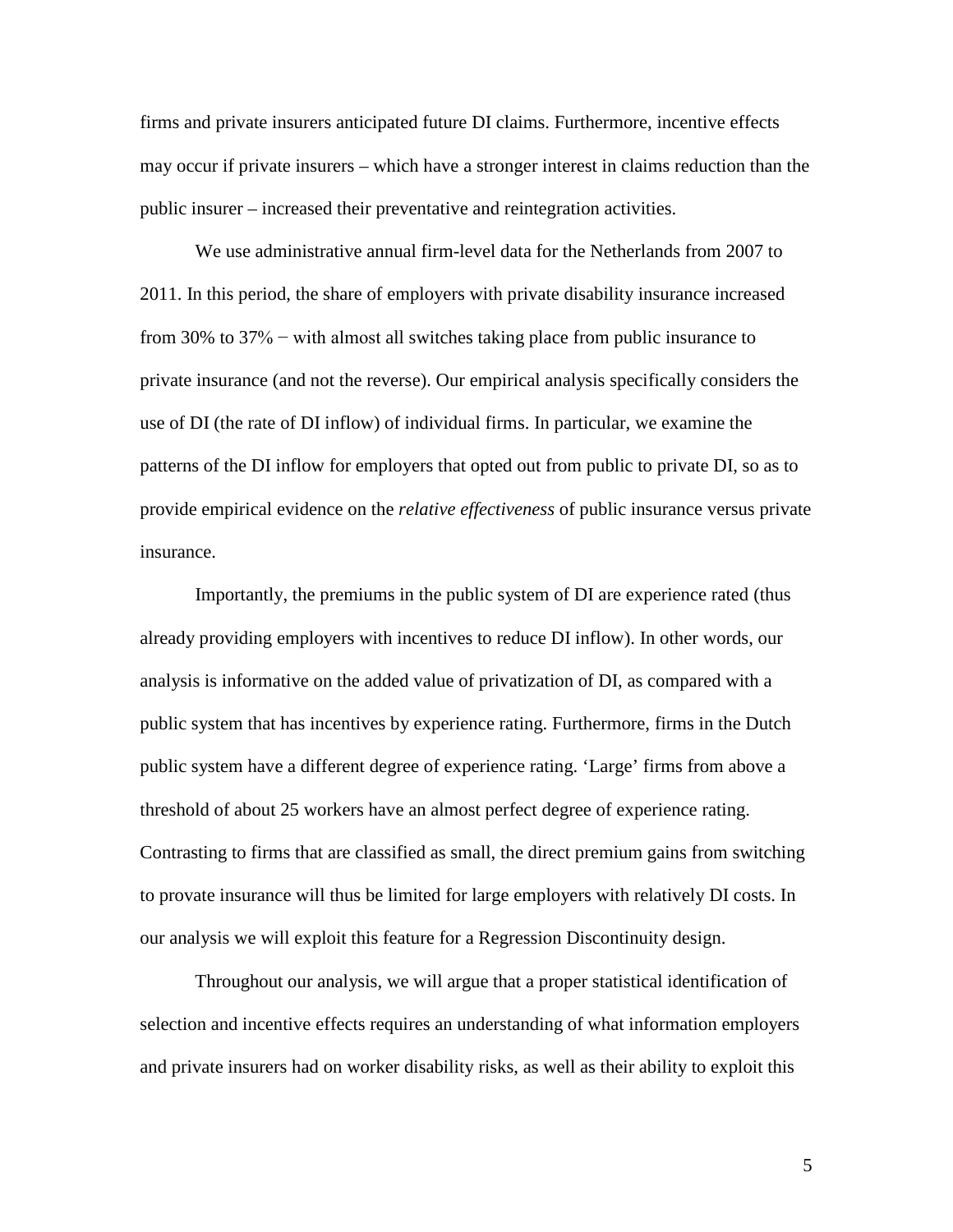information and to benefit from opting out of public insurance. This ability essentially stemmed from three sources: (i) knowledge on employer-specific disability risks; (ii) knowledge on the number of workers that are long-term absent and who have a high risk of claiming DI benefits in the near future; (iii) residual information on the short-term evolution of DI inflow rates. Using various specifications that exploit the longitudinal character of our data, we are able to control and test for the three types of self-selection, so as to obtain the incentive or 'moral hazard' effect of private insurance vis-à-vis public insurance.

The empirical outcomes are twofold. First, we find strong evidence for adverse selection effects with respect to the option to switch from public to private insurance. Employers opted out if this was most rewarding for them in reducing current DI *premium rates*, rather than that this contributed to lower future DI *inflow rates* (i.e. 'incentive effects'). Employers benefitted from opting out the most by anticipating low DI inflow rates in the years to come. Thus, selection effects stemmed from the employer's (and the insurer's) knowledge on the number of workers that were long-term absent and thus on the expected claim of DI benefits in the near future. The ability to exploit this information was highest among the group of employers that were classified as 'small' in the public DI, thus having the smallest degree of experience rating (compared to the other employers). For this group of small employers, imperfect experience rating in the public system rendered opting out most beneficial if indivual disability costs were low.

Second, when taking a broader perspective, an important empirical finding is that firms seemingly preferred higher insurance coverage than was the case in the public system. With private insurers that typically offered contracts with uniform DI premium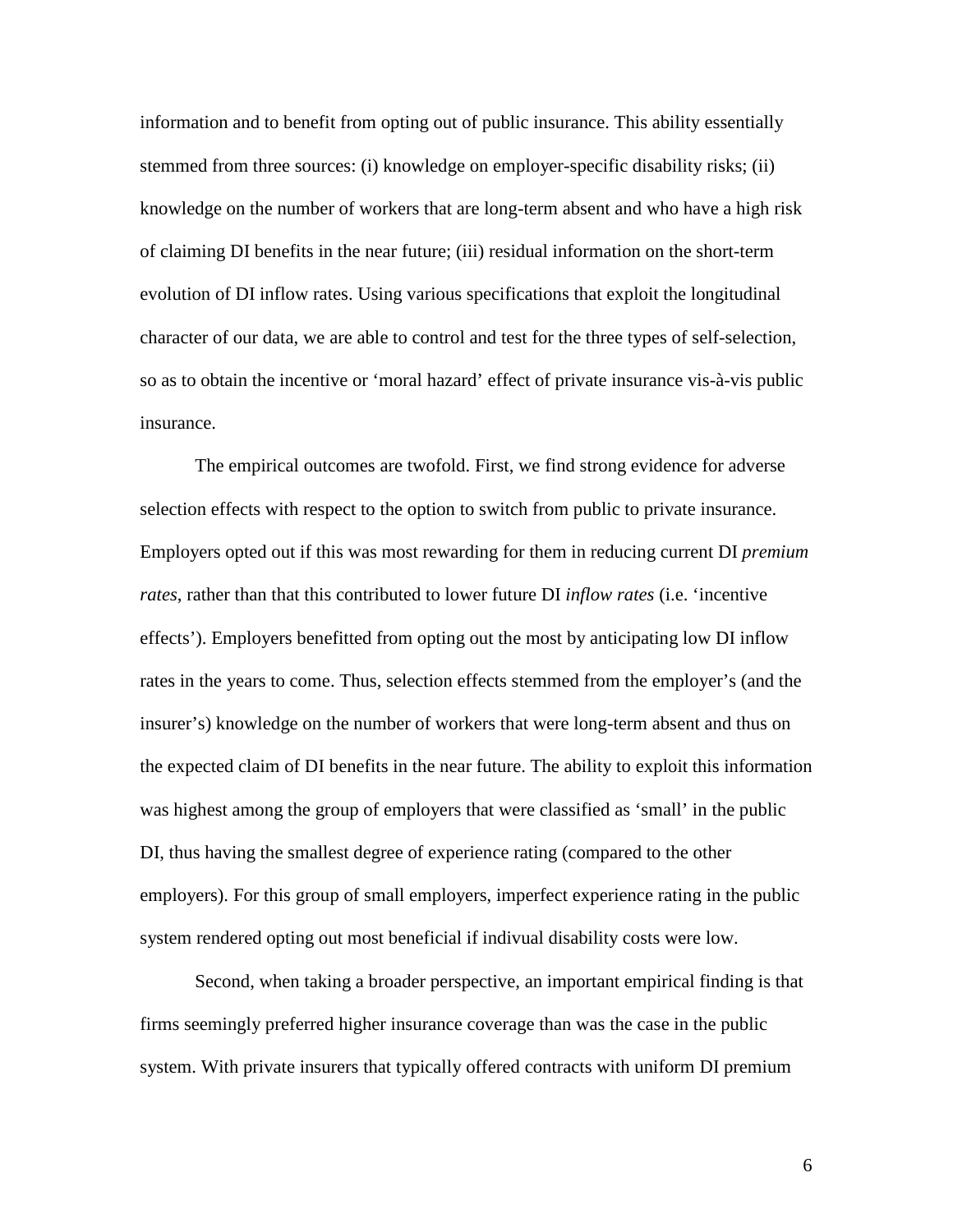rates, it seems that opting out to private insurance increased insurance coverage, particularly for medium-sized firms that were almost perfectly experience rated in the public system. This hypothesis is supported by using Regression Discontinuity analyses that exploit the cutoff between 'small' and 'large' firms in the experience rating system. We find firms that were confronted with an increase in the degree of experience rating when they switched from 'small' to 'large' to be 2 percentage-point more likely to opt out from public to private insurance. This suggests that these firms preferred to increase their insurance coverage by opting out from public insurance.

Our analysis adds to the broad empirical literature on employer experience rating incentives in DI and  $WC^6$  $WC^6$ , as well as to the more specific (and more limited) literature on the effects of opting out on DI costs. In this literature, it is often argued that the potential incentive effects of self-insurance can be inferred from experience rating effects with employers bearing all DI benefits costs – thus being 'perfectly experience rated'.<sup>[7](#page-7-0)</sup> Similar to the findings for experience rating, one thus would expect self-insurance to reduce injury rates and lost injury days, but also to increase inappropriate claims management, such as opposing DI claims and appealing to DI claim awards – see Hyatt and Thomason (1998) and Tompa et al. (2012). In the current analysis, however, characterizing opting out as perfect experience rating would ignore the fact that opting out changed the type of insurance – with employers switching from public to private insurance providers. In light of the high degree of experience rating in the public scheme, private insurance providers

<sup>&</sup>lt;sup>6</sup> The use of experience rating is most well known in the context of WC in the US and Canada. To our knowledge, in Europe DI experience rating is used only in DI schemes in the Netherlands and Finland (Koning, 2009; Kyyrä and Tuomala,2013).

<span id="page-7-0"></span> $7$  For instance, Seabury et al. (2012) use self insurance as a proxy for experience rating.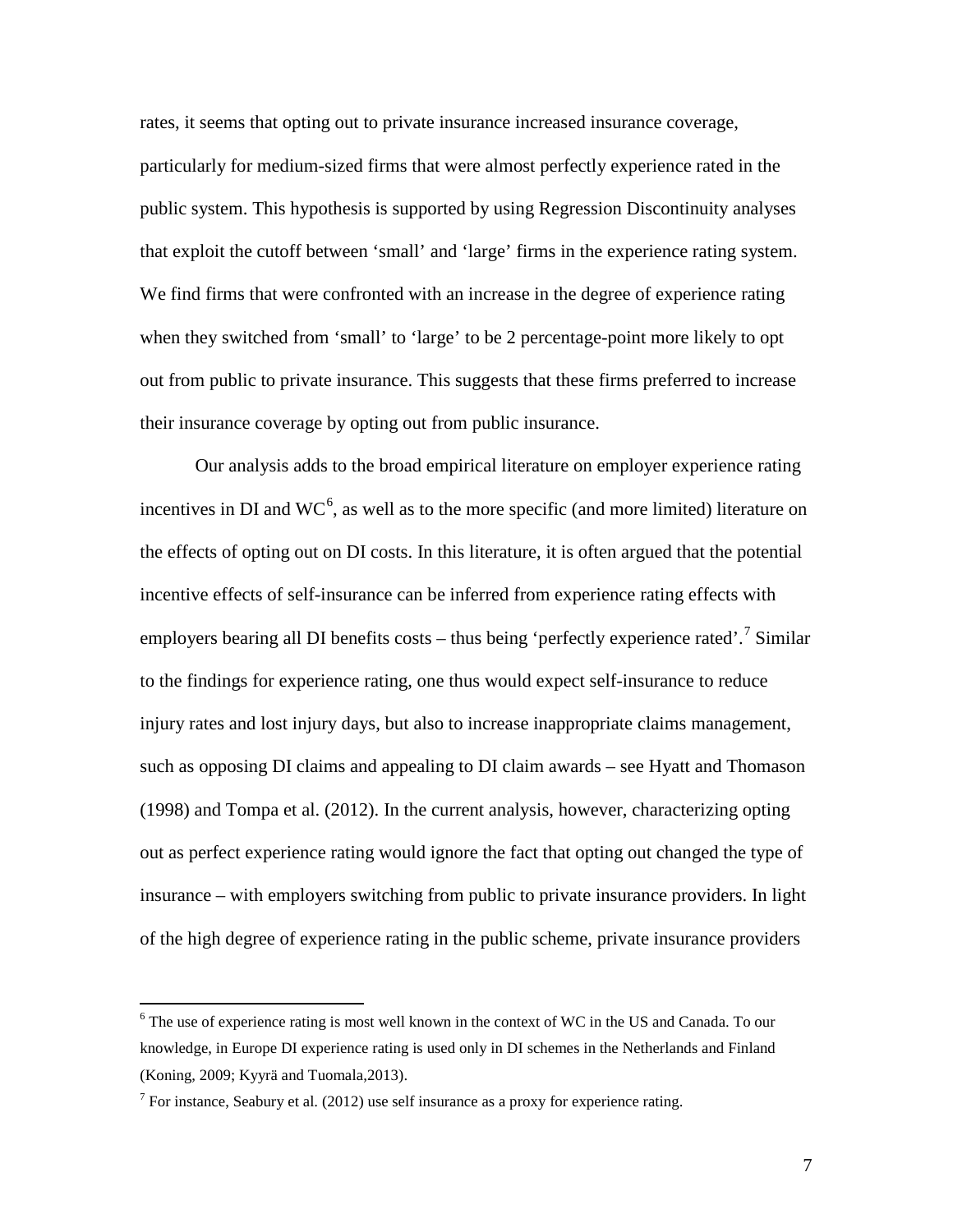may have offered contracts with a higher insurance coverage for employers. Thus, the privatization of disability insursance may have resulted in lower incentive effects.

This paper proceeds as follows. Section 2 explains the institutional setting of DI in the Netherlands, with an emphasis on the system of experience rating and conditions of opting out. Section 3 presents the data we use for our analysis. Section 4 discusses the empirical implementation of our analysis. Section 5 presents the estimation results, and the conclusions are drawn in Section 6.

#### **2. INSTITUTIONAL SETTING**

#### **2.1 DI in the Netherlands**

In the Netherlands, the provision of (either private of public) DI to their workforce is mandatory for all employers. Workers are entitled to apply for DI claims after a waiting period of two years of sickness absence. During the period of sickness, employers are responsible for the provision of reintegration activities and the continued payment of wages (Van den Bemd and Hassink, 2012). DI claims are assessed by the Dutch public social benefit administration (UWV), with DI benefits providing insurance for in general 70% of the loss of income due to impairments. Workers may thus receive partial DI benefits, which are supplemented by UI benefits if the residual earnings potential is not used to its full extent.

#### **< INSERT FIGURE 1 HERE >**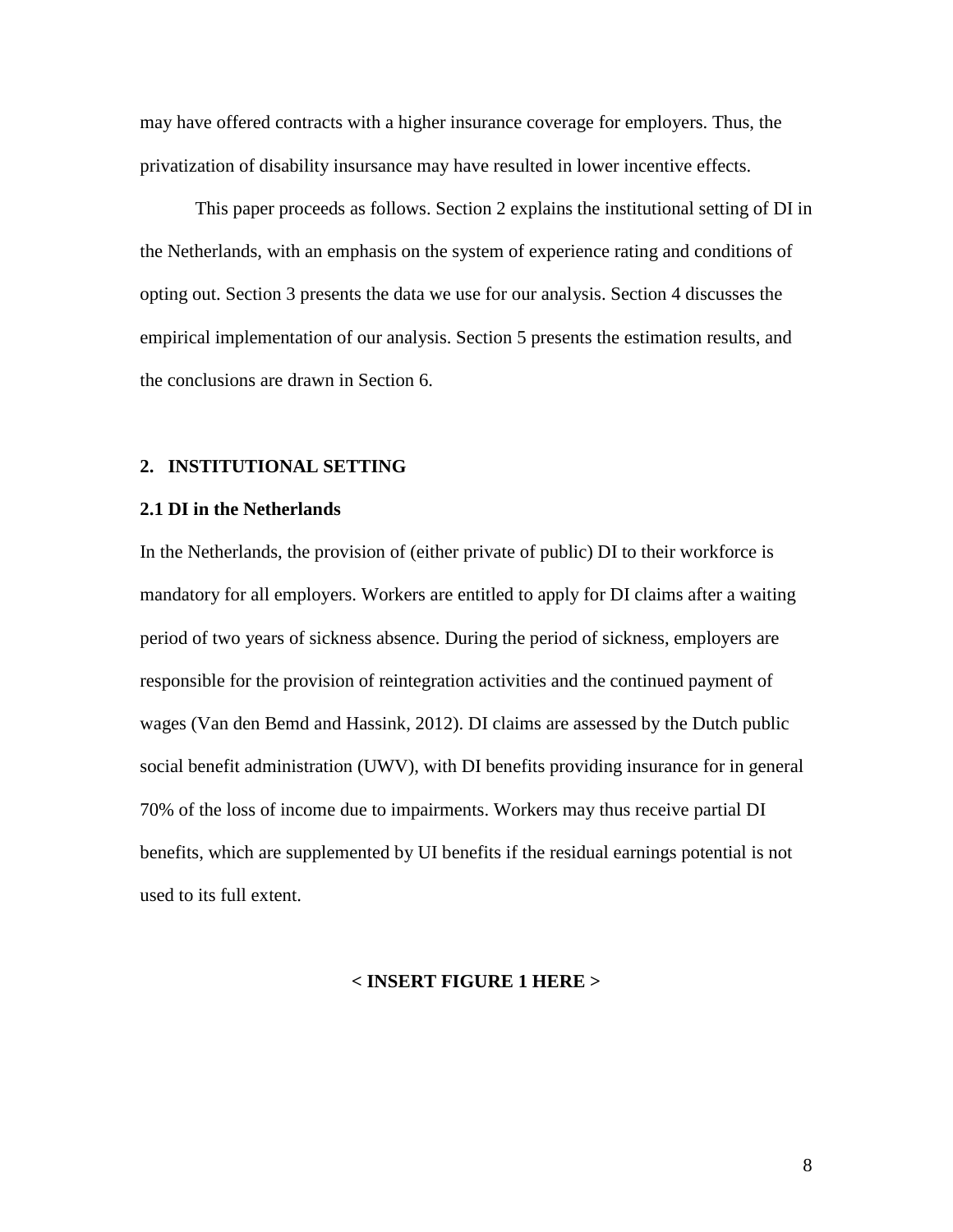The Netherlands has long been characterized as the country with the most out-ofcontrol disability program of OECD countries (Burkhauser et al., 2008). Expressed as a percentage of the insured working population, DI enrolment increased rapidly to about 12% in the mid-1980s and then it remained more or less constant at this unprecedented level until the beginning of the  $21<sup>st</sup>$  century (see Figure 1). To understand the causes of these large and persistent enrolment rates, we stress two institutional features of the Dutch DI system that are different from systems in most other OECD countries and that have remained more or less similar over time (see also Koning and Lindeboom, 2015). First, the DI program covers all workers against all income losses that result from both occupational and non-occupational injuries. As is well known in the literature, including all workers against all medical contingencies introduces a potentially sizeable amount of screening error into disability determinations (Parsons, 1991). Second, wage payments for sick workers are continued in the waiting period of two years that precedes disability claims. These claims can be privately insured by employers. For employees in most economic sectors social partners have agreed upon (almost) full compensation in the sickness waiting period. In comparison to other OECD countrues, the Dutch sickness and DI claims system thus does not provide strong financial incentives for sick workers to resume work quickly.

It took until the beginning of this century to implement radical reforms that were effective in curbing DI inflow and DI enrolment. As Figure 1 shows, there has been a spectacular decline in the DI award and enrolment rate since 2002. One of the first reforms was the start of DI experience rating in 1998, combined with the introduction of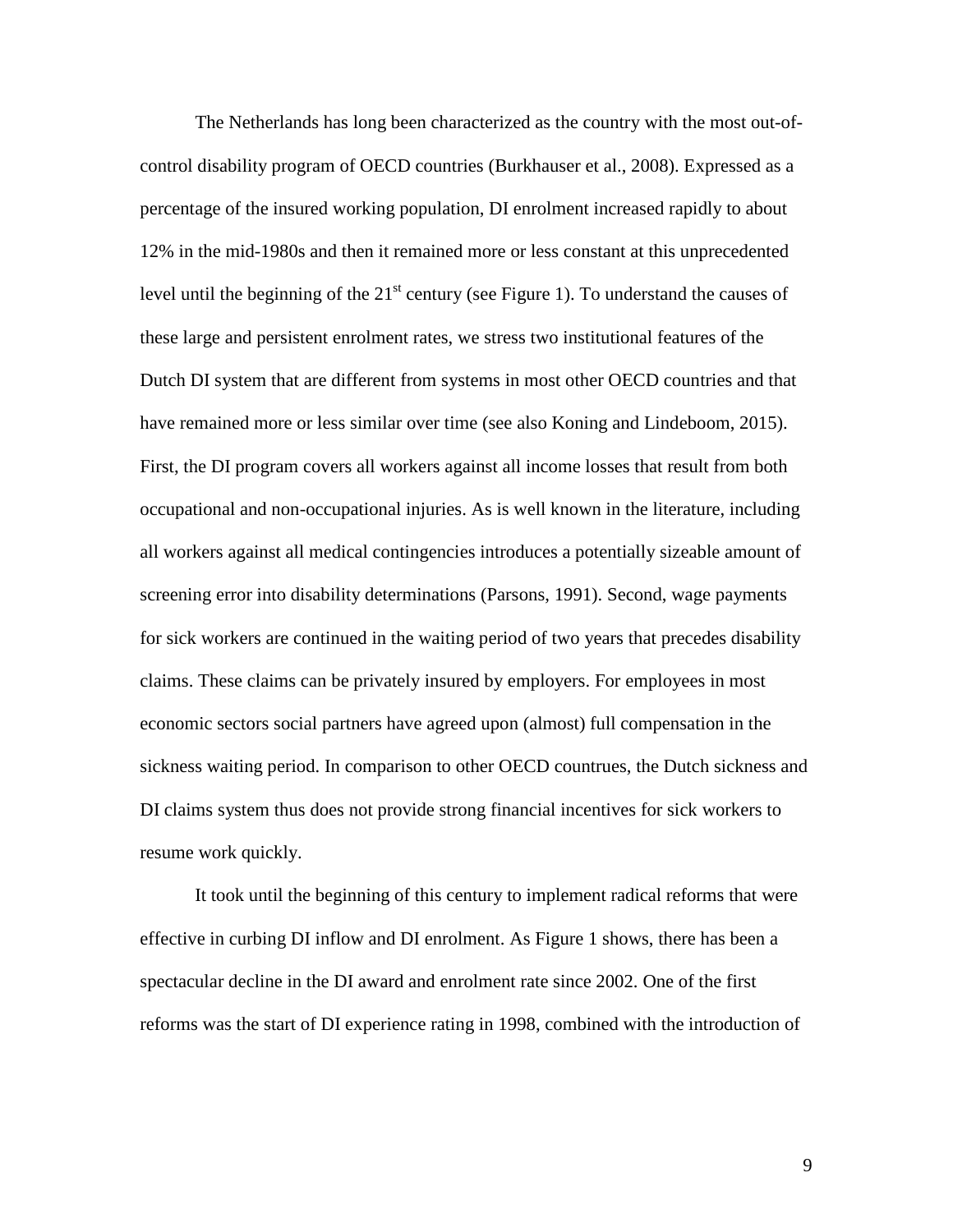opting out to private insurance of employers. $8$  To opt out from public insurance, employers had to post a bond or deposit of securities to warrant the continued payment of DI benefits that were already ongoing. Due to strict financial regulations, almost all employers were not capable of bearing this financial responsibility on their own (i.e. 'self-insurance') and therefore choose for private insurance. Opting out also implied that employers – and private insurers – became responsible for prevention and reintegration activities of their insured workers. Typically, the insurance contracts that were offered lasted for at least three years.

The evidence suggests that the enhancement of employer incentives in the Netherlands has contributed substantially and significantly to a reduction of DI inflow and DI enrolment in the Netherlands (Koning and Lindeboom 2015). First, Koning (2009) finds an estimate of DI experience rating pointing at a reduction of DI inflow of 16%. Second, further reductions have been realized by the introduction of stricter legal responsibilities of employers and workers during the waiting period since 2002, as well as an extension of the waiting period from one to two years since 2004 – thus effectively increasing employer incentives. So far, this literature however does not provide insight on the extent to which opting out from public DI has contributed to the reduction of DI award rates.

#### **2.2 Experience rating**

We next consider the degree of experience rating in the public system. We argued earlier that employers may particularly have an interest in opting out from public experience

<span id="page-10-0"></span><sup>&</sup>lt;sup>8</sup> We explain the system of experience rating in detail in sub-section 2.2.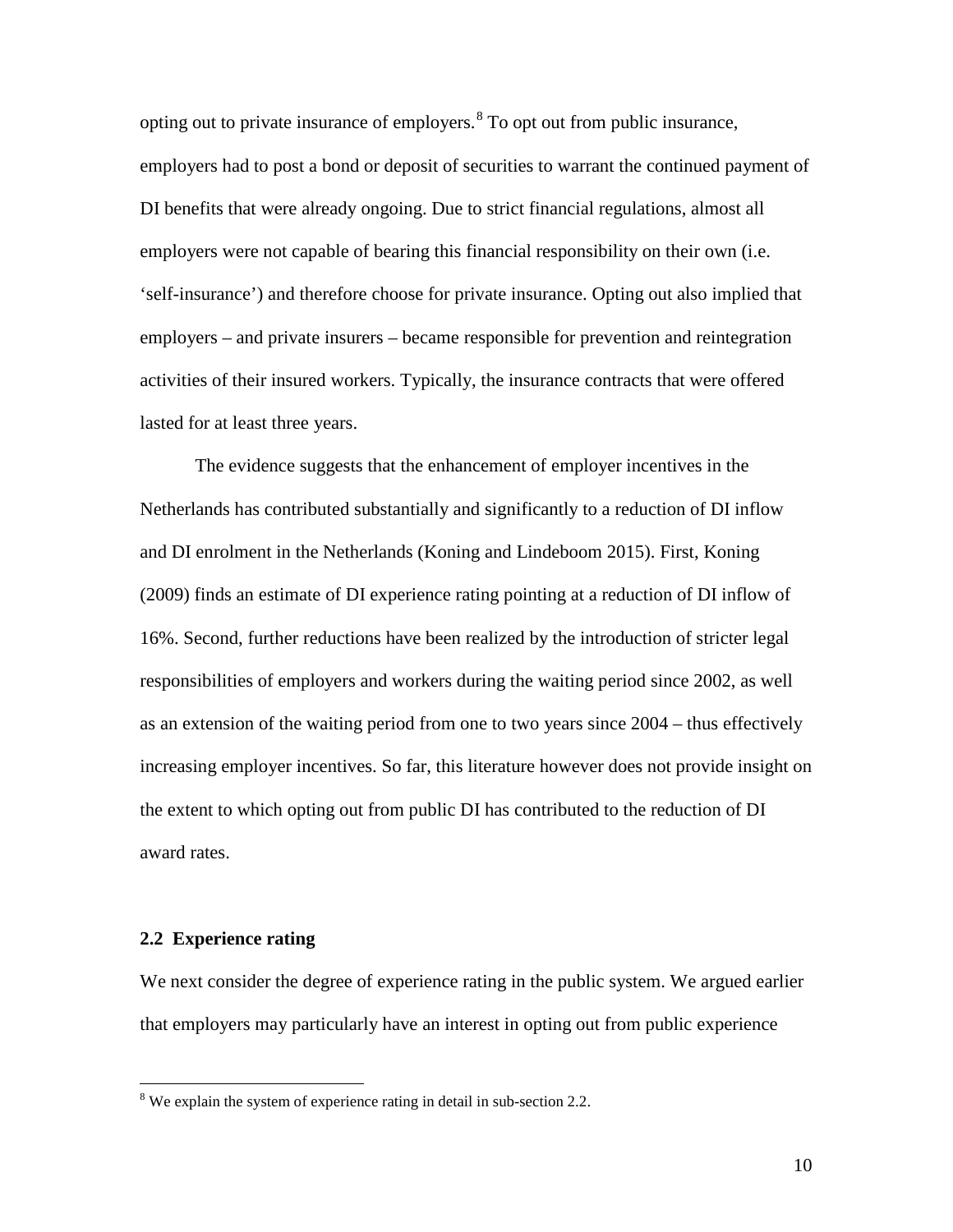rating systems that are imperfect. Since 2006, experience rating in the Netherlands applies to DI costs of workers that are in the scheme for partially and/or temporary disabled individuals (WGA). For this scheme, imperfect rating stemmed from the use of minimum and maximum premiums.

To explain the setting that was applied, we start by calculating the individual DI risk of employers over a certain time window  $(Risk_t)$ , measured in year *t*:

$$
Risk_t = \frac{\sum_{s=0}^{T-1} D I\_costs_{t,t-s}}{\left(\sum_{s=0}^{T-1} wage\_sum_{t-s}\right) / T}
$$
 [1]

In equation [1], the variable  $DI\_costs_{t,t-s}$  refers to the DI benefit costs at time *t* of workers in the employer that entered into the DI scheme in year  $t - s$ . *T* indicates the number of subsequent cohorts – or 'time window' – of disabled workers that are included in the nominator to calculate the DI risk – and thus are being experience rated. To reduce distortionary effects of volatility in the wage sum of employers, the consecutive wage sums are averaged over this time window. In the time period that is studied in this paper, the time window was equal to five years.

Conditional on the DI risk that is formulated in equation [1], equation [2] shows the social benefit administration calculated DI premiums *P* for individual employers, measured at time *t*:

$$
P_t = \min\{ P_{Minimum} + \alpha Risk_{t-2} ; P_{Maximum} \}
$$
 [2]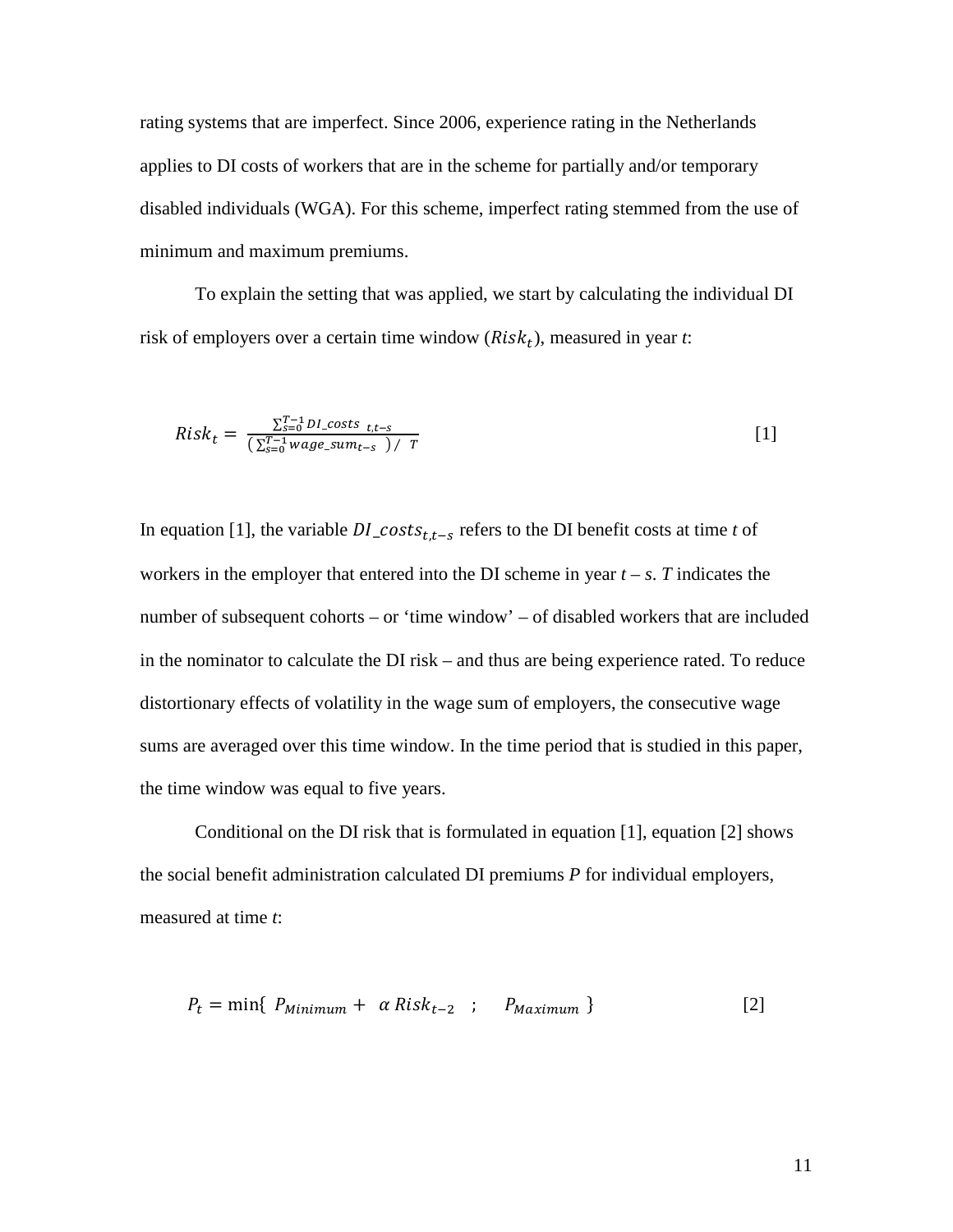As the above equation shows, DI premiums are bounded by a minimum and maximum rate, which are indicated by  $P_{Minimum}$  and  $P_{Maximum}$ . Basically, the minimum premium is paid by firms that had no DI inflow in the previous years. Due to administrative delays, DI premiums are based on actual DI risks with a time delay of two years. As a result, the premium that is needed to cover all DI costs at time *t* differs from the disability risk at time  $t - 2$ . This means that increases in the individual risk ( $Risk<sub>t</sub>$ ) will not lead to equal increases in  $P_t$ , but need to be multiplied by the correction factor  $\alpha$ . If the actual DI costs exceed (are lower than) the DI costs at time  $t - 2$ , we have  $\alpha > 1$  ( $\alpha < 1$ ). For the period of investigation, the annual average DI premium rate of employers, measured as a percentage of the total wage sum of the employer, varied between 0.53% and 0.70% .

As it is generally acknowledged that the employer's ability to control DI costs is more limited for smaller firms, the experience rating system was designed to limited the extent of financial risks for this group. Employers with a wage sum at time *t* that was lower than 25 times the average wage sum per worker were classified as 'small'. This group constituted the vast majority of employers, with a maximum premium that was set equal to three times the actuarial premium rate. For the residual group of employers that were classified as 'large', the maximum premium,  $P_{Maximum}$ , was set equal to four times the actuarial premium. Next, for both groups the minimum premium,  $P_{Minimum}$ , was set so as to compensate for underpayments due to the maximum premium.<sup>[9](#page-10-0)</sup>

To gauge the implications of using differentiated experience rating designs, Figure 2 shows the share of DI costs that is effectively paid by employers as a function of their wage sum. For expositional reasons, we assume that each worker earns the average

<span id="page-12-0"></span> $9$  In the time period under investigation, the maximum premium of large employers varied between 1.47% and 2.1% of the wage sum.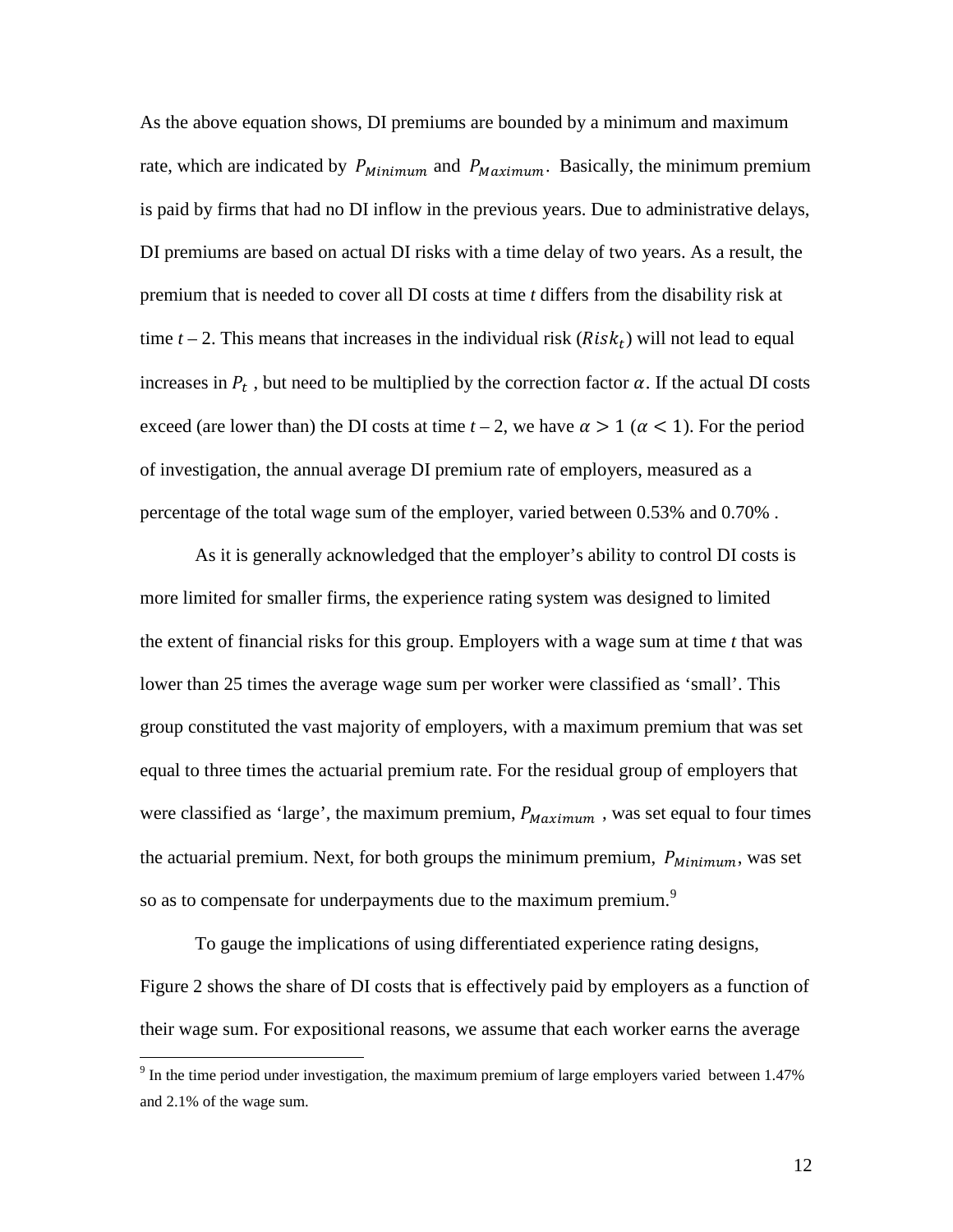wage sum that is used in the design of experience rating and evaluate the degree of experience rating that applies to one worker that enters into the DI scheme. Figure 2 shows that this degree increases from 5% to about 50% for employers with less than 25 workers. For employers with more than 25 workers, however, the cost of an additional worker in DI is almost fully experience rated (i.e., 'perfect experience rating'). As we will argue in Section 5, we can exploit this setup as an RD design to identify the effect of individual changes in the degree of experience rating.

#### **< INSERT FIGURE 2 HERE >**

#### **2.3 The opting-out decision**

Throughout our analysis, we argue that some employers could benefit from opting out, with two institutional settings that determined its relative attractiveness. First, the lower the degree of experience rating, the more room there was for employers with low DI costs to reduce insurance premiums by switching to private insurers. We will show that it comprises the group of small firms for which the size of the workforce was below a threshold of about 25 workers. Second, switching from public to private insurance required the expected DI costs of current enrollees to be capital-funded, thus imposing interest costs on employers and private insurers. Thus, the imposition of these 'tail charges' essentially aggravated the effect of experience rating – that is, it decreased the relative attractiveness to opt out for employers without workers that were already enrolled in DI.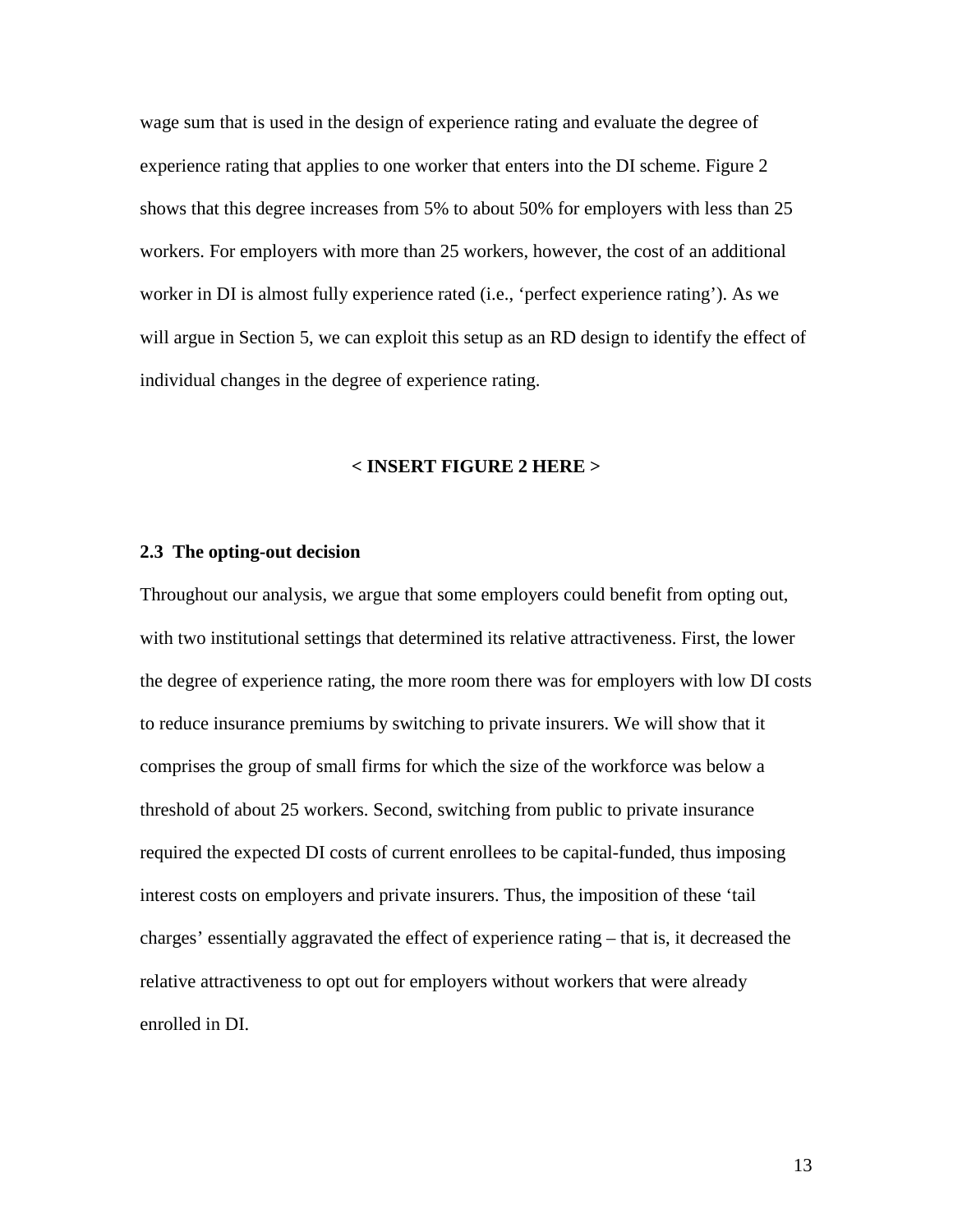We stated earlier that experience rating for smaller firms was imperfect. The vast majority of these firms – ranging from 93 to 98% over the years – had no DI benefits that were assigned to them, causing them to pay the minimum premium of 0.40% of the wage sum in 2007. Of the remaining group of employers with DI benefits that were assigned to them, virtually all paid the maximum premium. The experience rating system for small employers thus had two effective premium levels that were used. Consequently, private insurers had the opportunity to offer contracts to small employers with DI premium rates that were lower than those from the public social benefit administration. This was particularly rewarding if employers had no DI enrolment and no long-term sick listed workers at all at that time.<sup>[10](#page-12-0)</sup> More strikingly, Cuelenaere et al. (2013) show that contracts for small employers typically had premiums that were set at the level of (two-digit) sectors, thus not including experience rating incentives. This means that opting out led to a decrease in the employer incentives to prevent DI costs, with – next to adverse selection effects – risk aversion as another determinant of the opting-out decision.

Because employers paid premiums that were generally close to the DI benefit costs that could be assigned to them, cross-subsidies (among employers) were less sizeable for this group of employers. More specifically, underpayments due to the maximum premium were considerably smaller and the resulting minimum premium was lower as well. This limited the room for adverse selection. For this group, the arguments for opting out thus were probably different than lowering DI premiums by selection.<sup>[11](#page-14-0)</sup>

<sup>&</sup>lt;sup>10</sup> Furthermore, private disability insurance could be combined with insurance for the first two years of sickness absence.

<span id="page-14-0"></span> $11$  In this respect, Cuelenaere et al. (2013) characterize the contracts between private insurers and larger employers as 'taylor-made', but also as highly non-transparent.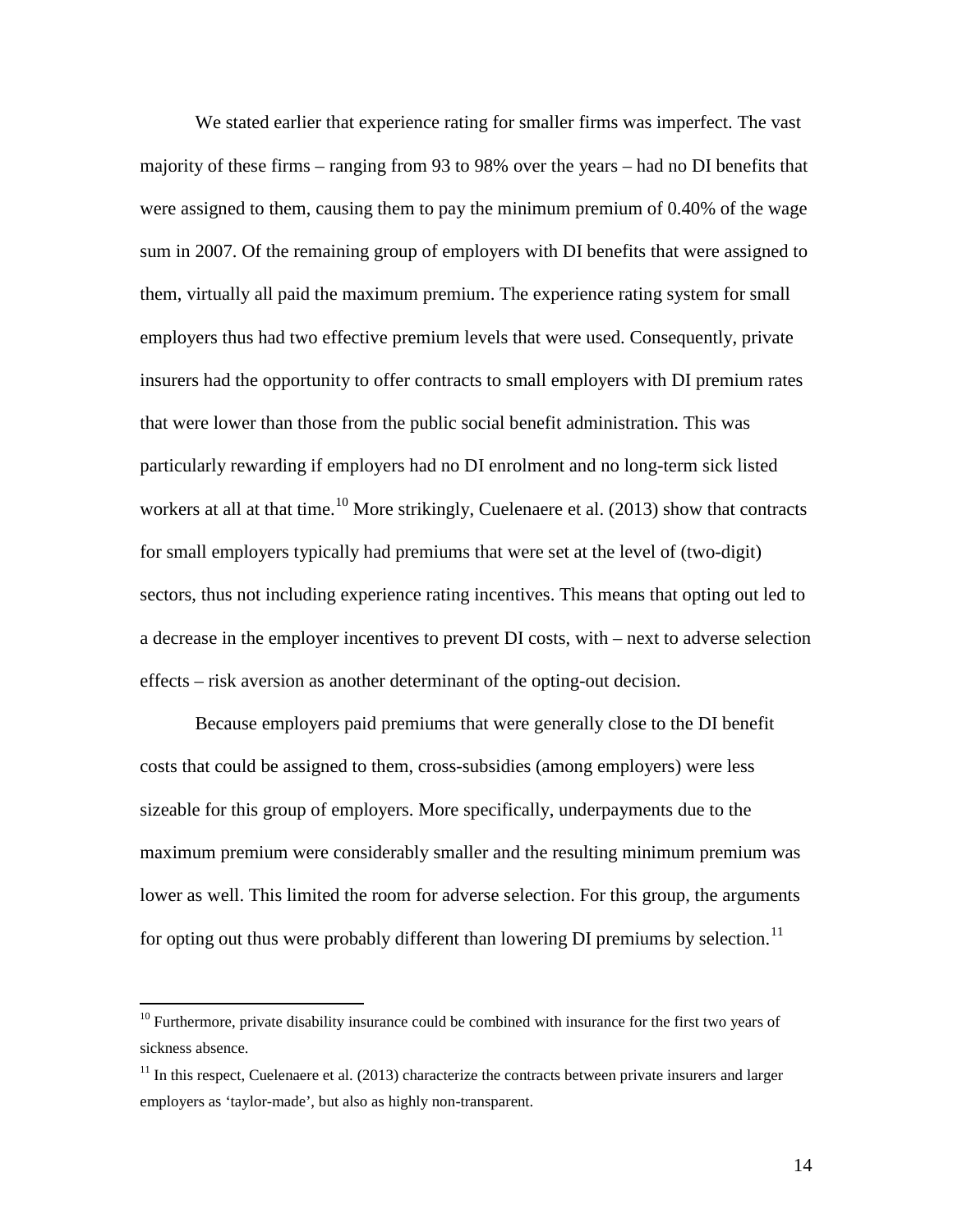It is generally acknowledged that the market for private insurance of DI in the Netherlands can be characterized as highly competitive, also in the time period under investigation in this paper. Although the three largest private insurance companies constituted a market share of about 65%, private insurers were typically willing to incur substantial financial losses in order to increase their market shares (Cuelenaere et al., 2013). This strategy was obviously most rewarding for large employers, which were offered large premium discounts.<sup>[12](#page-14-0)</sup> At the same time, survey outcomes among employers suggest that prevention and reintegration activities of private insurers were limited. In particular, employers with disabled workers did not experience an increase in activities, compared to public insurance by UWV in earlier years. It thus suggests that competition among private insurers of DI was largely driven by premium differentials, rather than by activities that aimed to reduce DI costs of the employers.

#### **3. DATA**

#### **3.1 Employer-level data**

For our empirical analysis, we use annual administrative employer data of UWV on the disability insurance status (public or private), the DI award (i.e., the annual inflow), the DI enrolment (i.e., the total disability stock) and some employer characteristics (i.e., economic sector, age and gender composition of the work force) – all measured from 2007 to 2011. In principle, the data set covers all employers in the Netherlands with wage payments for one or more employed workers. The statistics of the data are displayed in Table 1, both for the full sample as well as a balanced panel of 139,298 employers.

<span id="page-15-0"></span><sup>&</sup>lt;sup>12</sup> As we will show in Section 3, we observe the largest increases in the probability of private insurance for the group of employers with more than 250 insured workers.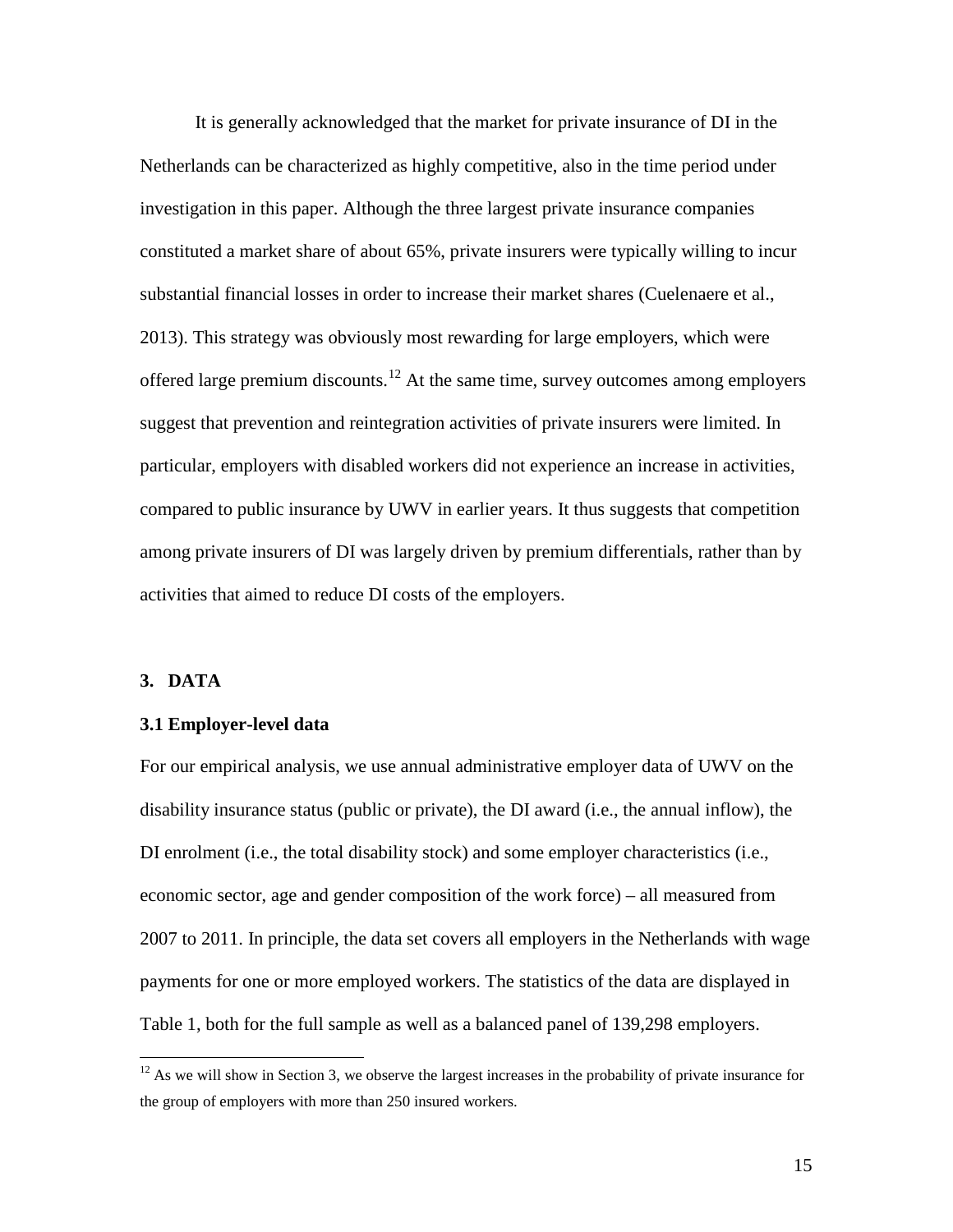#### **< INSERT TABLE 1 AND FIGURE 3 HERE >**

Table 1 shows that, on average, 29.6% of all employers had opted out from public insurance to private insurance in the time period of investigation. This percentage is somewhat higher in the balanced sample (34.6%), as this does not include new employers (the so-called 'starters') that are publicly insured by UWV by default. Because of the sickness waiting period of two years, it should be stressed that new employers could not have any DI inflow in the first two years of their existence. We therefore concentrate on the selected (balanced) sample of employers that are observed in all years. As a result, we lose 54% of the annual employer observations that are in the unbalanced panel, covering 16% of the total sample of workers with fixed-term contracts.[13](#page-15-0)

Figure 3 shows that the fraction of private insurance has initially been most prominent for employers with 25 insured workers or less. In addition, we observe a rise in private insurance across the board between 2007 and 2010. Most notably, the share of private insurance has increased from 8 to about 40% for employers with more than 99 insured workers. As argued in Section 2, this mirrors the fact that private insurers aimed at increasing their insured population, particularly by focusing on employers with many insured workers in particular.

In our data, employer DI award and DI enrolment rates are measured as a percentage of the insured workers per employer in year *t*-1. In this respect, it should be

<span id="page-16-0"></span><sup>&</sup>lt;sup>13</sup> From a methodological perspective, using the balanced panel instead of the total, unbalanced panel provides us with more efficient fixed effect and first-difference estimates (see Section 4). Furthermore, it should be noted that the vast majority of employers that are excluded are observed only one or two years.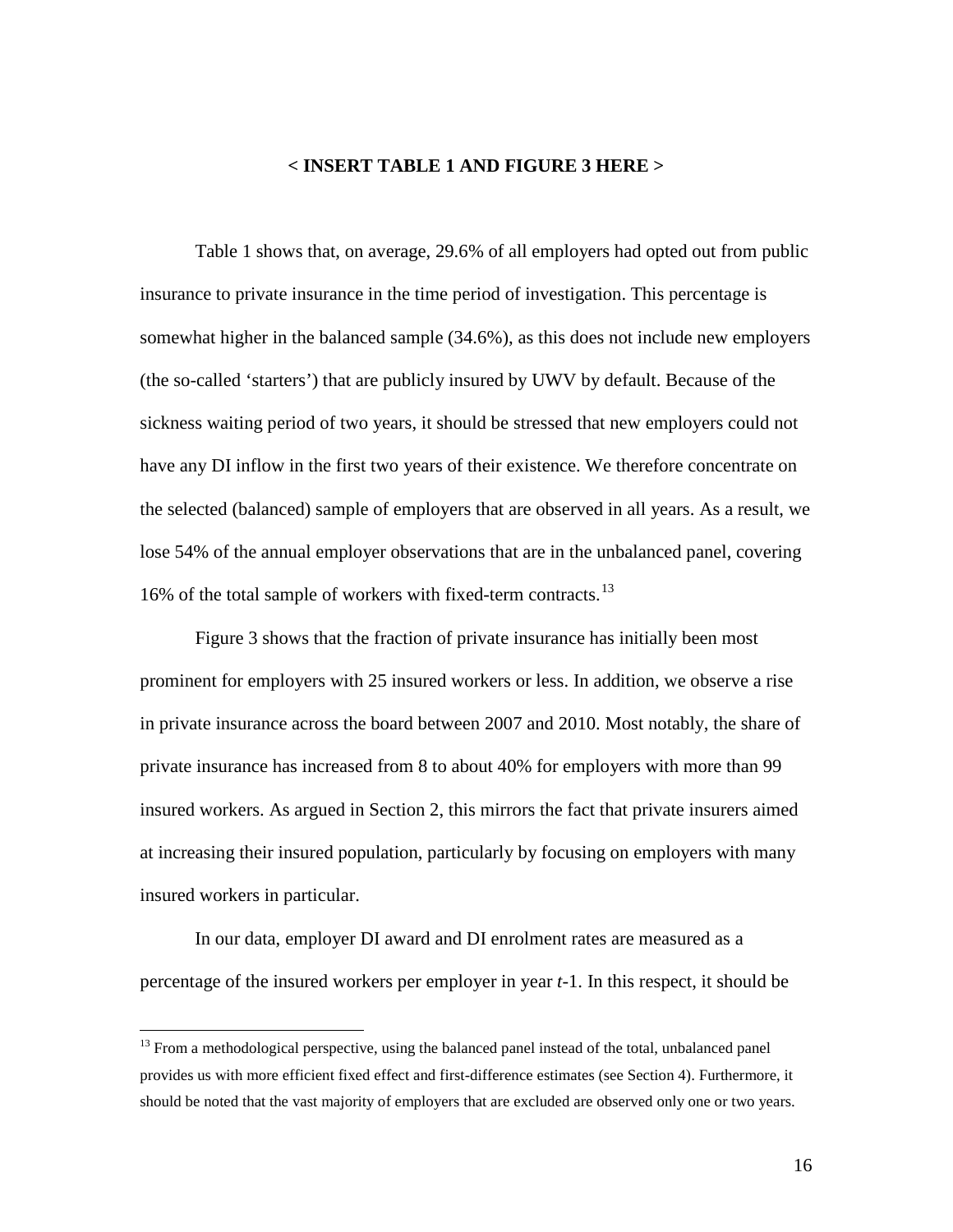noted that DI employer-level inflow rates and DI enrolment rates are substantially lower than the worker-level DI rates that were shown in Figure 1. First, since 2006 experience rating was limited to the scheme of partially and/or temporarily disabled workers (WGA) only; it thus excluded the scheme for permanently and fully disabled (IVA). Second, and related to the previous argument, DI enrollment that was recorded for the new WGA scheme still had to accumulate over time since 2006. Third, DI recipients are not assigned to employers that ceased to exist.<sup>[14](#page-16-0)</sup>

#### **3.2 Exploring the relation between risks and private insurance**

Key to the empirical literature on insurance markets is the presence of a coverage-risk relationship as a necessary condition for adverse selection and/or moral hazard to exist (Cohen and Spiegelman, 2010). Typically, insurance coverage is measured at the level of individual consumers. In the current paper, however, the distinction between insurance coverage and DI risks concerns employers for which the effects of the removal of public insurance are ambiguous. In light of the experience rating system, opting out from public to private insurance may have increased insurance coverage, rather than lowering it. Employers may thus have chosen to opt out to reduce their financial risks, while lowering their incentives for prevention and reintegration.

#### **< INSERT FIGURES 4 AND 5 AND TABLE 2 HERE >**

<span id="page-17-0"></span><sup>&</sup>lt;sup>14</sup> To finance DI benefits of workers of employers that ceased to exist, a higher minimum premium in the experience rating system was needed.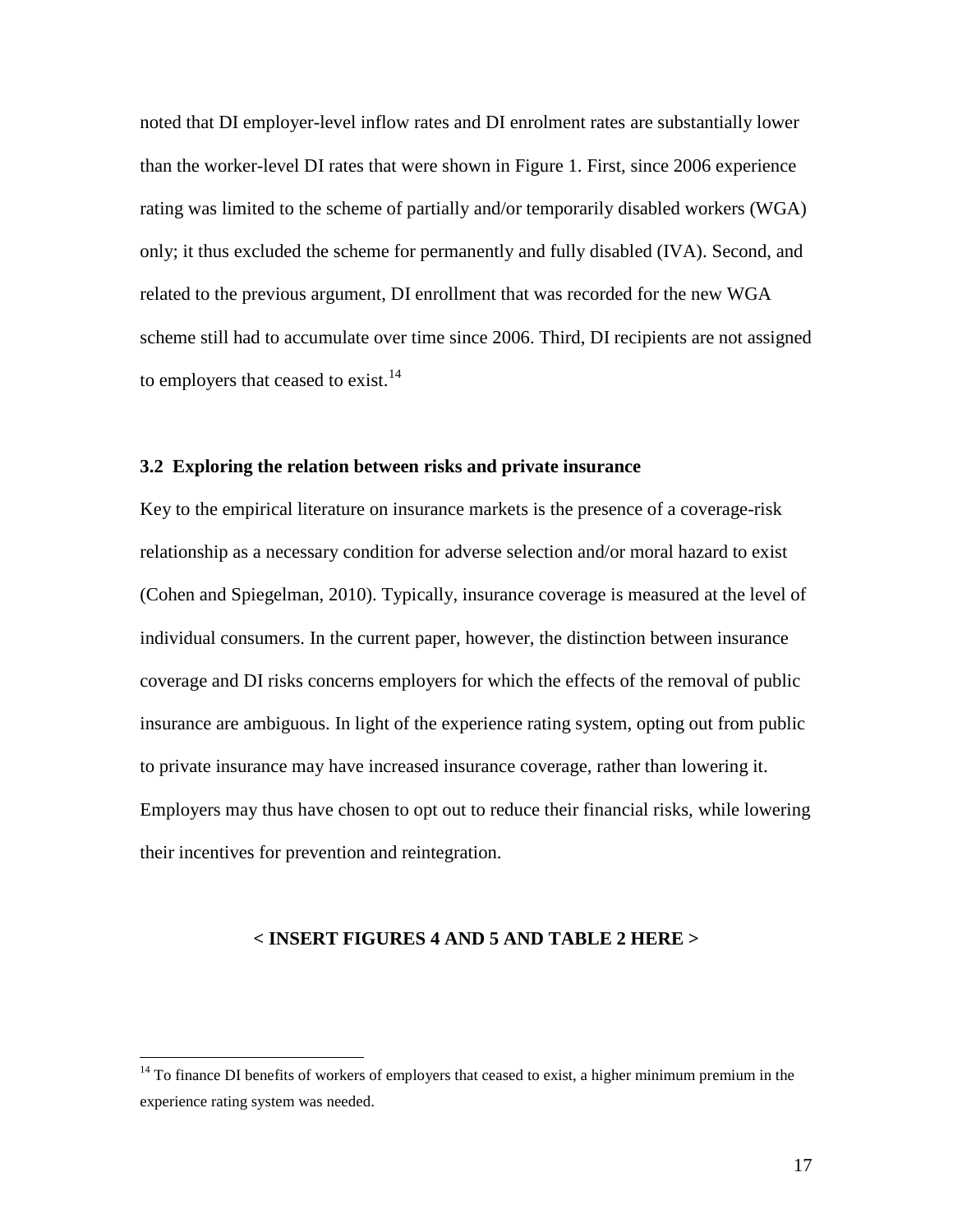Figure 4 sheds more light on the relation between DI risks and the prevalence of private insurance by presenting a scatter plot of annual DI inflow rates and the share of employers with private insurance, averaged over the 69 sectors in our sample. The figure suggests that private insurance was more prominent in sectors with higher rates of DI inflow – which may seem at odds with economic intuition. To explain this pattern, however, one should acknowledge the fact that variation in DI inflow rates *within* sectors was probably more important in creating room for adverse selection. Sectors with high incidence of DI and a higher variation of DI inflow rates may thus have provided more room for employers and insurers to take advantage of adverse selection. We return to this issue in more detail in Section 5.

We also explored the relation between DI risks and insurance status at the individual-employer level, using two proxies for the DI risk of employers: the annual DI inflow rate of workers that are employed at a specific employer and the annual rate of workers of an employer that are enrolled in DI (i.e., the DI enrolment rate). For each year in our sample, we regressed these two variables on the employer insurance status, for which we controlled for 10 employer size dummies, 68 sector dummies and 4 rates of worker composition (gender and age). To obtain the *relative* differences, the coefficients on the risk differentials between employers with public and private insurance were divided by the average risk in the sample of prublicly insured employers in the corresponding year. Figure 5 displays the resulting pattern of the relative differentials, both for employers that were classified as small and large, respectively. Recall that small firms were classified as small (large) when having a wage sum that is smaller (larger) than 25 times the average annual wage sum.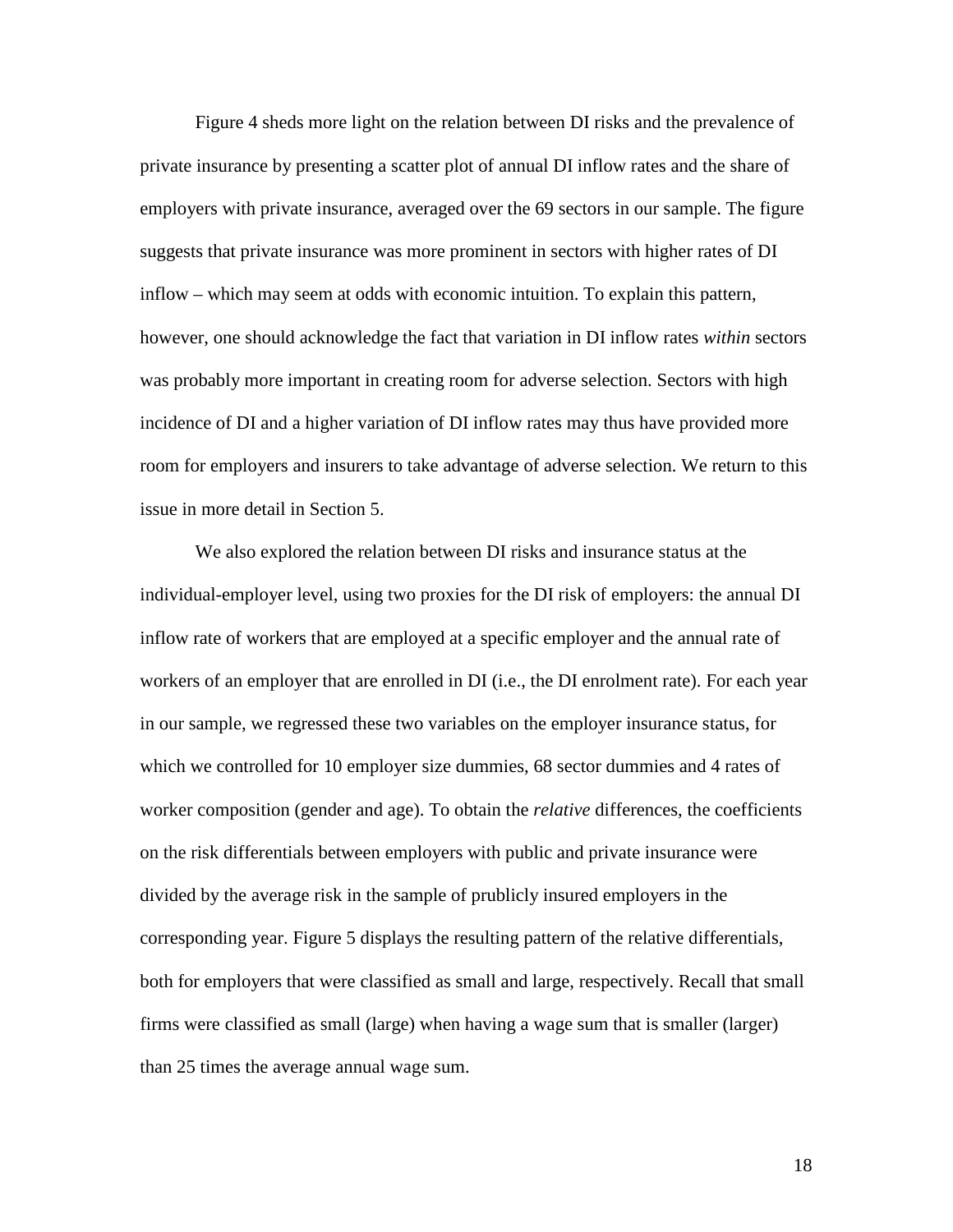The panels in Figure 5 reveal that the evolution of the relative risk differs between small and large employers. For small employers, we observe a gradual increase in the risk differential, both for the disability inflow rate and the disability enrolment rate as proxies for DI risk. The DI inflow of privately insured employers was about 15% lower in 2007 than for publicly insured employers and this difference has increased to 25% in 2011. This pattern is stronger for the evolution of DI enrolment among small employers, adding up to a rate that was about 40% lower in 2011 than that for publicly insured employers.

To test whether adverse selection contributed to these changes, Table 2 shows the coefficient estimates of pooled OLS estimation of the decision of opting-out to private insurance in the years 2008 to 2011, both for the samples of small (first column) and large employers (second column) that had not opted out so far. For the sample of employers that are classified as 'small', a one-percentage point increase in the employer DI enrolment rate in the previous year decreased the probability of opting out with 0.12 percentage point.<sup>[15](#page-17-0)</sup> This indicates that selection contributed to the increased differential in DI enrolment rates between private and public insurance. This finding is supported by more qualitative evidence from websites of Dutch providers of DI that advice Dutch employers on the decision of opting out from public DI. As an example, we refer to the website of [www.vanpublieknaarprivaat.nl](http://www.vanpublieknaarprivaat.nl/) in which employers are simply advised to opt out only if they have no enrolees and no workers that have been in the sickness waiting period for more than six months.

<span id="page-19-0"></span>Contrasting to these findings, we observe a downward trend in the risk diffential of large employers that had opted out. For both the DI inflow and the DI enrolment rate,

<sup>&</sup>lt;sup>15</sup> As long as the DI premium is not bounded by the maximum premium, a one percentage-point increase in the DI enrolment rate would imply an increase in the DI premium with 0.7%-point.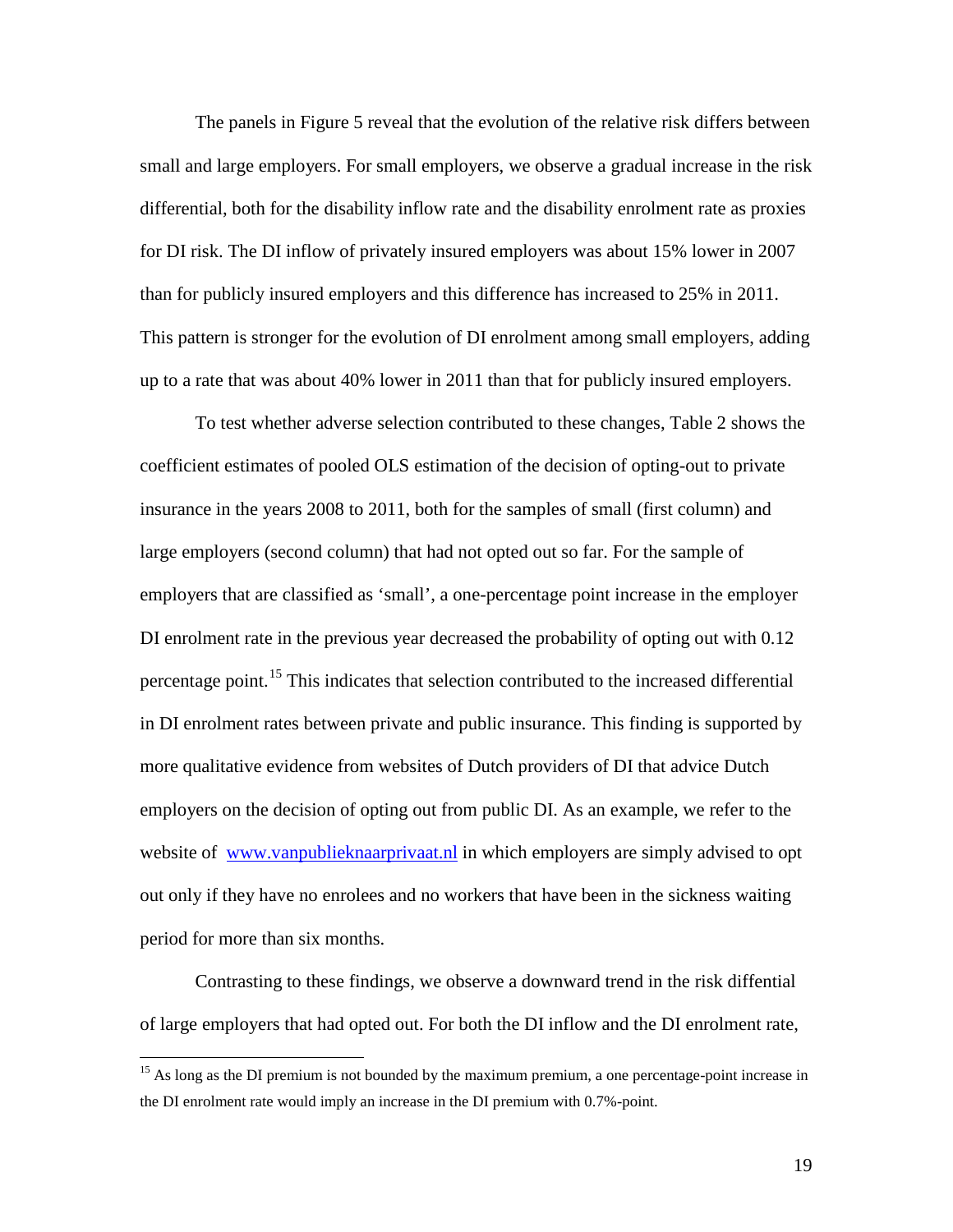the difference with respect to the public premium rates decreased from about 35% to 10% in the most recent year. This suggests employers and private insurers took less advantage of adverse selection than in the first years of the experience-rating system (Koning, 2009).<sup>[16](#page-19-0)</sup> When considering the model results that are presented in the second column of Table 2, we also find evidence in this direction. That is, there is no significant relation between the lagged DI enrolment rate and the probability of switching to private insurance.

#### **4. EMPIRICAL IMPLEMENTATION**

In this paper, adverse selection can be defined as the ability of private insurers and employers to exploit risk information by opting out, with the aim to lower employer DI costs.<sup>[17](#page-20-0)</sup> Private insurers had the advantage to exploit risk information, whereas the public benefit administration did not. In what follows, we argue that this potential advantage essentially originated from three sources: (i) employer information that was constant over time, e.g. on employer-specific DI risks at the workplace; (ii) private information on current sickness absence, so as to anticipate DI inflow rates in the period ahead; (iii) remaining short-term trends in DI inflow and DI enrolment that employers could anticipate on, particularly when serial correlation in DI risks was important. As we will argue later on, the role of these mechanisms is likely to differ between small and large

<span id="page-20-1"></span><sup>&</sup>lt;sup>16</sup> Prior to the introduction of the new DI schemes in 2006, DI benefit costs that were experience rated were much higher. Therefore, a higher minimum premium was needed for large employers to cover underpayment due to the maximum premium.

<span id="page-20-0"></span> $17$  This definition is broader than the common definition in the literature, which states that policyholders may be better informed than insurers about probability or size of risks (Cohen and Spiegelman, 2010).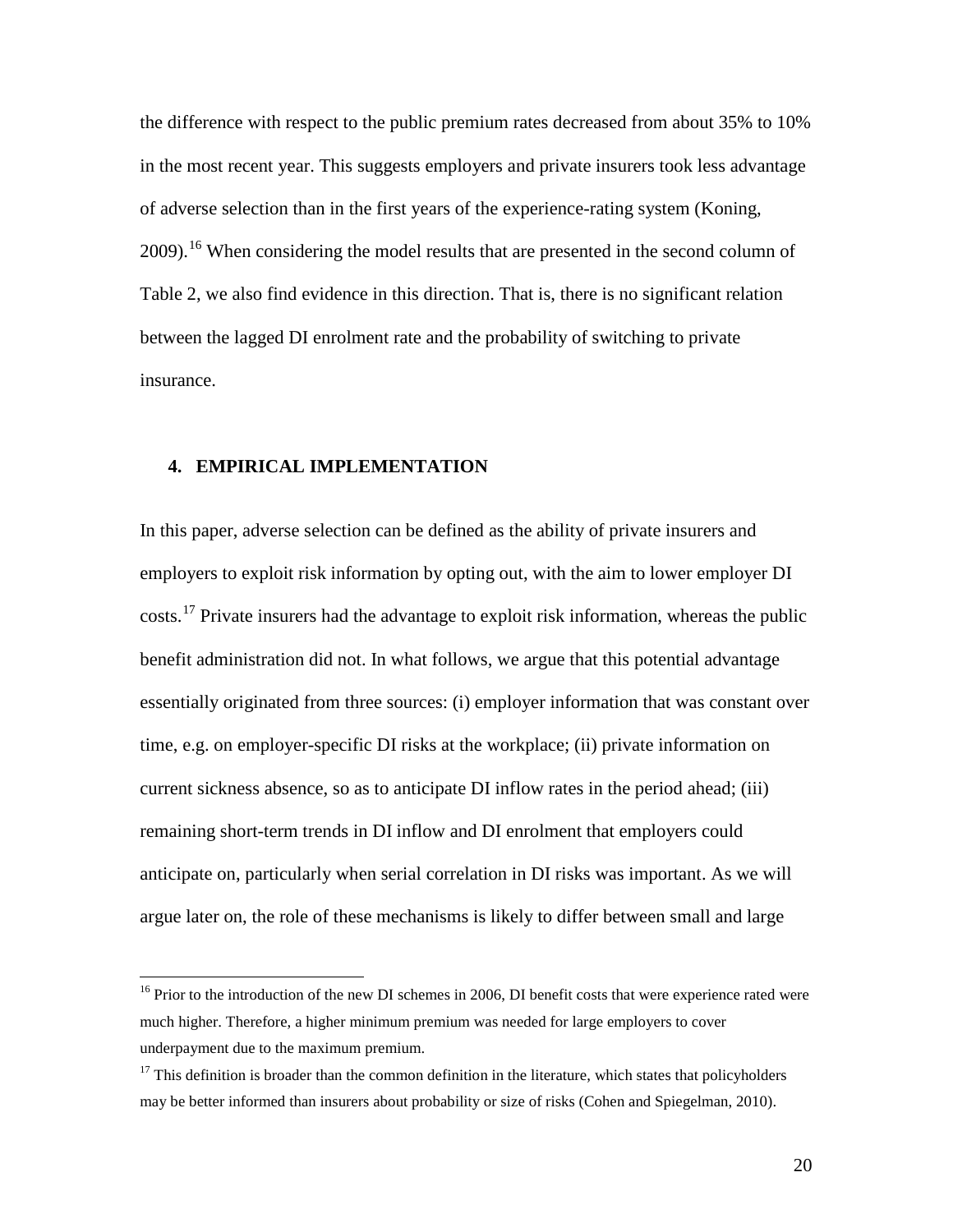employers.

We propose a research strategy that systematically takes account of these three types of possible adverse selection. Our key endogenous variable is the DI inflow rate; this variable is most closely linked to the current effort that is spent to prevent DI inflow. We start by specifying the following model:

$$
DI\_inflow_{it} = \gamma \, I(Opt\_out_{it} = 1) + X_{it} \, \beta + S_i + Y_t + \varepsilon_{it} \tag{3}
$$

with  $i$  ( $i = 1...$ ,  $I$ ) indicating the employer and  $t$  representing the year in our sample ( $t =$  $1, \ldots, T$ ). The parameter of interest,  $\gamma$ , describes the effect of opting out to private insurance; the corresponding incidence of private insurance is represented by the dummy variable I.  $X_{it}$  is a vector that includes the employer size, gender and age composition of employers; all of these variables are constructed as categorical dummy variables. Vector  $\beta$  describes the effect of these characteristics on the employer DI inflow rate.  $S_i$ represents a sector specific effect that is captured by a dummy.  $Y_t$  describes year-specific effects as a piecewise constant function. Finally, we assume the error term  $\varepsilon_{it}$  to be independently and identically distributed with  $(0, \sigma^2)$ .<sup>[18](#page-20-1)</sup> When estimating equation [3], we allow for clustering the standard errors at the level of the individual employer.

As a first extension, we add employer-fixed effects  $u_i$  to equation [3], so as to take account of time constant characteristics that affected DI risks of employers:

<span id="page-21-0"></span> $18$  Although the majority of annual employer DI inflow rates are equal to zero, we argue that the sample size is sufficient to maintain the assumption that the error terms are identically distributed. To test for this, we re-estimated all model specifications using a (nonlinear) fractional Logit specification instead of the linear model specification. The results are shown in column (ii) of Tables 3 and 4.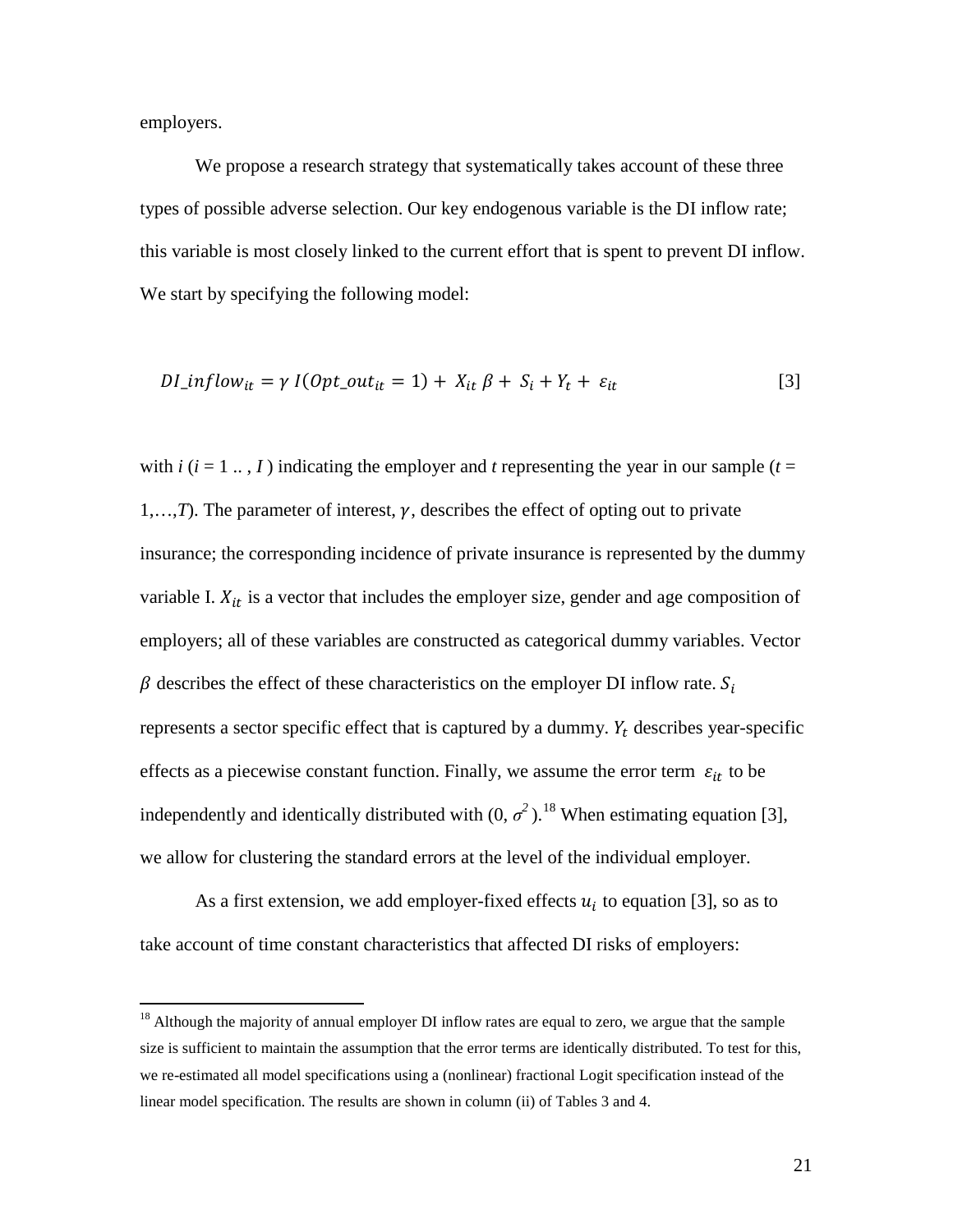$$
DI\_inflow_{it} = \gamma \, I \big( Opt\_out_{i,t} = 1 \big) + X_{it} \, \boldsymbol{\beta} + Y_t + u_i + \varepsilon_{it} \tag{4}
$$

Equation [4] takes account of the fact that private insurers may have been able to exploit information on specific prevention and reintegration policies that were followed by employers, or employer-specific risks that were not observed or registered by the public insurance organization. Private insurers may have triggered employers to reveal this information, offering premium reductions and thus contributing to adverse selection.

Second, we consider the possibility that employers and private insurers could benefit from opting out of public DI if they anticipated low DI inflow rates in the next year. This ability stems from the sickness waiting period that precedes DI claims. Conditional upon the rate of absence in the waiting period, employers – particularly the smaller ones without any absent worker – could anticipate the number of DI claimants in the year ahead to some extent. If employers took advantage of anticipation effects in this way, one would expect the short-term impact of opting out to be biased towards zero. We therefore re-specify equation [4] by taking the lagged value of the private insurance variable as the key explanatory variable:

$$
DI\_inflow_{it} = \gamma I\big(\text{Opt\_out}_{i,t-1} = 1\big) + X_{it} \mathbf{\beta} + Y_t + u_i + \varepsilon_{it}
$$
\n[5]

This specification captures the notion that incentive changes due to opting out could only affect the DI inflow with a delay of one year, while the DI inflow in the first year resulted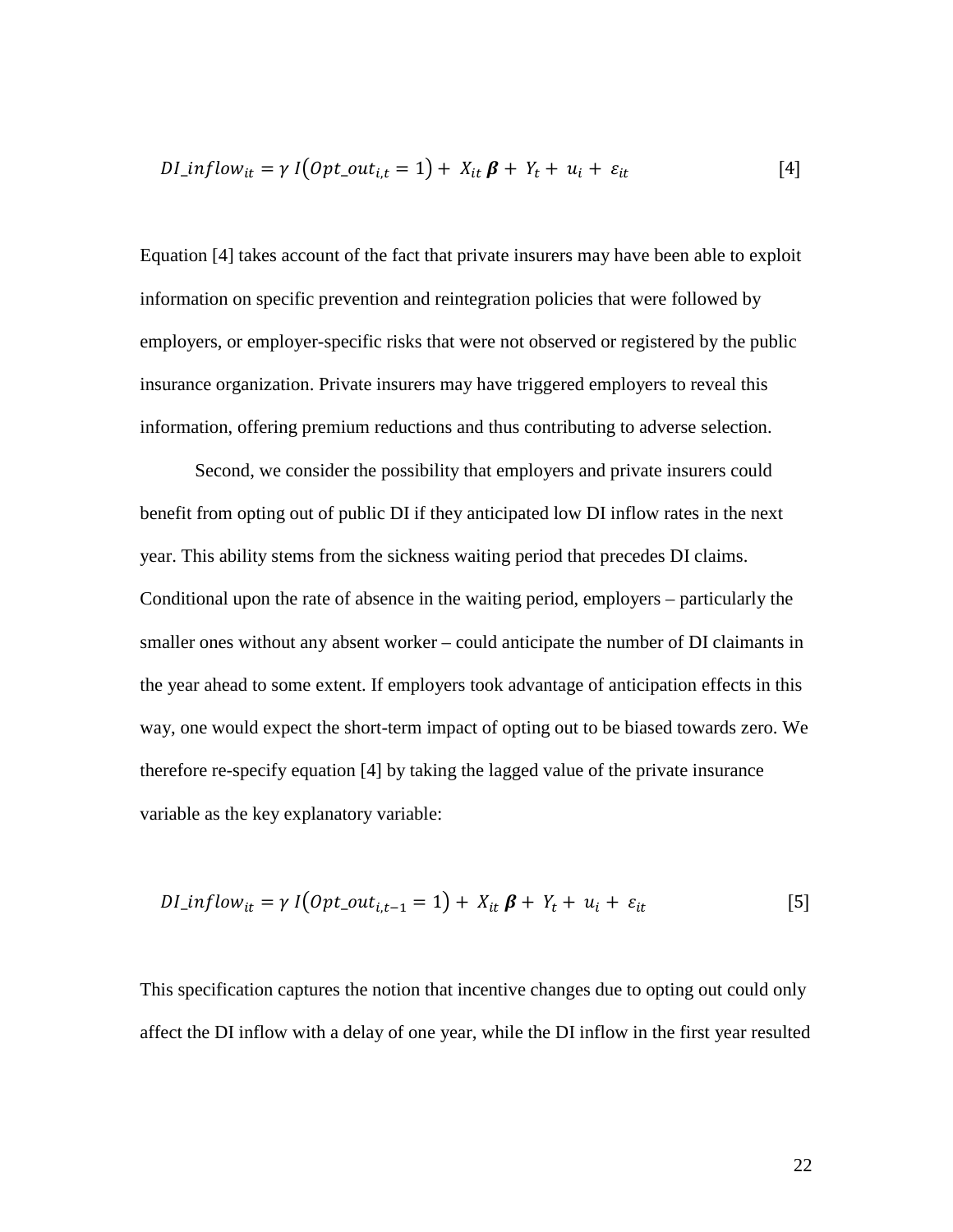from the number of sick listed workers that originated in the year prior to opting out. As such, we rule out anticipation effects that stem from the sickness waiting period.

Our final concern is that employers and private insurers had access to other sources of information that helped them in anticipating low DI inflow rates in the years ahead. Typically, if there would be serial correlation in DI inflow rates, employers could anticipate the likelihood of maintaining future DI inflow rates that were sufficiently low to benefit from opting out. In this case, the strict exogeneity assumption that is needed for consistent FE estimates of the incentive effect would be violated. This assumption states that opting out should not be driven by future values of the DI inflow rates.

To test for the strict exogeneity assumption, we use a simple test that has been proposed by Wooldridge (2010): we compare fixed effect (FE) and first differenced (FD) estimates of our model, arguing that these estimation methods have different probability limits in case of anticipation effects. More specifically, we test on misspecification of our model that would stem from anticipation of the opting-out decision on future values of the errors terms. We thus reformulate and estimate equation [5] in terms of firstdifferenced variables:

$$
\Delta DI\_inflow_{it} = \gamma \Delta I\big(Opt\_out_{i,t} = 1\big) + \Delta X_{it} \boldsymbol{\beta} + Y_t + \Delta \varepsilon_{it}
$$
 [6]

Next, the comparison of FE and FD estimates is essentially a test on the hypothesis that there are no remaining sources of self-selection in our model. This would imply that the coefficient estimate of  $\gamma$  can be considered as the 'true' incentive effect.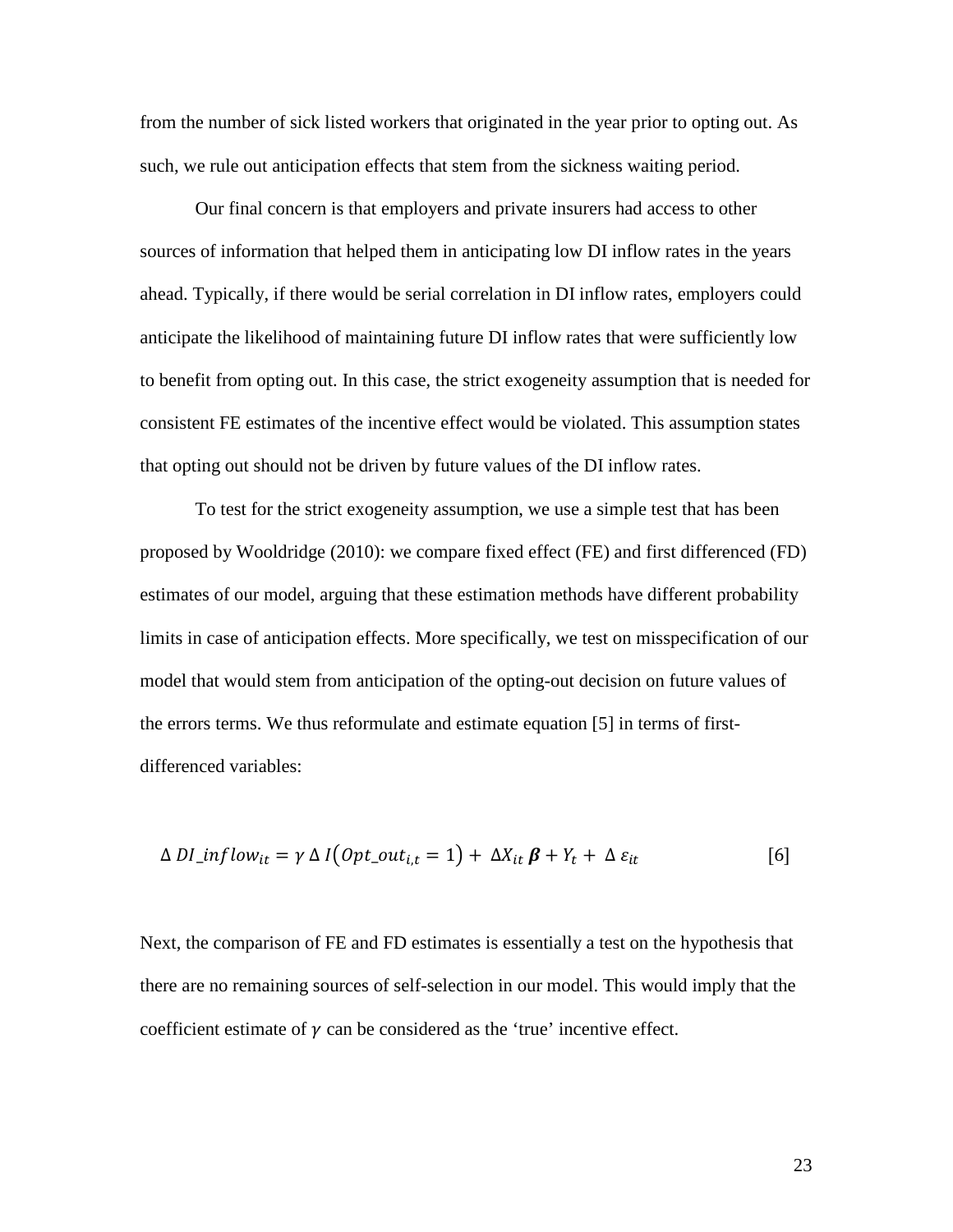#### **5. ESTIMATION RESULTS**

Table 3 and Table 4 display the estimation results of equations [3] to [6] for small employers and large employers, respectively. In both tables, we start with presenting the coefficient results from specifications that uncover the relative risk of private versus public insurance – see columns (i) to (iii). In addition, columns (iv), (v), and (vi) show the estimation results of equations [4], [5], and [6], respectively. The comparison of columns (v) and (vi) provides us with a test on remaining anticipation effects.

#### **< INSERT TABLES 3 AND 4 HERE >**

#### **5.1 Small employers**

For the sample of employers that are classified as small by the public social benefit administration, we find the DI inflow rate per worker to be about 0.05%-point lower in case of private insurance than for public insurance. This estimate, which may reflect either selection or incentive effects, is equal to about 25% of the average DI inflow rate of small employers in our sample. The marginal effect estimate does not change if we do not impose linearity assumptions, but use a fractional Logit specification instead. We also re-estimated the OLS specification [3] on the annual change of employer DI enrolment rates. As column (iii) of Table 3 shows, this yields a parameter estimate that is close to the coefficient estimate of the DI inflow rating, suggesting that changes in the DI enrolment rate are driven by DI inflow rates rather than changes in outflow rates.

Allowing for employer fixed effects (equation [4]) does not substantially or significantly alter the coefficient effect of private insurance – see column (iv) of Table 3.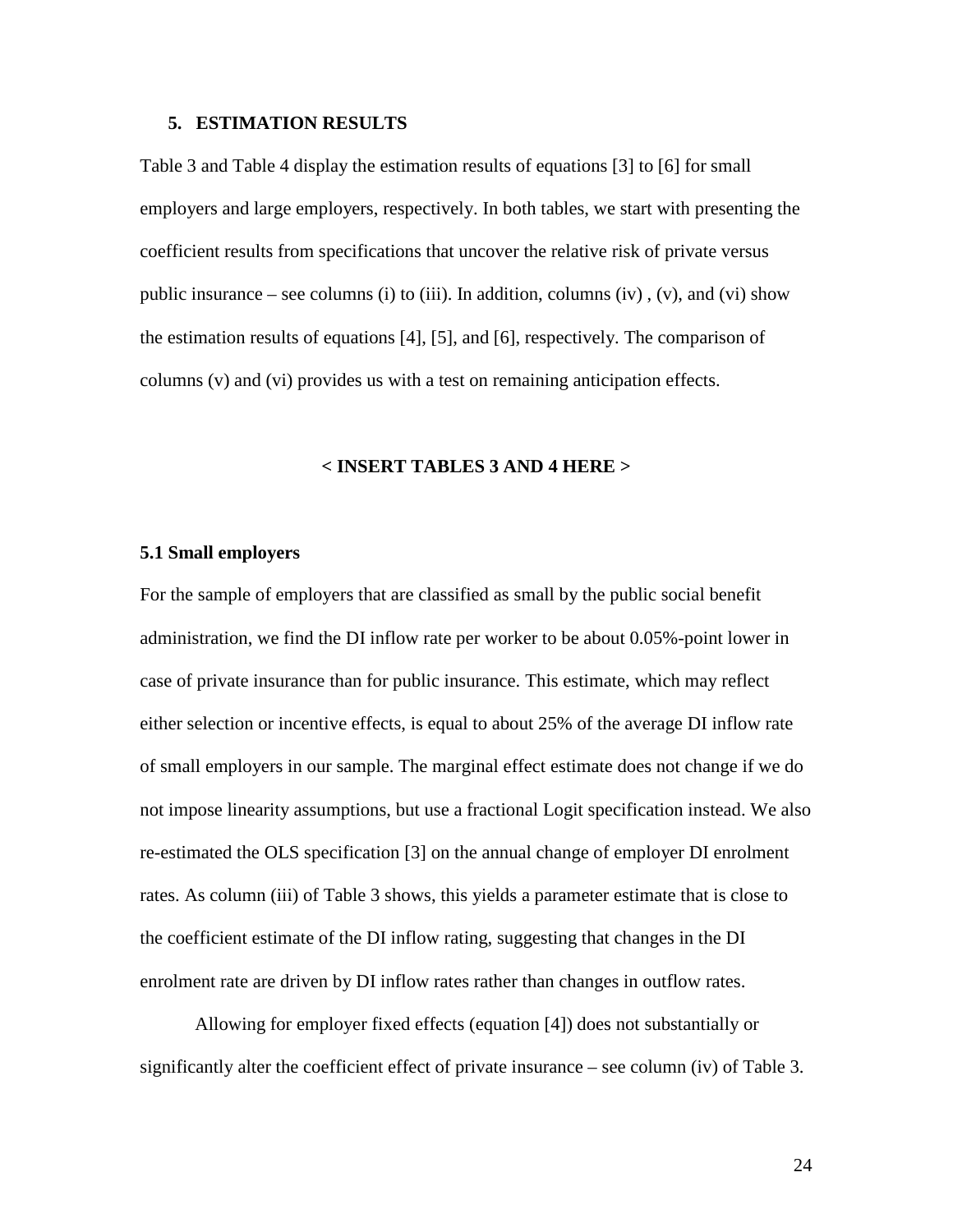Stated differently, the 'within-variation' in insurance statuses for the sample of employers that have opted out in the time period of consideration – constituting about 15% of our sample – leads to coefficient effects on the employer DI inflow rates that are almost equivalent for the pooled OLS estimate for the full sample. This indicates that private insurers and policyholders were not able or did not exert effort to identify and attract smaller employers with low DI risks by exploiting individual specific characteristics that were constant over time.<sup>[19](#page-21-0)</sup> Also, the comparison between OLS and FE suggests that insurers did not benefit from attracting firms without past inflow into the DI scheme; otherwise, the relative effect of private insurance would be lower in case of FE estimation. $20$ 

We next adapt our model by using lagged variable values of the insurance status (equation [5]). Column (iv) of Table 3 shows this yields a coefficient estimate that is positive and statistically insignificant. This suggests that employers anticipated and exploited low DI inflow rates in the year that was ahead. To put it more strongly, the relation between private insurance and DI inflow can be fully explained by anticipatory effects in the sickness period that precedes inflow into DI. Finally, we find our FE and FD incentive estimates to be almost equivalent – see columns  $(v)$  and  $(vi)$ . This indicates that further anticipation effects on future DI inflow rates are probably not very important. In sum, we cannot reject the null hypothesis that the incentive effect of private insurance is equal to zero.

<span id="page-25-1"></span> $19$  This finding is in line with the survey evidence of Cuelenaere et al. (2013), who argue that private insurers used sector-specific DI premium rates, rather than amending further refinements that took account of employer-specific risks.

<span id="page-25-0"></span> $20$  In this context, one would expect a regression-to-the-mean effect to occur: if insurers focussed on employers with DI inflow rates in the past, one would expect these rates to rise in the years after opting out.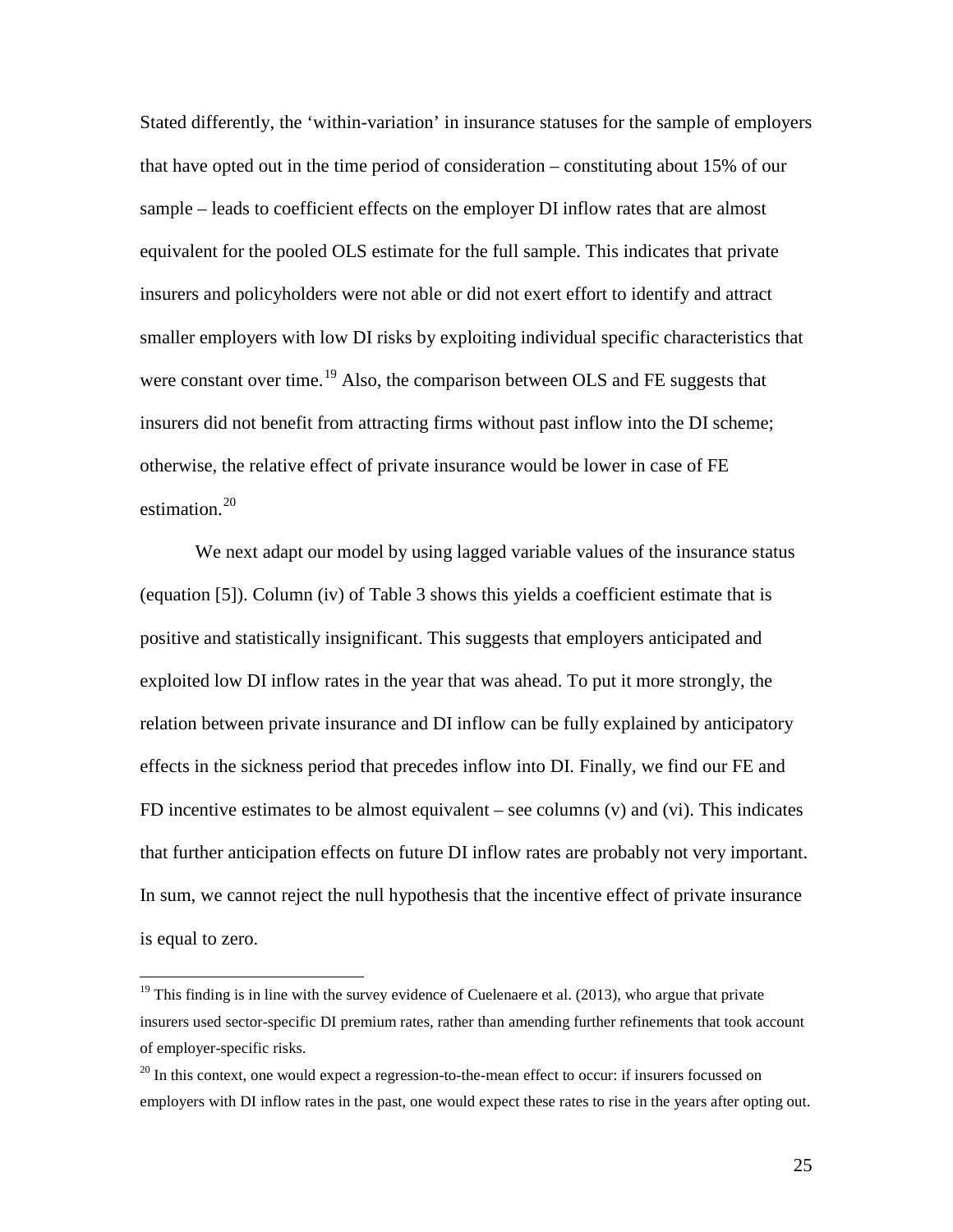#### **5.2 Large employers**

We argued earlier that the room for adverse selection was probably smaller for employers that were classified as large than for those that were classified as small. For this group, experience rating for large employers was close to perfect, thus limiting the ability of private insurers to focus on and benefit from employers with low current DI costs. With this in mind, Table 4 still shows that DI inflow rates of employers with private insurance where 0.025%-point lower than those who with public insurance, which is equal to 12% of the average DI inflow rate in our sample. Similar to the sample of small employers, this differential is robust with respect to a non-linear specification. Also, the DI inflow rates – not the outflow rates – are the dominant contributor to changes in the DI enrolment rates; see columns (ii) and (iii), respectively. Our FE estimates in column (iv) also suggest that private insurers and policyholders were not able to identify and exploit individual employer specific characteristics that were constant over time.

Similar to the sample of small employers, our results indicate the presence of anticipation effects that drive the decision to opt out from public insurance. Using lagged values of the insurance statuses even yields positive and borderline significant incentive effects for the sample of large employers – both in case of FE and FD estimation. One explanation for this may be that private insurance lowered the incentives the employers had to reduce DI inflow to some extent, rather than increasing them. We will examine this issue in more detail in sub-section 5.4.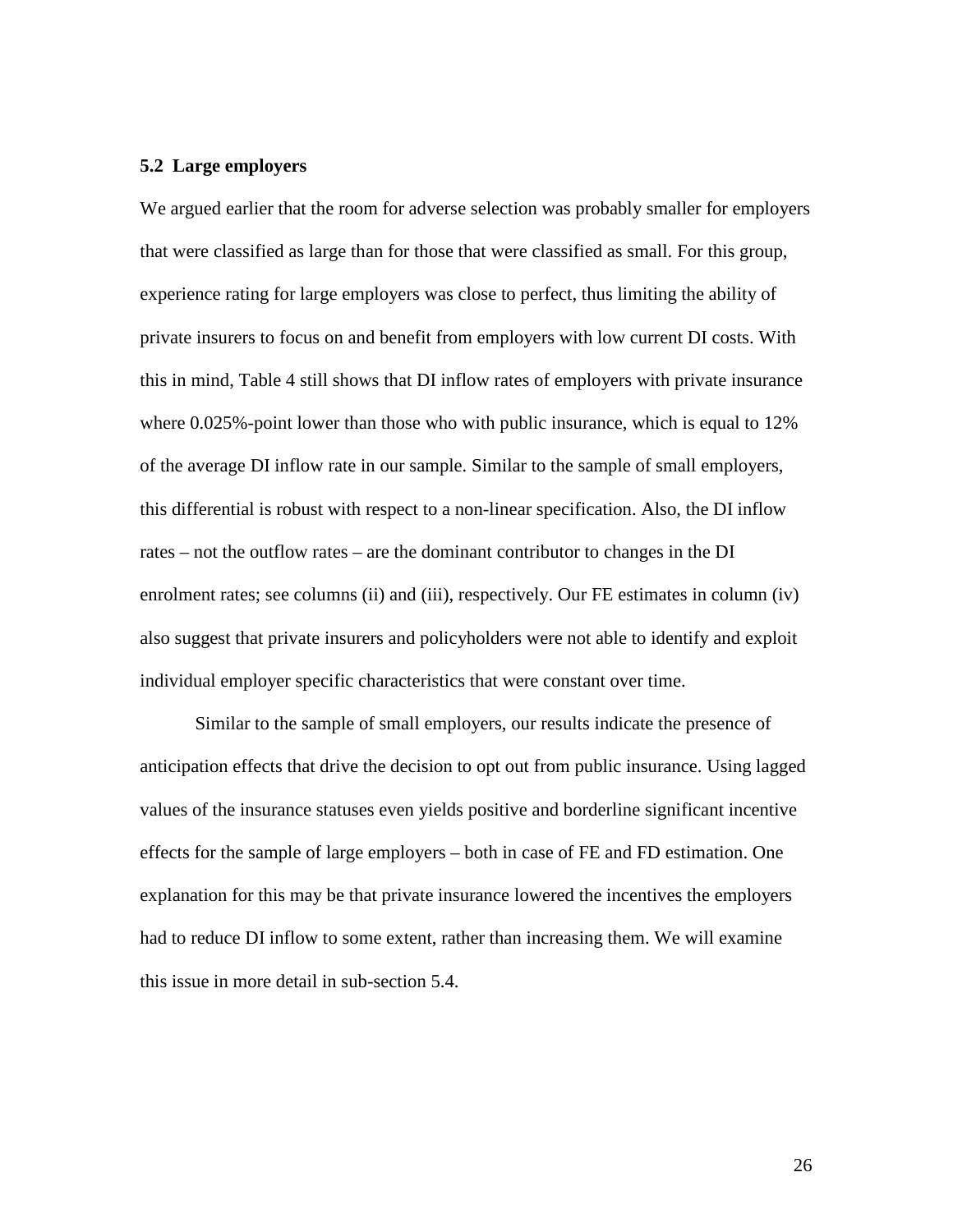#### **5.3 Additional analyses**

To analyze our effect estimates in greater detail, Table 5 shows our key results for various samples of our data and for specifications with interacted effects. In the table, the first column denotes the estimation results that are obtained from pooled OLS regression, whereas the second column denotes estimation results that do control for unobserved and anticipatory effects. Combining these two estimates thus provides insight in the room for selection that employers and private insurers benefitted from.

Depending on the average size employers had in our panel in the time period of investigation, Table 5 starts by stratifying our sample to detect heterogeneity in employer size effects. Again, it appears that the ability to exploit deviations from the average DI inflow rate was largest for the smaller employers. This confirms the anecdotal evidence suggesting that private insurers were keen on attracting small employers without any disabled and long-term sick-listed workers; pursuing this strategy was less obvious for employers with many workers.

#### **< INSERT TABLE 5 HERE >**

Interestingly, we find weak evidence for positive incentive effects – i.e., increased DI inflow due to private insurance – for employers that are medium sized, with 10-24 insured workers and 50-99 insured workers, respectively. This suggests that the transition from public to private insurance caused incentives to decrease, with employers responding by lowering their prevention effort. Table 5 also shows that the incentive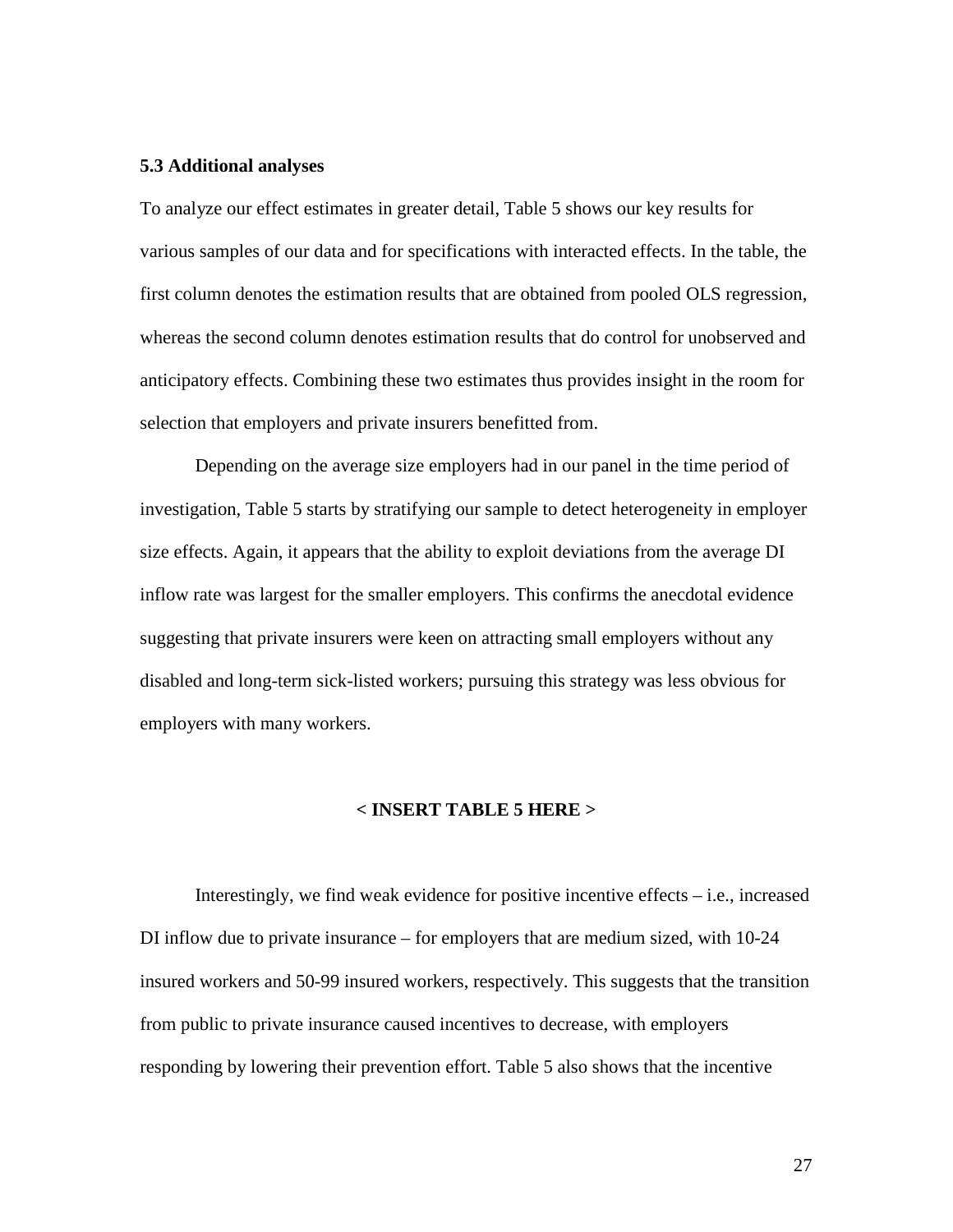estimate was largest for employers in the public and semi-public sector. The vast majority of this sample consisted of non-profit organizations that are active in the cure and care sector. One explanation may be that the non-profit organizations that opted out had a higher preference for stable DI costs, compared to for-profit organizations.

Finally, we investigated whether our estimation results differed between low and high-risk employers. To avoid endogeneity problems in characterizing the DI risks, we took the sectoral value averages of DI inflow rates in the period from 2007 to 2011, employing 69 sectoral indices that were used by the social benefit administration.<sup>[21](#page-25-1)</sup> We next estimated the interacted effect of these value averages with the private insurance dummy – see the lower panel of Table 5 for the corresponding results for large and small employers, respectively. For both small and large employers, the difference between DI inflow rates of private insurance and public insurance decreases with respect to the sectoral value average. When combining these findings with the estimates that control for anticipatory effects, it appears that the room that employers and private insurers had for adverse selection was higher in high-risk sectors. Stated differently, these sectors provided private insurers as well as the employers with the ability to benefit from premium reductions.

 $21$  It should be noted that value averages per sector are obtained by weighing employers by the number of insured workers they had. When following this strategy, sectors with the highest annual DI inflow rate are, in successive order, the cleaning industry (0.76%) , the hotel and catering industry (0.74%), and taxidrivers (0.40%). Sectors with the lowest annual DI inflow rates include the telecommunication industry (0.059%), business services (0.074%), and transport to airport (0.076%).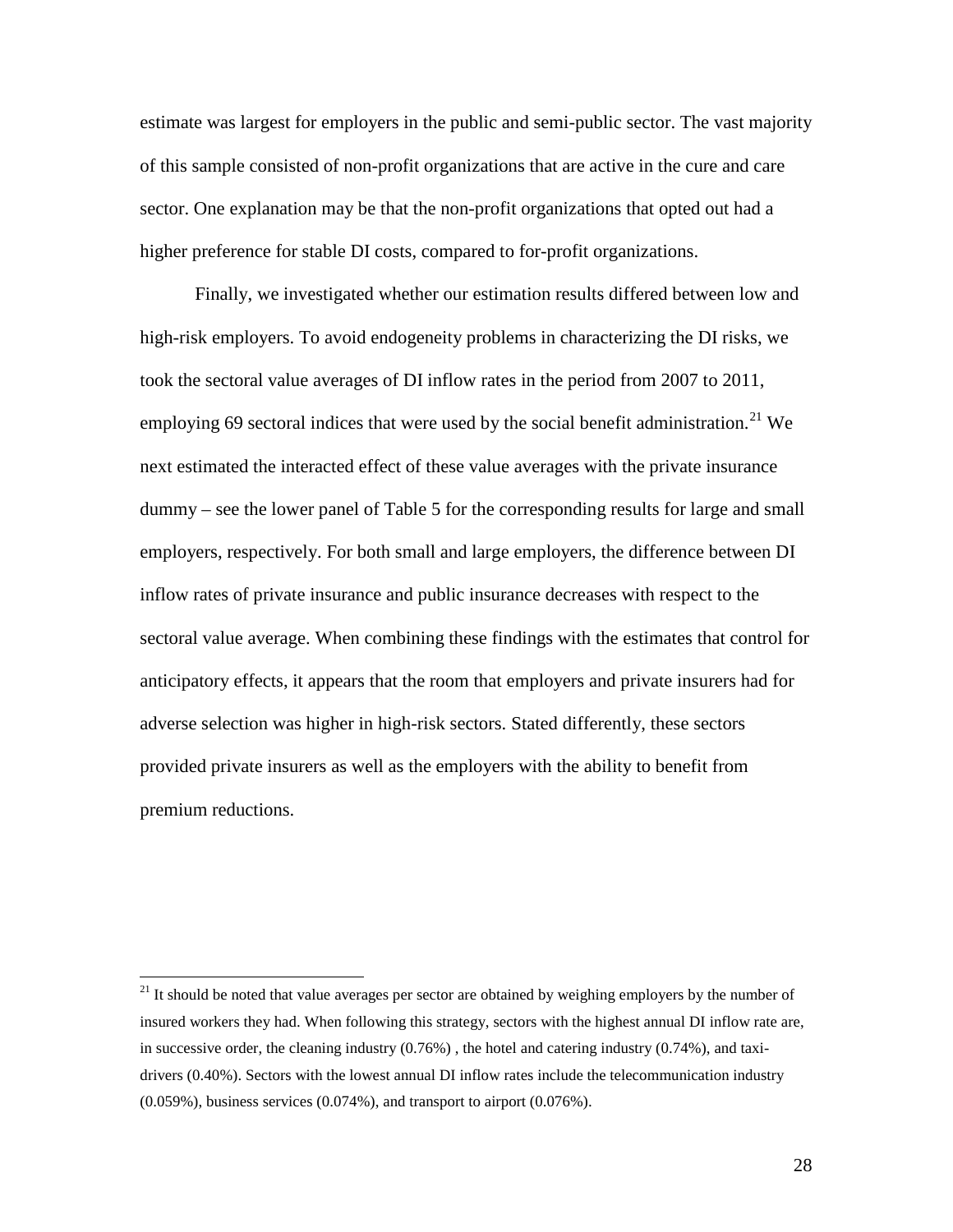#### **5.4 Assessing the impact of experience rating: small versus large employers**

Our findings indicate that switching from public to private insurance did not contribute to a decrease in employer DI inflow rates. Particularly for medium-sized employers (with a wage sume that is larger than 25 times the average wage sum in a particular year), we conjectured that opting out to private insurance may have led to an increase in insurance coverage and, consequently, a decrease in incentives to prevent DI inflow. Following this line of reasoning, one would expect employers to respond to increases or decreases in experience rating incentives, with higher incentives increasing the likelihood of moving to private insurance. Such increases in the degree of experience rating were relevant for employers that were no longer registered as small by the public benefit administration but as large. Likewise, decreases in the number of insured workers may have led to a decrease in the degree of experience rating for some employers, as they were no longer registered as large but as small.

#### **< INSERT TABLE 6 HERE >**

To analyze the consequences of these switches in size status, we estimated various employer-level fixed effects models (see Table 6). The intuition behind this approach is that the effect of experience rating incentives – which depends on the size status – is estimated for 'within-variation' of employers that have both been qualified as 'small' and 'large' for some time between 2007 and 2011. This means that our effect estimate is inferred from 3.0% (25,889 employers) that had their size status changed over time. As the first column of Table 6 shows, the number of insured workers for this group was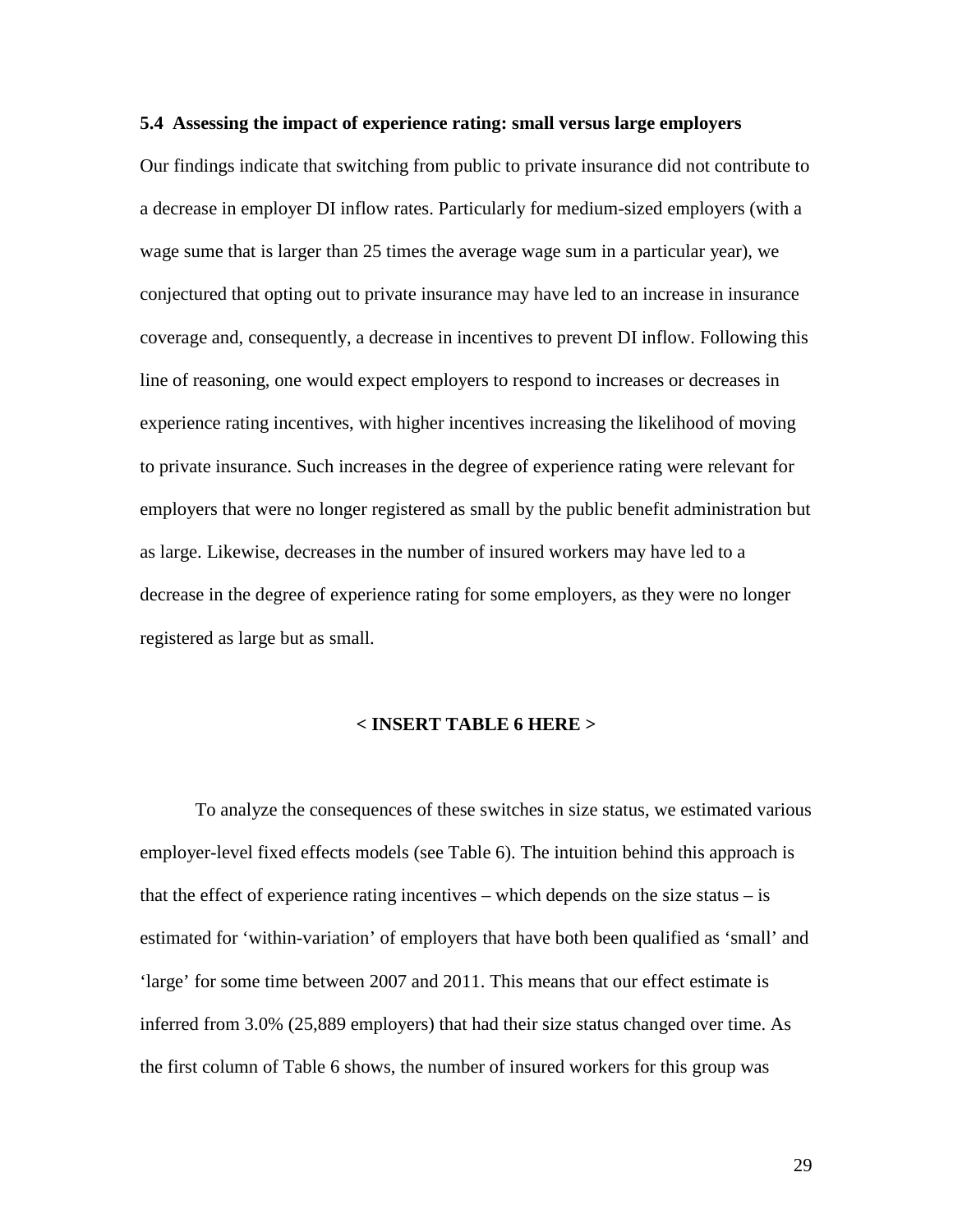about 5 persons higher in the years that they were qualified as large than in the years that they were qualified as small. Thus, employers had a similar employer size if they were in the control group of 'small' employers as if they were in the treatment group of 'large' employers. Stated differently, this lends credence to the idea that any changes in outcome variables will follow from changes in the experience rating status, rather that employer size. The second column of Table 6 shows that the probability of private insurance for employers increases with 2%-point if they faced higher experience rating incentives. This lends credence the idea that they felt an increased need for insurance coverage. Finally, in the third column of Table 6 we add (five) polynomials for the wage sum of employers. As such, our analysis can be characterized as a Regression Discontinuity regression that controls for (changes in) the wage sum around the cutoff point that determines the experience rating status. These estimation results show similar outcomes as in the model without additional controls, which is in line with finding that the employer size variation around the critical point was limited.

#### **6. CONCLUSION**

Our analysis provides consistent empirical evidence that private insurers succeeded in attracting employers with low DI premium rates. This particularly applied to smaller employers that were expected to have low DI enrolment in the years ahead. Insurers and employers thus took advantage of the imperfect experience rating in the public insurance scheme, with a strategy that was essentially twofold.

First, private insurers targeted small employers without – or with a few – workers that were enrolled in DI by offering lower premium rates for this group. In light of the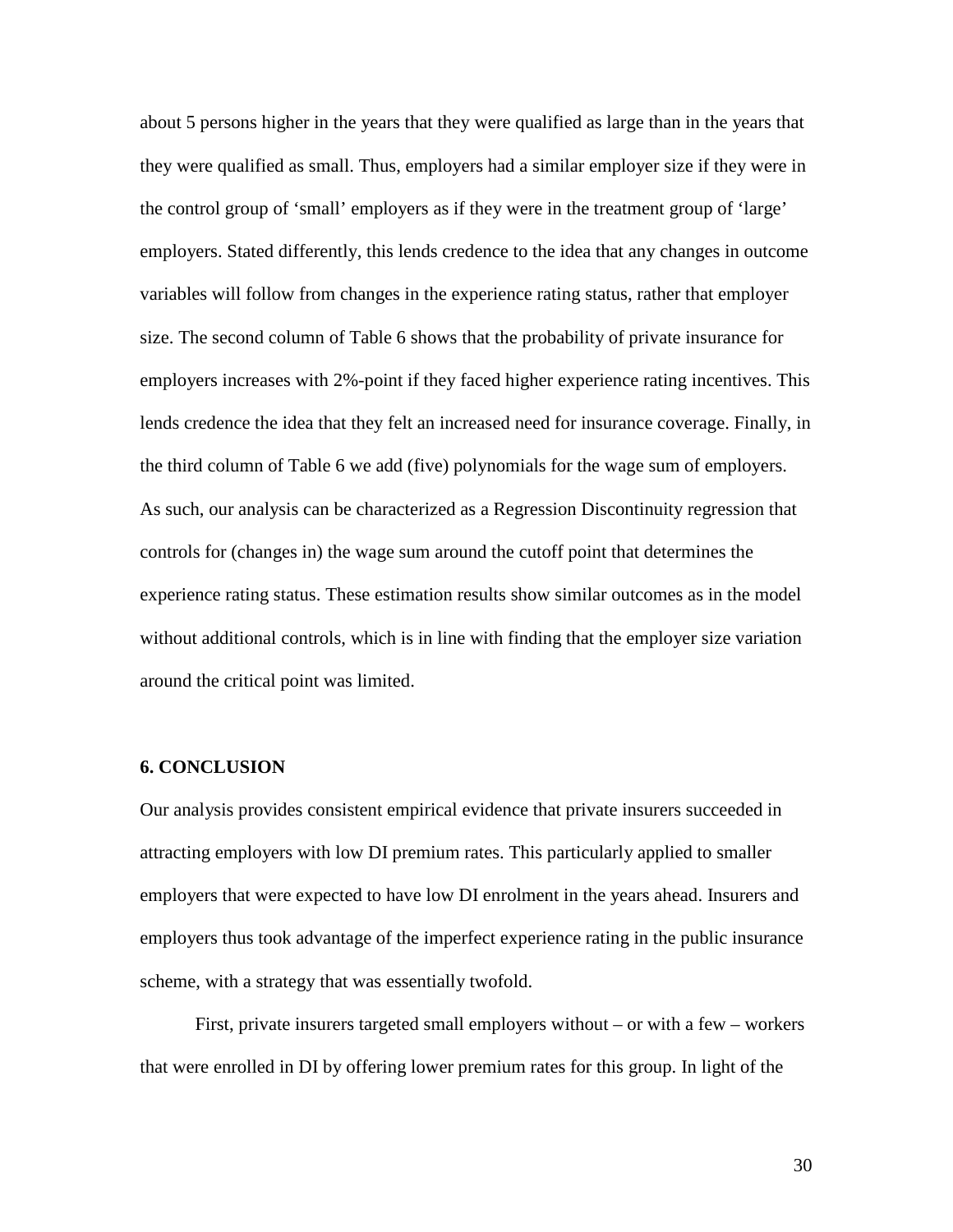extensive time window of experience rating and low recovery rates, private insurers thus avoided high initial costs that were needed to provide funding for the DI recipients that were already enrolled. This specific way of selection by private insurers was reflected in the lower rate of DI enrolment under private insurance, but not in the lower rate of DI inflow after having opted out to the private insurers. As a second screening device, private insurers focused on employers without workers that were listed as long-term sick. As a two-year period of sickness absence preceded DI claims, these employers had low or zero expected DI benefit costs in the first year of private insurance, providing them with a substantial advantage compared to public insurance. This effect particularly held for smaller employers.

Our analysis shows that private insurers primarily took advantage of adverse selection, rather than by aiming at reductions in DI inflow rates (i.e. 'incentive effects'). Clearly, employer incentives were already high in the two-year sickness waiting period that precedes the disability claims assessment, leaving little room for further improvements in this period. Another explanation is that private insurance – with premiums that were mostly set at sectoral levels – provided more coverage and less employer incentives than the public experience rating system. For some groups in our sample – particularly employers with 25 to 100 insured workers – there even is weak evidence that opting out increased DI-inflow rates.

One common aspect of these findings is that settings of experience rating in the public system of DI have largely determined the potential for selection and incentive effects for opting out of public DI. Probably the most important lesson in this respect is that experience rating may prevent mixed DI systems from instable situations where large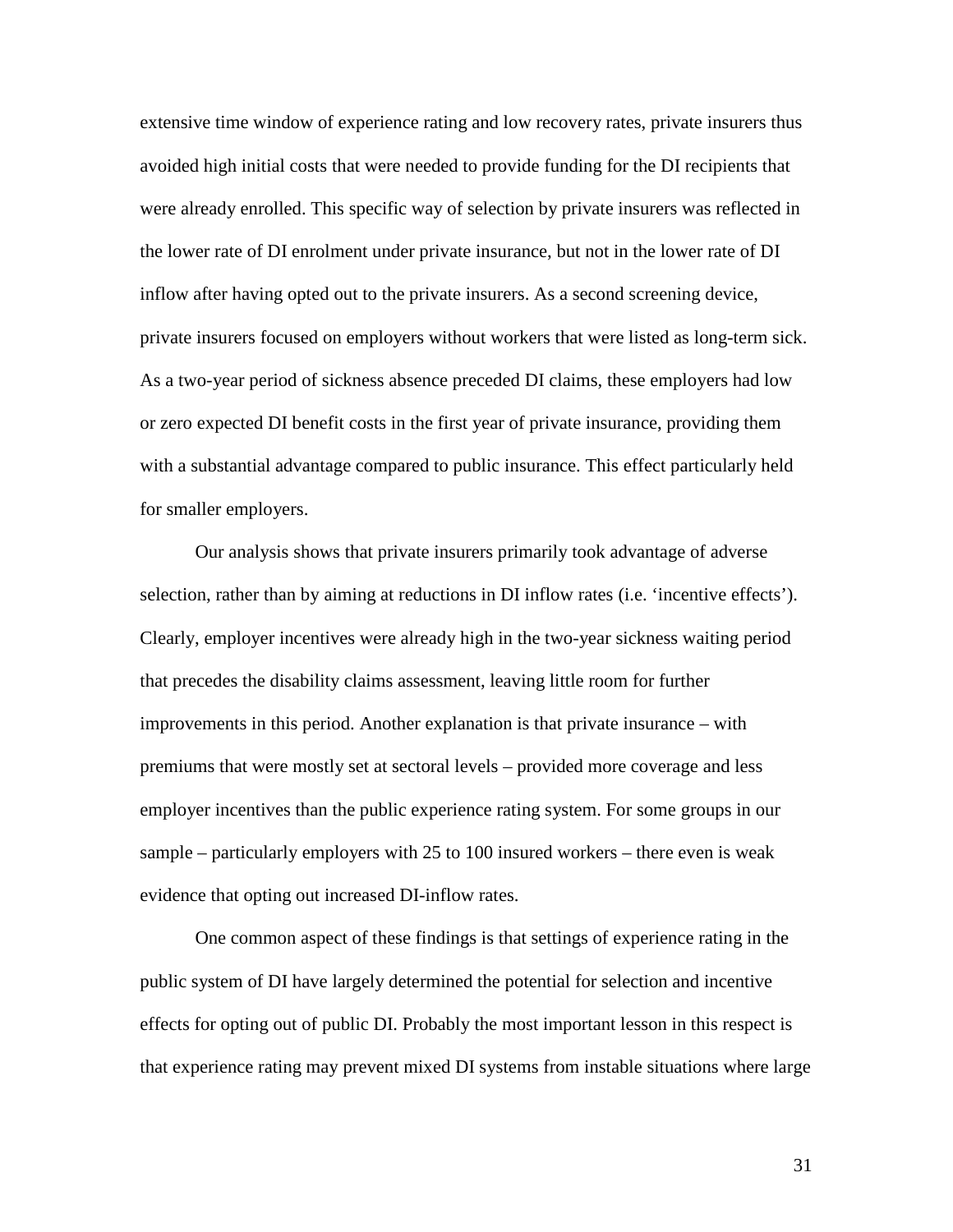groups of firms move from public to private insurance at the same time, or reverse. Without any experience rating in the public DI system, it is likely that employers with low DI risks sort into private insurance. Consequently, it increases the minimum premium to the remaining employers in the public system and it further increases the attractiveness of opting out for employers without any DI costs. However, the implication of our analysis is that experience rating in the public DI system mitigates the potential merits of opting out.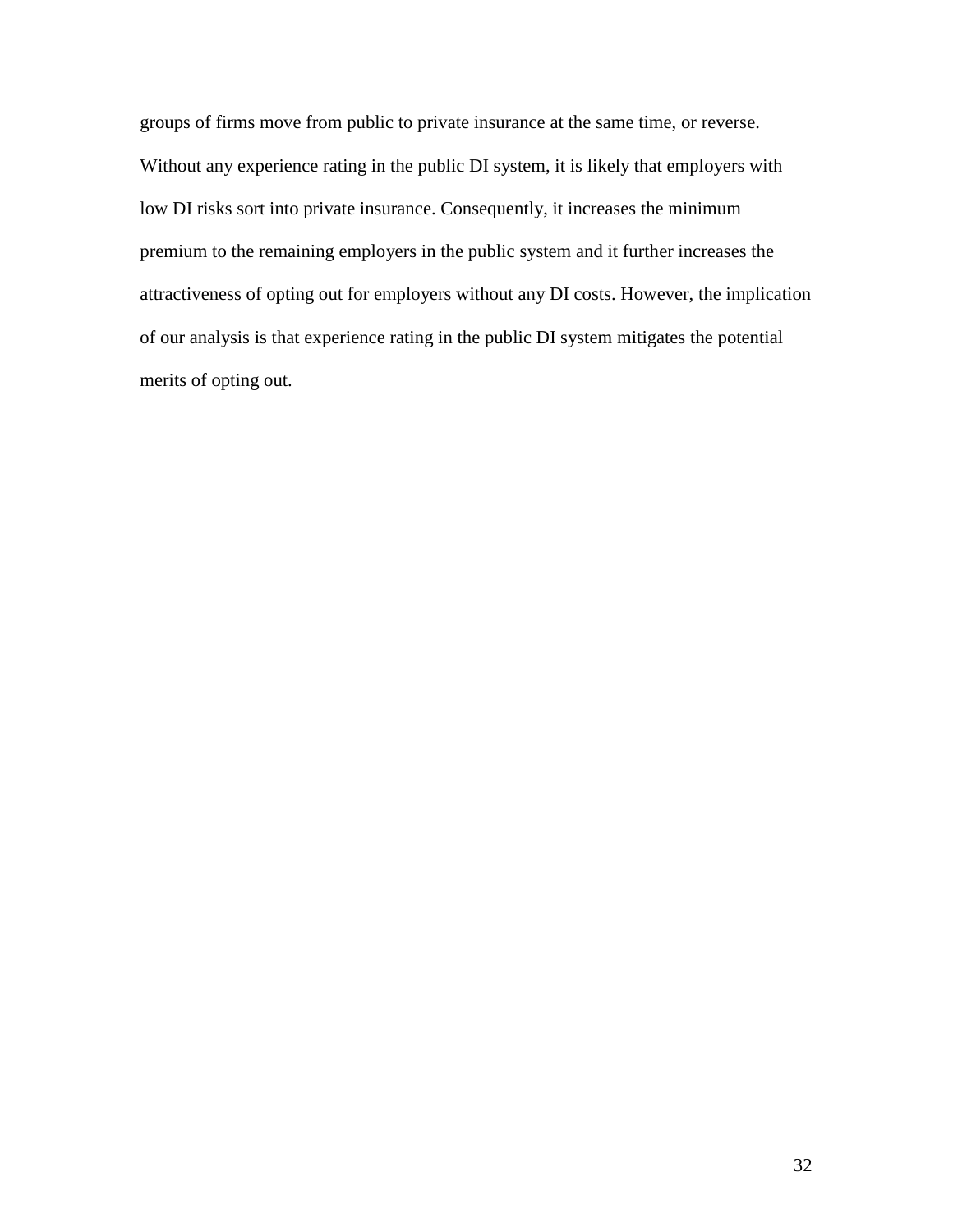#### **REFERENCES**

- Autor, D., Duggan, M. (2006), The Growth in the Social Security Disability Rolls: A Fiscal Crisis Unfolding, *Journal of Economic Perspectives*, 20(3), 71-96.
- Autor, D., Duggan, M. Gruber, J. (2014), Moral Hazard and Claims Deterrence in Private Disability Insurance, *American Economic Journal: Applied Economics*, 6(4), 110- 141.
- Burkhauser, R., Daly, M.C., McVicar, D., Wilkins, R. (2014), Disability benefit growth and disability reform in the US: lessons from other OECD nations*, IZA Journal of Labor Policy* 3 (4), (20 February 2014).
- Butler, R.J., Worall, J.D. (1993), Self Insurance in Workers' Compensation, In: *Workers' Compensation Insurance: Claim Costs, Prices, and Regulation*, edited by David Durbin and Phillip S. Borba. Boston: Kluwer Academic Publishers
- Butler, R.J. (1996), Moral Hazard Differences between Tort and Workers'Compensation, *The Journal of Risk and Insurance*, 63(3), 405-433.
- Chiappori, P-A, Salanié, B. (2000), Testing for Asymmetric Information in Insurance Markets, *The Journal of Political Economy*, 108(1), 56-78.
- Cohen, A., Siegelman, P. (2010), Testing for Adverse Selection in Insurance Markets, *The Journal of Risk and Insurance*, 77(1), 39-84.
- Cuelenaere, B., Zwinkels, W.S., Veerman, T.J., Molenaar-Cox, P.G.M. (2013), Ontwikkeling Hybride Financiering WGA, ASTRi Beleidsonderzoek en –advies.
- Dionne, G., Fombaron, N., Doherty, N. (2012), Adverse Selection in Insurance Contracting, Cahier de recherché 12-31, CIRPEE.
- Hyatt, D., Thomason, T. (1998), Evidence on the Efficacy of Experience Rating in British Columbia. A Report to The Royal Commission on Workers' Compensation in British Columbia.
- Jong, Ph. De, Lindeboom, M. (2004), Privatisation of sickness insurance: Evidence from the Netherlands, *Swedish Economic Policy Review* 11, 11-33.
- Koning, P. (2009), Experience Rating and the Inflow into Disability Insurance, *De Economist*, 157(3), 315-335.
- Koning, P., Lindeboom, M. (2015), The Rise and Fall of Disability Insurance Enrollment in the Netherlands, *Journal of Economic Perspectives*, 29(2), 151-172.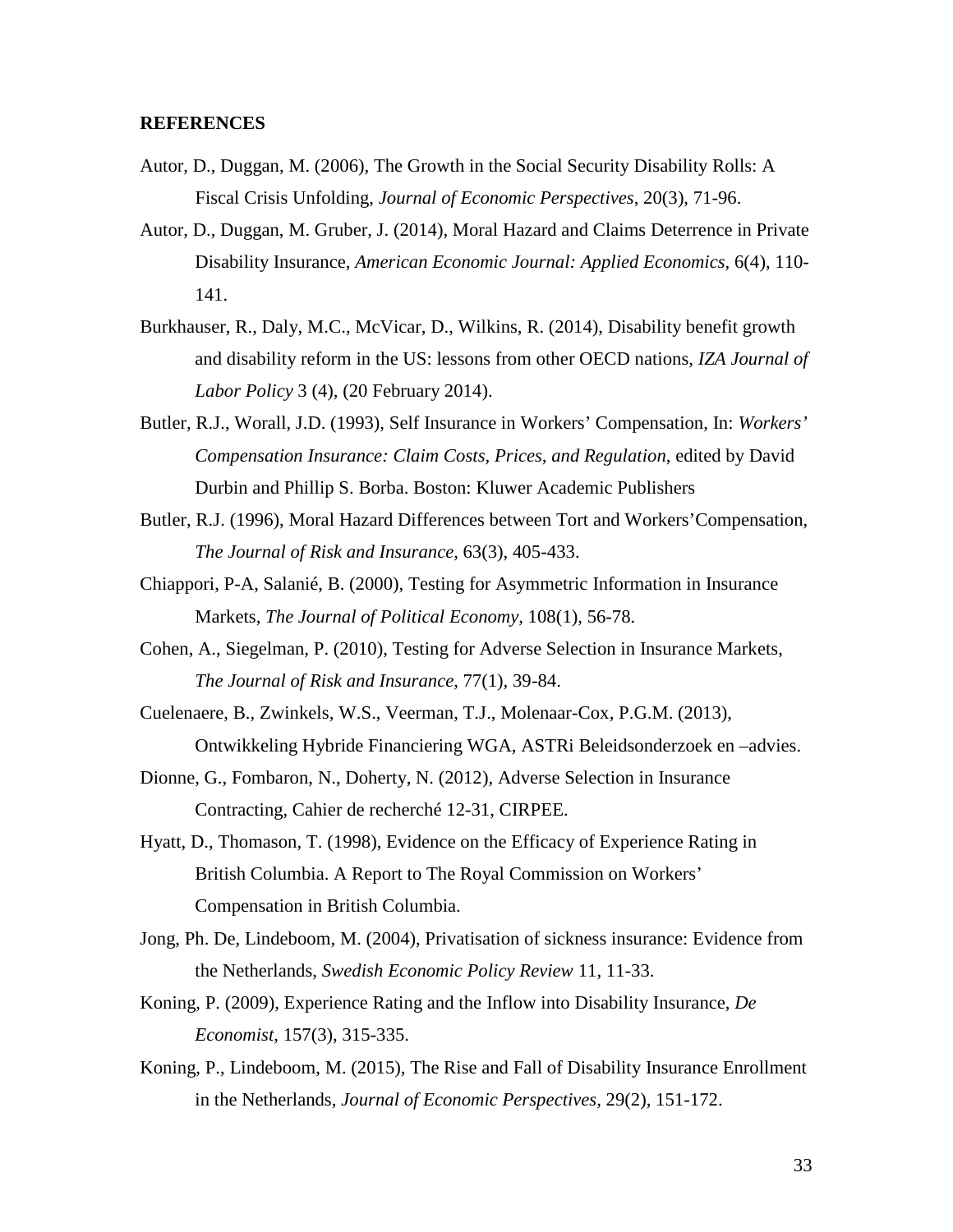- Krueger, A.B. (1990), Workers' Compensation Insurance and the Duration of Workplace Injuries, Working Paper no. 3253, National Bureau of Economic Research, Cambridge, Massachusetts.
- Kyyrä, T., Tuomala, J. (2013), Does Experience Rating Reduce Disability Inflow? IZA Working paper 7344.
- Morantz, A. (2010), Opting Out of Workers' Compensation in Texas: A Survey of Large, Multistate Non-subscribers. In Kessler, D. (ed): *Regulation vs. Litigation: Perspectives from Economics and Law*, Cambridge, MA: National Bureau of Economic Research.
- New Street Group (2012), Workers' Compensation Opt-Out: Can Privatization Work? The Texas Experience and the Oklahoma Proposal, November 2012.
- OECD (2010), Sickness, Disability, and Work: Breaking the Barriers. A Synthesis of Findings Across OECD Countries, OECD: Paris.
- Parsons, D. (1991), Self-Screening in Targeted Public Transfer Programs, *Journal of Political Economy*. 99(4), 859-876.
- Seabury, S.A., McLaren, C.F., Reville, R.T., Neuhauser, F., Mendeloff, J. (2012), Workers' Compensation Experience Rating and Return to Work, *Policy and Practice of Health and Safety*, 10(1), 97-115.
- Shields, J., Lu, X., Oswalt, G. (1999), Workers' Compensation Deductibles and Employers' Costs, *The Journal of Risk and Insurance*, 66(2), 207-218.
- Thomason, T. (1993), Permanent Partial Disability: Probability and Costs, *Journal of Risk and Insurance*, 60(4): 570-590.
- Tompa E., Cullen K., McLeod C. (2012), Update on a Systematic Literature Review on the Behavioural Incentives of Experience Rating, *Policy and Practice in Health and Safety*, 10(2), 47-65.
- UWV, (2013), [Gedifferentieerde premies WGA en ZW,](http://www.uwv.nl/overuwv/Images/UWV_premienota_Whk_2014_v2.01.pdf) Amsterdam.
- Van den Bemd, J., Hassink, W.H.J. (2012), Privatization of the Absenteeism Scheme: Experiences from The Netherlands, Frisch Report 2/2012, Frisch Centre Oslo.
- Wooldridge, J.M. (2010), *Econometric Analysis of Cross Section and Panel Data*, MIT Press: Cambridge, second edition.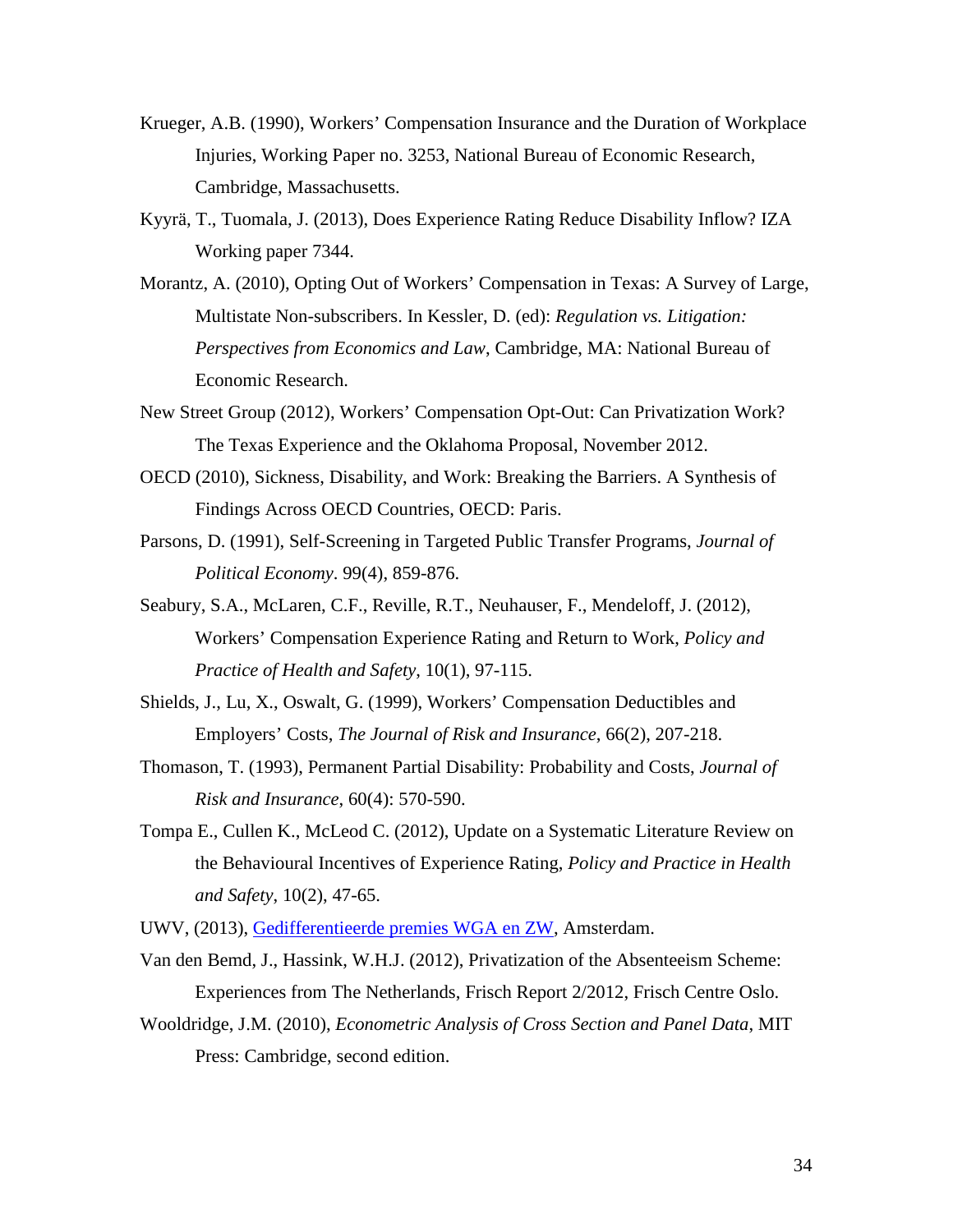|                                                |           | <b>Full Sample</b> | <b>Selected Sample:</b><br><b>balanced Panel</b> |                   |  |
|------------------------------------------------|-----------|--------------------|--------------------------------------------------|-------------------|--|
| Private insurance                              | 0.296     | (0.456)            | 0.346                                            | (0.476)           |  |
| DI inflow rate per insured worker (fte) $a$    | 0.174     | (2.504)            | 0.197                                            | (2.407)           |  |
| DI enrolment rate per insured worker (fte) $a$ | 0.731     | (62.00)            | 0.533                                            | (4.212)           |  |
| Years                                          |           |                    |                                                  |                   |  |
| 2007                                           | 0.169     | (0.375)            | 0.200                                            | (0.400)           |  |
| 2008                                           | 0.205     | (0.404)            | 0.200                                            | (0.400)           |  |
| 2009                                           | 0.207     | (0.405)            | 0.200                                            | (0.400)           |  |
| 2010                                           | 0.208     | (0.406)            | 0.200                                            | (0.400)           |  |
| 2011                                           | 0.211     | (0.408)            | 0.200                                            | (0.400)           |  |
| Premium setting                                |           |                    |                                                  |                   |  |
| Wage sum (in Euros)                            | 297,686   | (3,238,142)        | 582,708                                          | (4,756,810)       |  |
| Starters (fraction)                            | 0.063     | (0.243)            | $\theta$                                         | $\left( .\right)$ |  |
| Small employers b                              | 0.942     | (0.233)            | 0.875                                            | (0.331)           |  |
| Large employers b                              | 0.058     | (0.233)            | 0.125                                            | (0.331)           |  |
| Insured workers per employer (persons)         | 12.10     | (107)              | 22.5                                             | (156)             |  |
| Insured workers per employer (fte)             | 10.07     | (110)              | 19.71                                            | (161)             |  |
| Worker composition, measured per employer      |           |                    |                                                  |                   |  |
| Female                                         | 0.447     | (0.397)            | 0.403                                            | (0.348)           |  |
| Age: $<$ 35 year                               | 0.468     | (0.364)            | 0.435                                            | (0.296)           |  |
| $35 \leq Age$ : < 45                           | 0.248     | (0.287)            | 0.267                                            | (0.226)           |  |
| $45 \leq Age < 55$                             | 0.188     | (0.266)            | 0.200                                            | (0.212)           |  |
| $55 \leq Age \leq 65$                          | 0.096     | (0.207)            | 0.097                                            | (0.161)           |  |
| <b>Sectors</b>                                 |           |                    |                                                  |                   |  |
| Agriculture                                    | 0.067     | (0.251)            | 0.066                                            | (0.249)           |  |
| Construction                                   | 0.062     | (0.241)            | 0.075                                            | (0.264)           |  |
| Industry                                       | 0.124     | (0.329)            | 0.157                                            | (0.364)           |  |
| Trade                                          | 0.261     | (0.439)            | 0.247                                            | (0.431)           |  |
| Transportation                                 | 0.036     | (0.187)            | 0.043                                            | (0.203)           |  |
| Services                                       | 0.200     | (0.400)            | 0.195                                            | (0.396)           |  |
| Temporary work agencies                        | 0.008     | (0.091)            | 0.006                                            | (0.079)           |  |
| Health care                                    | 0.113     | (0.317)            | 0.106                                            | (0.308)           |  |
| Education                                      | 0.004     | (0.060)            | 0.007                                            | (0.084)           |  |
| Public sector                                  | 0.002     | (0.042)            | 0.003                                            | (0.058)           |  |
| Other                                          | 0.122     | (0.327)            | 0.093                                            | (0.291)           |  |
| # Observations                                 | 1,513,598 |                    | 696,495                                          |                   |  |
| # Employers                                    | 404,139   |                    | 139,299                                          |                   |  |

### **Table 1: Full and Selected Employer Sample Statistics (standard deviations in parentheses)**

<sup>a</sup> Rates are expressed as percentages from the insured worker per employer.

<sup>b</sup> Small (large) employers are defined as having a wage sum at time *t*-2 that is smaller (larger) than the average wage sum in that year, multiplied by 25.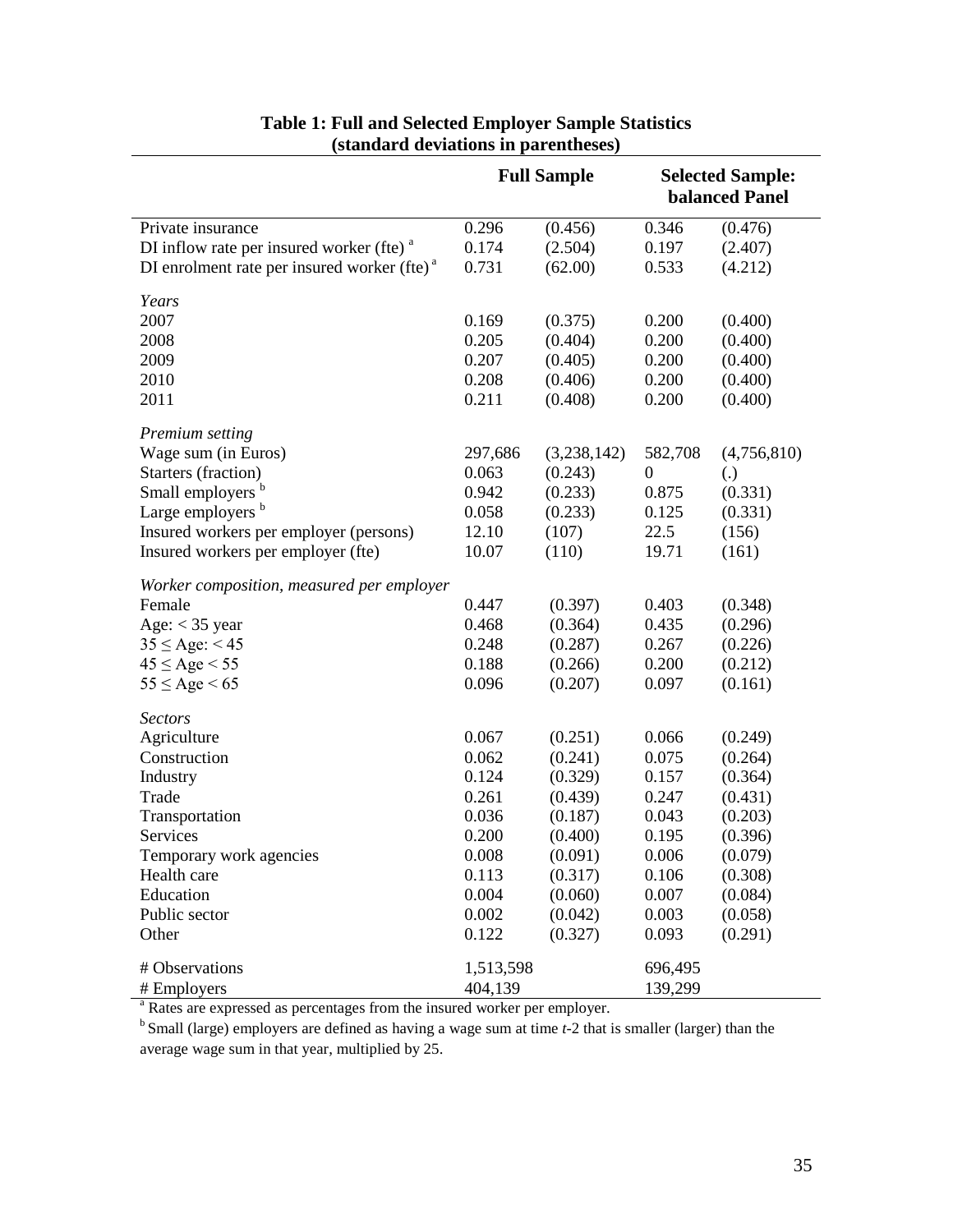|                                   | $\mathbf{u}$ and $\mathbf{u}$ and $\mathbf{u}$ and $\mathbf{u}$ becomes $\mathbf{u}$ and $\mathbf{u}$ are $\mathbf{u}$ and $\mathbf{u}$<br><b>Small employers</b> | <b>Large Employers</b> |
|-----------------------------------|-------------------------------------------------------------------------------------------------------------------------------------------------------------------|------------------------|
|                                   |                                                                                                                                                                   |                        |
| DI enrolment rate, t-1            | $-0.0012$                                                                                                                                                         | 0.0011                 |
|                                   | $(0.00014)$ ***                                                                                                                                                   | (0.0010)               |
|                                   |                                                                                                                                                                   |                        |
| $Year = 2009$                     | $-0.030$                                                                                                                                                          | $-0.030$               |
|                                   | $(0.00081)$ ***                                                                                                                                                   | $(0.0024)$ ***         |
| $Year = 2010$                     | 0.082                                                                                                                                                             | 0.067                  |
|                                   | $(0.0014)$ ***                                                                                                                                                    | $(0.0034)$ ***         |
| $Year = 2011$                     | 0.010                                                                                                                                                             | 0.0032                 |
|                                   | $(0.0011)$ ***                                                                                                                                                    | (0.0030)               |
| Employer size dummies $(\#=10)^a$ | X                                                                                                                                                                 | X                      |
| Worker composition controls b     | X                                                                                                                                                                 | X                      |
|                                   |                                                                                                                                                                   |                        |
| Sector dummies $(\# = 10)^c$      | X                                                                                                                                                                 | X                      |
| R squared                         | 0.038                                                                                                                                                             | 0.031                  |
| # Observations                    | 317,178                                                                                                                                                           | 55,388                 |

**Table 2: Pooled LPM estimation results of opting-out decision to private insurance (2008-2011). Clustered standard errors in parentheses.**

\*, \*\*, and \*\*\* denote significance of the parameter estimate at 10%, 5%, and 1%, respectively.

<sup>a</sup> We estimate the effect of employer size as a step function with the following intervals: 0-4, 5-9, 10-14, 15-19, 20-24, 25-34, 35-49, 50-74, 75-99, 100-250, and >250 insured workers. Note that not all dummy

<sup>b</sup> Worker composition controls include the share of female workers, as well as the shares of the following age categories:  $<$  35, 35-44, 45-54, and  $>$  55 or older.

 $\epsilon$  Sector dummies are used for agriculture, construction, the industrial sector, trade, transportation, services, temporary work agencies, healthcare, education, public sector, and others.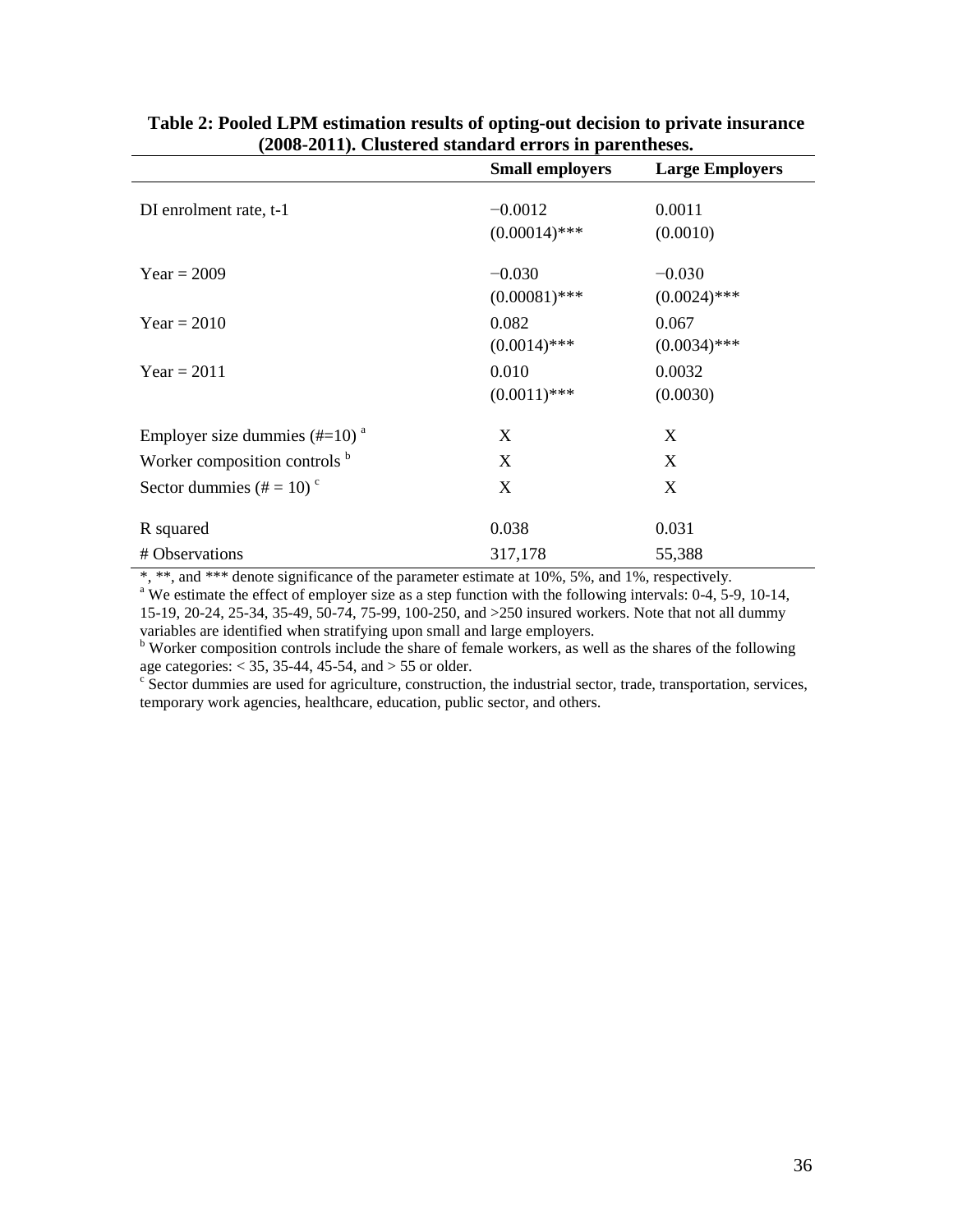|                                                | (i)                             | (ii)                                     | (iii)                                  | (iv)                           | (v)                            | (vi)                           |
|------------------------------------------------|---------------------------------|------------------------------------------|----------------------------------------|--------------------------------|--------------------------------|--------------------------------|
| Dependent variable<br><b>Estimation</b> method | DI inflow<br>rate<br><b>OLS</b> | DI inflow<br>rate<br>Fractional<br>Logit | $\Delta$ DI<br>enrolment<br><b>OLS</b> | DI inflow<br>rate<br><b>FE</b> | DI inflow<br>rate<br><b>FE</b> | DI inflow<br>rate<br><b>FD</b> |
| Private insurance                              | $-0.051$<br>$(0.0069)$ ***      | $-0.051$<br>$(0.012)$ ***                | $-0.055$<br>$(0.0082)$ ***             | $-0.052$<br>$(0.010)$ ***      |                                |                                |
| Private insurance, t-1                         |                                 |                                          |                                        |                                | 0.024<br>(0.017)               | 0.026<br>(0.016)               |
| Year dummies                                   | X                               | X                                        | X                                      | X                              | X                              | X                              |
| Employer size dummies <sup>a</sup>             | X                               | X                                        | $\mathbf X$                            | $\mathbf X$                    | X                              | X                              |
| Worker composition controls b                  | X                               | X                                        | $\mathbf X$                            | $\mathbf X$                    | X                              | X                              |
| Sector dummies <sup>c</sup>                    | X                               | X                                        | $\mathbf X$                            |                                |                                |                                |
| Fraction variance FE                           |                                 |                                          |                                        | 0.178                          | 0.210                          |                                |
| R-squared                                      | 0.0011                          |                                          | 0.0021                                 |                                |                                | 0.0004                         |
| # Observations                                 | 599,871                         | 599,871                                  | 482,464                                | 599,871                        | 482,464                        | 412,708                        |

**Table 3: DI inflow model estimates for small employers (balanced panel; 2008-2011). Clustered standard errors in parentheses**

\*, \*\*, and \*\*\* denote significance of the parameter estimate at 10%, 5%, and 1%, respectively.<br>
<sup>a</sup> We estimate the effect of employer size as a step function with the following intervals: 0-4, 5-9, 10-14, 15-19, and 20-2

public sector, and others.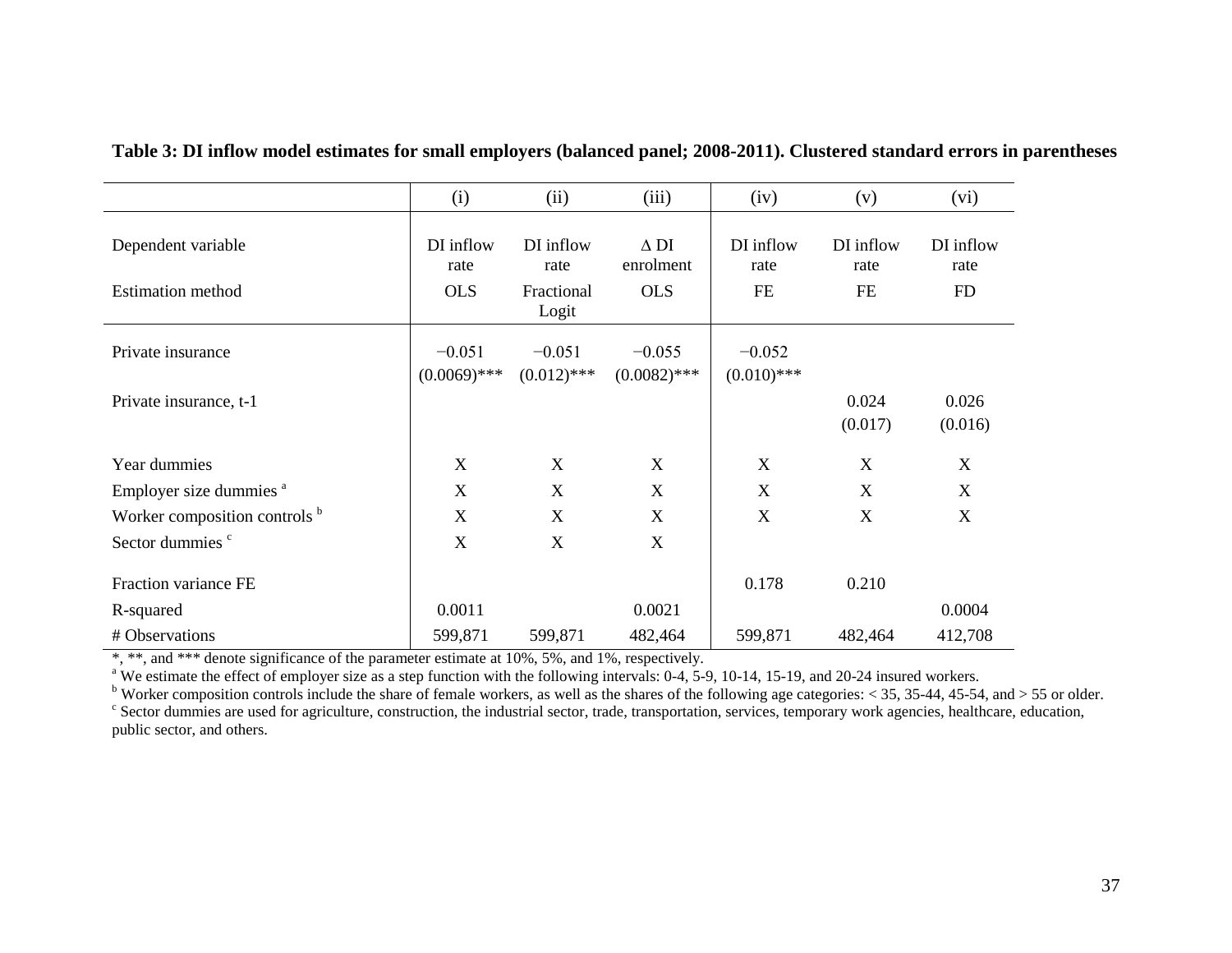|                                                | (i)                             | (ii)                                     | (iii)                                  | (iv)                           | (v)                            | (vi)                           |
|------------------------------------------------|---------------------------------|------------------------------------------|----------------------------------------|--------------------------------|--------------------------------|--------------------------------|
| Dependent variable<br><b>Estimation</b> method | DI inflow<br>rate<br><b>OLS</b> | DI inflow<br>rate<br>Fractional<br>Logit | $\Delta$ DI<br>enrolment<br><b>OLS</b> | DI inflow<br>rate<br><b>FE</b> | DI inflow<br>rate<br><b>FE</b> | DI inflow<br>rate<br><b>FD</b> |
| Private insurance                              | $-0.025$<br>$(0.0049)$ ***      | $-0.027$<br>(0.036)                      | $-0.019$<br>$(0.0056)$ ***             | $-0.030$<br>$(0.0082)$ ***     |                                |                                |
| Private insurance, t-1                         |                                 |                                          |                                        |                                | 0.024<br>$(0.011)$ **          | 0.021<br>$(0.013)*$            |
| Year dummies                                   | X                               | X                                        | X                                      | X                              | X                              | X                              |
| Employer size dummies <sup>a</sup>             | X                               | X                                        | X                                      | $\mathbf X$                    | X                              | X                              |
| Worker composition controls b                  | X                               | X                                        | X                                      | $\boldsymbol{\mathrm{X}}$      | X                              | $\mathbf X$                    |
| Sector dummies <sup>c</sup>                    | X                               | X                                        | X                                      |                                |                                |                                |
| Fraction variance FE                           |                                 |                                          |                                        | 0.297                          | 0.316                          |                                |
| R-squared                                      | 0.0143                          |                                          | 0.0156                                 |                                |                                | 0.0006                         |
| # Observations                                 | 86,946                          | 86,946                                   | 69,958                                 | 86,946                         | 69,958                         | 52,377                         |

**Table 4: DI inflow model estimates for large employers (balanced panel, 2008-2011). Clustered standard errors in parentheses.**

\*, \*\*, and \*\*\* denote significance of the parameter estimate at 10%, 5%, and 1%, respectively.<br><sup>a</sup> We estimate the effect of employer size as a step function with the following intervals: 25-34, 35-49, 50-74, 75-99, 100-25

<sup>b</sup> Worker composition controls include the share of female workers, as well as the shares of the following age categories: < 35, 35-44, 45-54, and > 55 or older.<br><sup>c</sup> Sector dummies are used for agriculture, construction,

public sector, and others.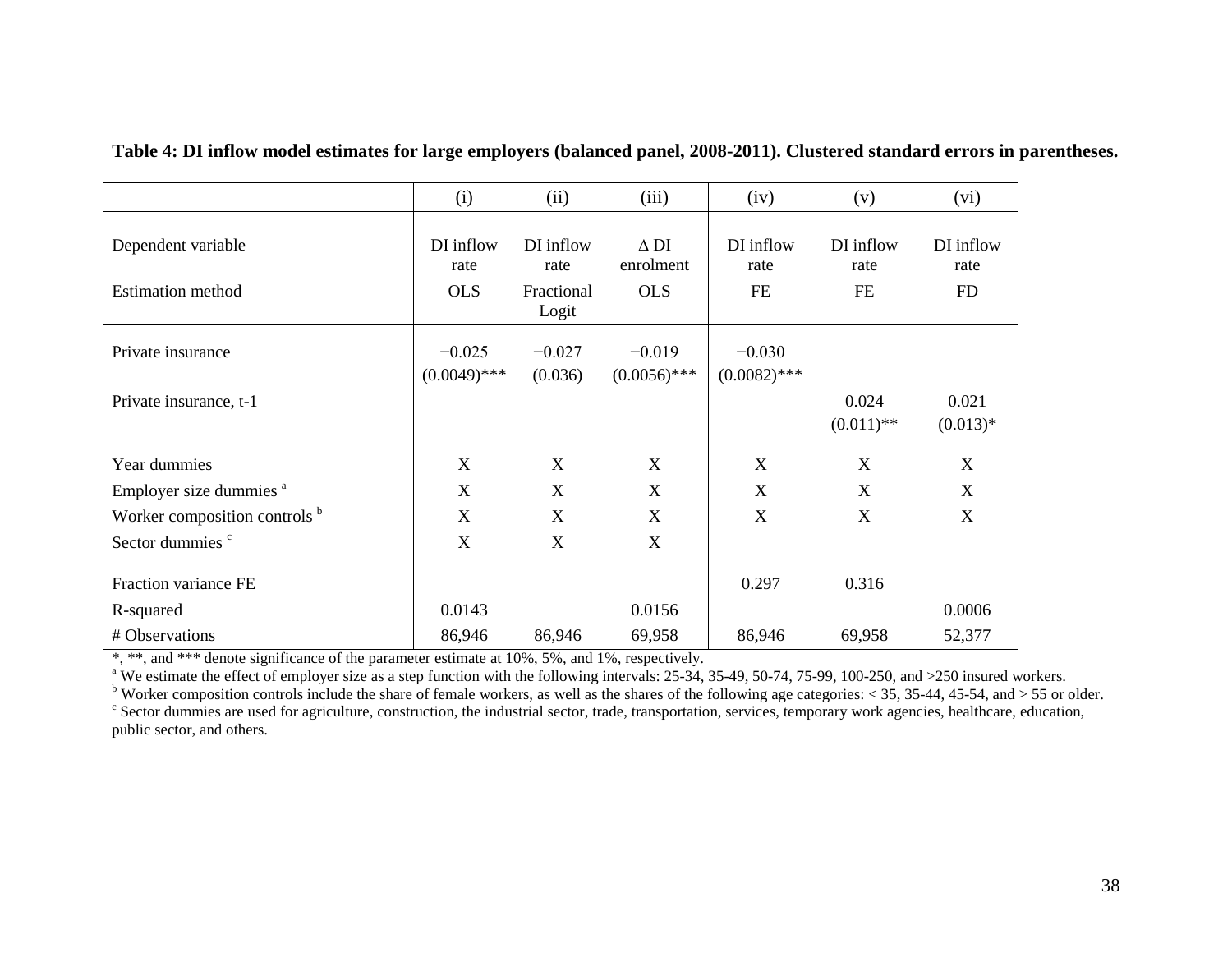|                                                                |          | Clustel eu standard errors in parentneses.<br>Pooled OLS estimates -<br><b>Equation</b> [3] | FE estimates, with<br>lagged values of private<br>insurance – Equation [6] |              |  |
|----------------------------------------------------------------|----------|---------------------------------------------------------------------------------------------|----------------------------------------------------------------------------|--------------|--|
| <b>Full sample</b>                                             | $-0.048$ | $(0.0062)$ ***                                                                              | 0.023                                                                      | $(0.014)$ *  |  |
| Size effects: # insured workers                                |          |                                                                                             |                                                                            |              |  |
| < 10                                                           | $-0.043$ | $(0.0091)$ ***                                                                              | 0.017                                                                      | (0.021)      |  |
| $10-24$                                                        | $-0.062$ | $(0.0088)$ ***                                                                              | 0.050                                                                      | $(0.026)$ ** |  |
| 25-49                                                          | $-0.037$ | $(0.011)$ ***                                                                               | $-0.001$                                                                   | (0.024)      |  |
| 50-99                                                          | $-0.037$ | $(0.011)$ ***                                                                               | 0.041                                                                      | $(0.022)*$   |  |
| 100-149                                                        | $-0.022$ | (0.016)                                                                                     | 0.013                                                                      | (0.033)      |  |
| $\geq 150$                                                     | 0.011    | (0.010)                                                                                     | 0.010                                                                      | (0.014)      |  |
| <b>Sectors</b>                                                 |          |                                                                                             |                                                                            |              |  |
| Industrial sector, building                                    | $-0.064$ | $(0.012)$ ***                                                                               | $-0.036$                                                                   | (0.022)      |  |
| Services, transport, trade                                     | $-0.034$ | $(0.0086)$ ***                                                                              | 0.031                                                                      | (0.021)      |  |
| Care, education, public sector                                 | $-0.051$ | $(0.019)$ ***                                                                               | 0.094                                                                      | $(0.052)*$   |  |
| <b>Interaction effects: small employers</b>                    |          |                                                                                             |                                                                            |              |  |
| Private insurance: constant                                    | 0.016    | (0.022)                                                                                     | $-0.007$                                                                   | (0.045)      |  |
| Private insurance * average DI<br>inflow in sector (two-digit) | $-0.379$ | $(0.131)$ ***                                                                               | 0.180                                                                      | (0.277)      |  |
| <b>Interaction effects: large employers</b>                    |          |                                                                                             |                                                                            |              |  |
| Private insurance: constant                                    | 0.001    | (0.016)                                                                                     | $-0.054$                                                                   | (0.038)      |  |
| Private insurance * average DI<br>inflow in sector (two-digit) | $-0.174$ | $(0.101)$ *                                                                                 | 0.454                                                                      | $(0.236)*$   |  |

#### **Table 5: Heterogeneity in effect estimates of private insurance on DI inflow rates. Clustered standard errors in parentheses.**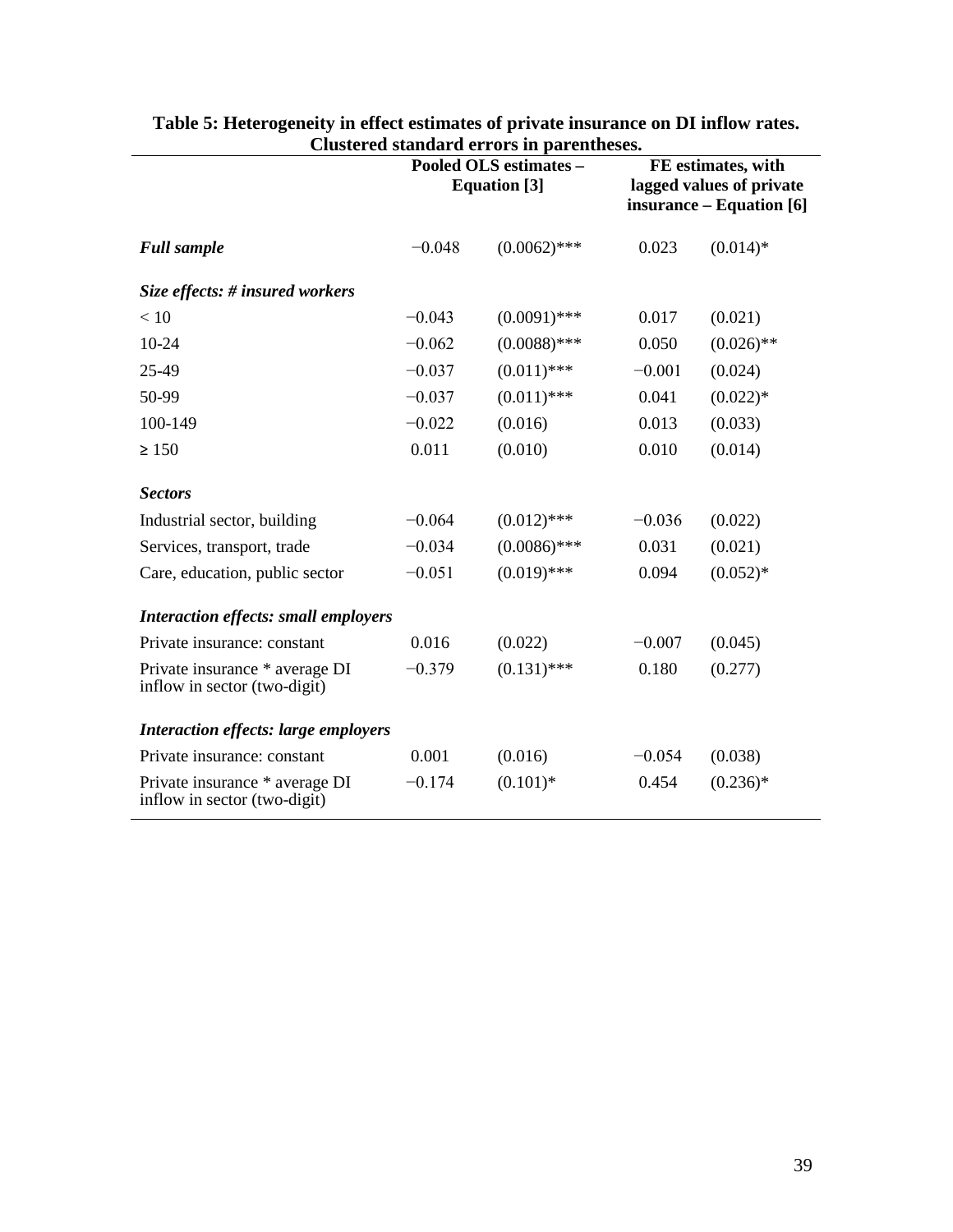|                                          | Dependent variable                              |                          |                |  |  |
|------------------------------------------|-------------------------------------------------|--------------------------|----------------|--|--|
|                                          | <b>Insured</b><br>workers per<br>employer (fte) | <b>Private insurance</b> |                |  |  |
| 'Large' employer                         | 5.33                                            | 0.020                    | 0.019          |  |  |
| (with high level of experience rating)   | $(0.070)$ ***                                   | $(0.0049)$ ***           | $(0.0050)$ *** |  |  |
| Employer size polynomials $(\# = 5)$     |                                                 |                          | X              |  |  |
| Year dummies                             | X                                               | X                        | X              |  |  |
| Worker composition controls <sup>a</sup> | X                                               | X                        | X              |  |  |
| Sector dummies                           | X                                               | X                        | X              |  |  |
| Fraction variance due to FE              | 0.998                                           | 0.851                    | 0.851          |  |  |
| R-squared (overall)                      | 0.046                                           | 0.0082                   | 0.0063         |  |  |
| # Observations                           | 414,047                                         | 414,047                  | 414,047        |  |  |

#### **Table 6: Employer fixed-effect estimates of the effect of experience rating differentials (2007-2011). Clustered standard errors in parentheses.**

\*, \*\*, and \*\*\* denote significance of the parameter estimate at 10%, 5%, and 1%, respectively.<br><sup>a</sup> Worker composition controls include the share of female workers, as well as the shares of the following age categories:  $<$  35, 35-44, 45-54, and  $>$  55 or older.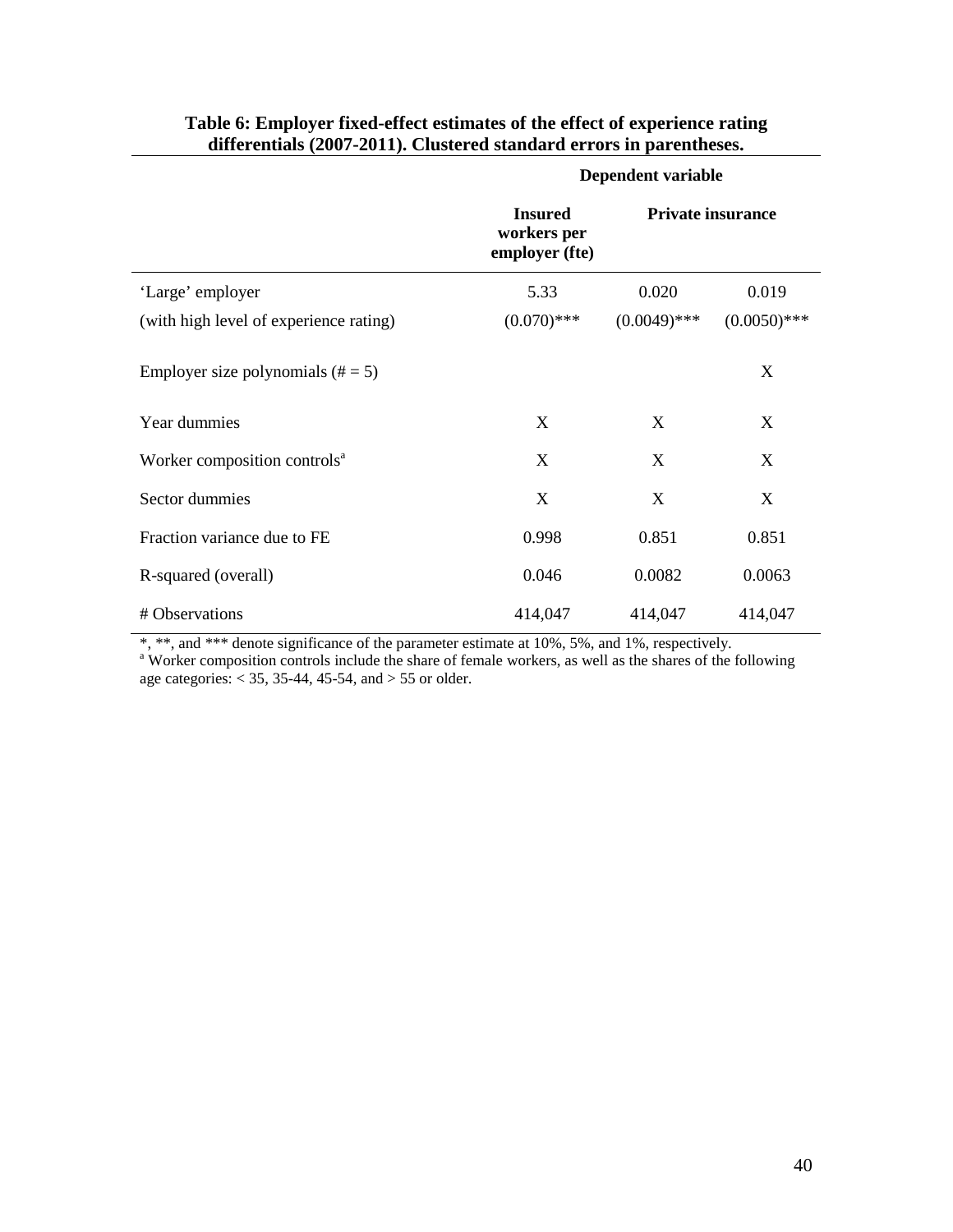

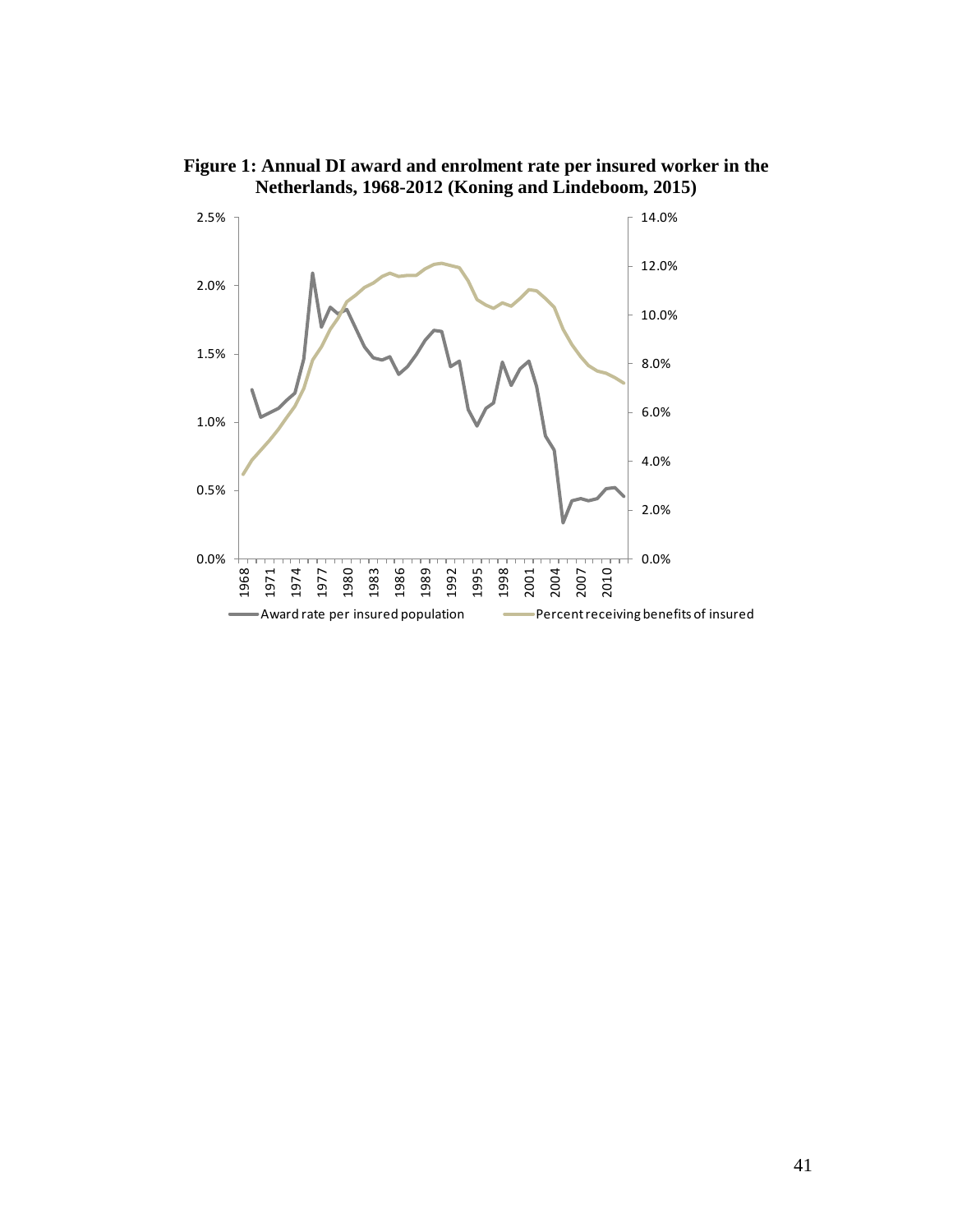**Figure 2: The relation between the degree of experience rating and employer size\***



\*Note: in this figure, we assume all worker to have a wage sum that equals the average wage sum that is used in the experience rating system. In this context, we evaluate the degree of experience rating – i.e., the share of DI costs – that applies to employers with one worker that enters into DI.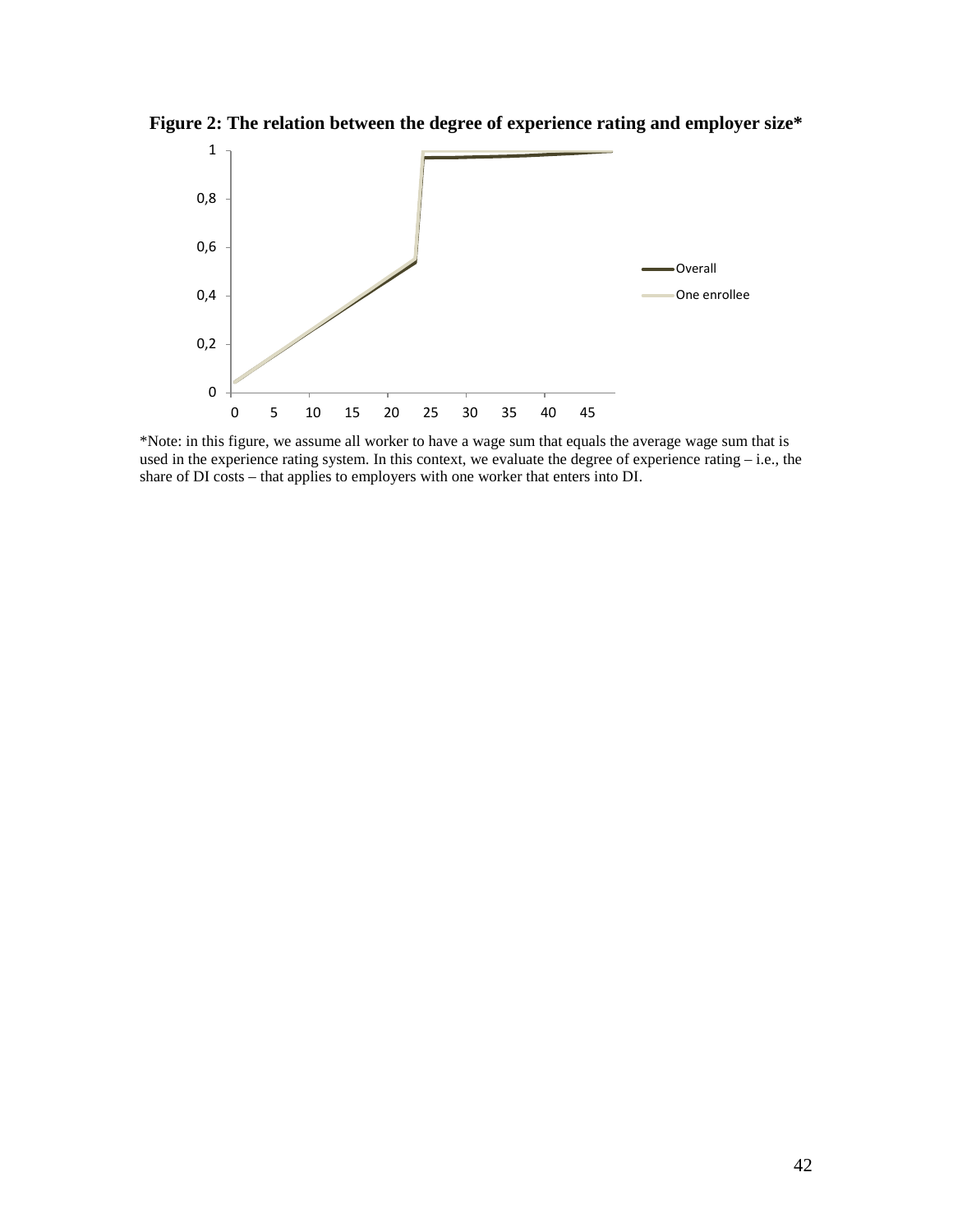